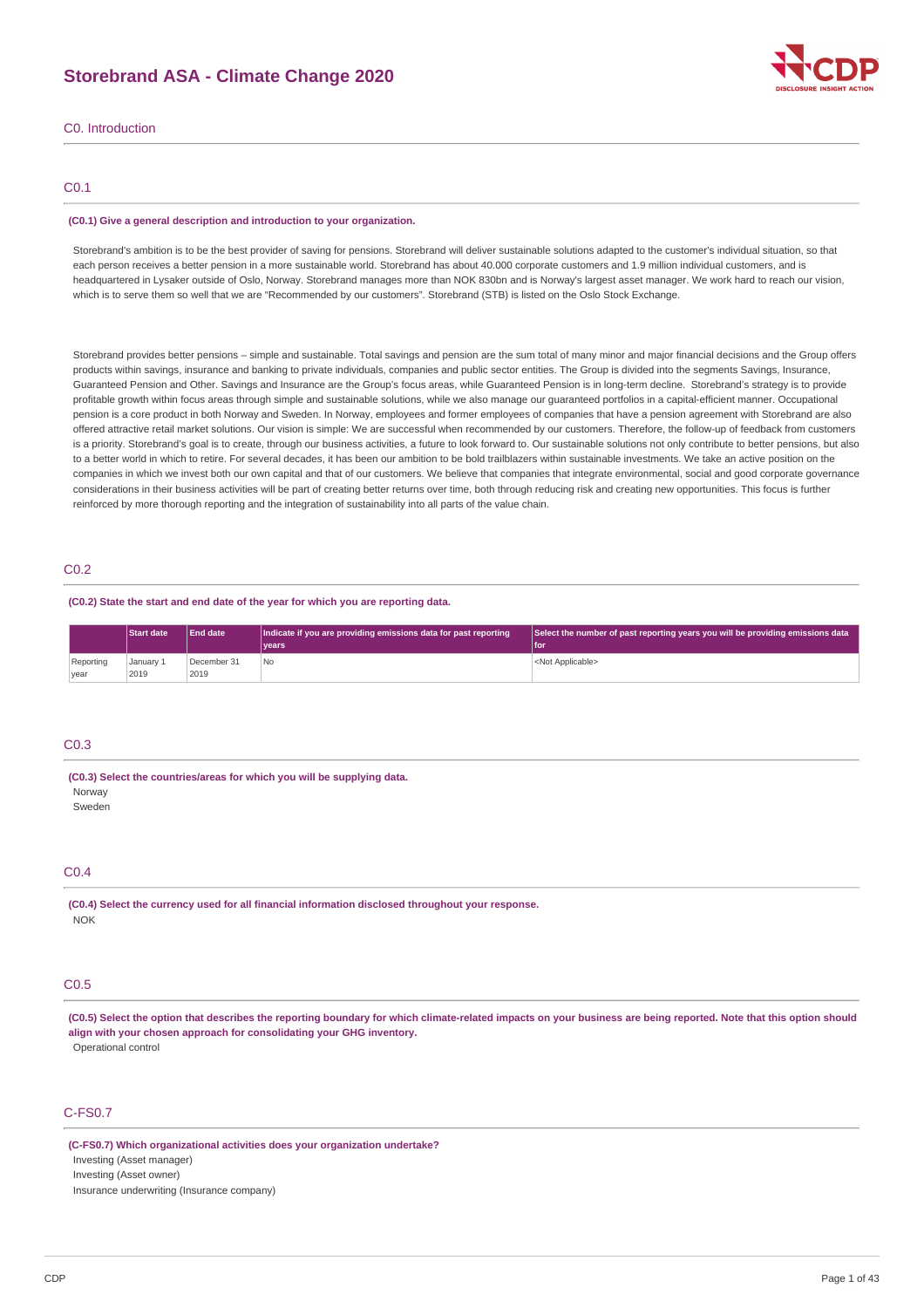# C1.1

**(C1.1) Is there board-level oversight of climate-related issues within your organization?** Yes

# C1.1a

(C1.1a) Identify the position(s) (do not include any names) of the individual(s) on the board with responsibility for climate-related issues.

| individual(s)            | Position of Please explain                                                                                                                                                                                                                                                                                                                                                                                                                                                                                                                                                                                           |
|--------------------------|----------------------------------------------------------------------------------------------------------------------------------------------------------------------------------------------------------------------------------------------------------------------------------------------------------------------------------------------------------------------------------------------------------------------------------------------------------------------------------------------------------------------------------------------------------------------------------------------------------------------|
| Board-level<br>committee | The Board of Storebrand ASA has as well established a Risk Committee consisting of 3-4 Board members, which has the overall responsibility for managing, limiting and following up the<br>interdisciplinary risks associated with the activities. Here, the climate-related issues are included. The main task of the Risk Committee is to prepare matters to be considered by the Board in the area<br>of risk, with a special focus on the Group's appetite for risk, risk strategy and investment strategy. The reason why the board has this responsibility, is that the Board sets annual limits and quidelines |
|                          | for issues including risk-taking in the company, receive reports on the actual risk levels, and perform a forward-looking assessment of the risk situation. The Board-level Risk Committee meets<br>monthly and contributes forward-looking decision-making support related to the Board's discussion of risk taking, financial forecasts and the treatment of risk reporting, including climate-related risks.                                                                                                                                                                                                      |

# C1.1b

### **(C1.1b) Provide further details on the board's oversight of climate-related issues.**

| Frequency<br>with which<br>climate-related into which<br>issues are a<br>scheduled<br>agenda item | <b>Governance</b><br>mechanisms<br>climate-<br>related issues<br>are integrated                                                                                                                                       | Scope of board-<br>level oversight                                                                                                                                                                                                                                                                                                                                                                                                                                                                                                                                   | Please explain                                                                                                                                                                                                                                                                                                                                                                                                                                                                                                                                                                                                                                                                                                                                                     |
|---------------------------------------------------------------------------------------------------|-----------------------------------------------------------------------------------------------------------------------------------------------------------------------------------------------------------------------|----------------------------------------------------------------------------------------------------------------------------------------------------------------------------------------------------------------------------------------------------------------------------------------------------------------------------------------------------------------------------------------------------------------------------------------------------------------------------------------------------------------------------------------------------------------------|--------------------------------------------------------------------------------------------------------------------------------------------------------------------------------------------------------------------------------------------------------------------------------------------------------------------------------------------------------------------------------------------------------------------------------------------------------------------------------------------------------------------------------------------------------------------------------------------------------------------------------------------------------------------------------------------------------------------------------------------------------------------|
| Scheduled - all   Reviewing and   Climate-related<br>meetings                                     | guiding risk<br>management<br>policies<br>Reviewing and<br>guiding annual<br>budgets<br>guiding<br>business plans underwriting<br>Overseeing<br>major capital<br>expenditures,<br>acquisitions<br>and<br>divestitures | risks and<br>opportunities to our<br>investment<br>activities<br>Climate-related<br>risks and<br>Reviewing and opportunities to our<br>insurance<br>activities<br>Climate-related<br>risks and<br>opportunities to our<br>other products and<br>services we provide<br>to our clients<br>The impact of our<br>own operations on<br>the climate<br>The impact of our<br>bank lending<br>activities on the<br>climate<br>The impact of our<br>investing activities<br>on the climate<br>The impact of our<br>insurance<br>underwriting<br>activities on the<br>climate | Climate-related issues are part of our interdisciplinary risk management process and CSR strategy, and therefore both directly and indirectly included in all<br>scheduled Board meetings. Risk management is a key part of the Storebrand's business model, particularly in relation to manage Insurance risk and financial<br>market risk. The risk management process contributes to the boards oversight of climate issues through different governance mechanisms, including<br>reviewing and quiding policies, budgets and future business plans. The board maintains oversight over the major company investments in reducing our<br>greenhouse gas emissions and how much the company both invests in and saves from the various climate-related projects. |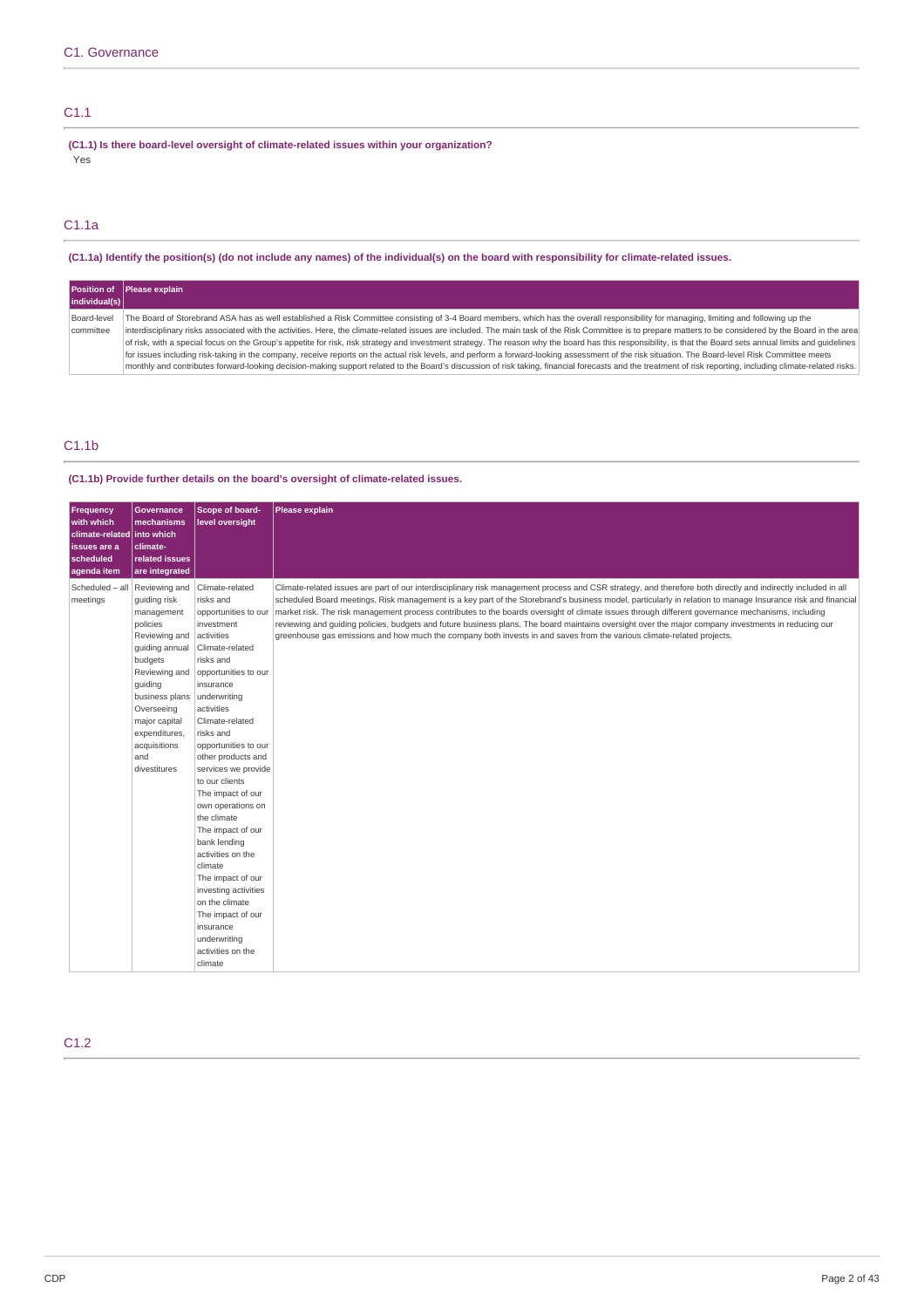#### **(C1.2) Provide the highest management-level position(s) or committee(s) with responsibility for climate-related issues.**

| Name of the position(s) and/or committee(s)                                                                             | <b>Reporting line</b>                             | <b>Responsibility</b>                                                   | <b>Coverage of responsibility</b>                                                                                                                                                                                                                                                                                                                       | Frequency of reporting to the<br>board on climate-related issues |
|-------------------------------------------------------------------------------------------------------------------------|---------------------------------------------------|-------------------------------------------------------------------------|---------------------------------------------------------------------------------------------------------------------------------------------------------------------------------------------------------------------------------------------------------------------------------------------------------------------------------------------------------|------------------------------------------------------------------|
| Chief Risks Officer (CRO)                                                                                               | Risk - CRO reporting<br>line                      | Both assessing and managing climate-<br>related risks and opportunities | Risks and opportunities related to our<br>bank lending activities<br>Risks and opportunities related to our<br>investing activities<br>Risks and opportunities related to our<br>insurance underwriting activities<br>Risks and opportunities related to our<br>other products and services<br>Risks and opportunities related to our<br>own operations | More frequently than quarterly                                   |
| Other C-Suite Officer, please specify (Executive Vice President:<br>Communication, Sustainability, and Industry Policy) | Corporate<br>Sustainability/CSR<br>reporting line | Both assessing and managing climate-<br>related risks and opportunities | Risks and opportunities related to our<br>bank lending activities<br>Risks and opportunities related to our<br>investing activities<br>Risks and opportunities related to our<br>insurance underwriting activities<br>Risks and opportunities related to our<br>other products and services<br>Risks and opportunities related to our<br>own operations | More frequently than quarterly                                   |
| Chief Financial Officer (CFO)                                                                                           | CEO reporting line                                | Other, please specify (Reporting)                                       | Please select                                                                                                                                                                                                                                                                                                                                           | Please select                                                    |

## C1.2a

#### (C1.2a) Describe where in the organizational structure this/these position(s) and/or committees lie, what their associated responsibilities are, and how climate**related issues are monitored (do not include the names of individuals).**

Climate related issues are continuously monitored in Storebrand. One of the highest management-level positions with responsibility for climate-related issues, is an independent control functions which have been established for risk management for the business (Risk Management Function / CRO), for compliance with the regulations (Compliance Function), for ensuring the insurance liabilities are calculated correctly (Actuary Function) and for the bank's lending. The independent control functions are organised directly under the companies' managing director and report to the board. The relevant independent control functions are affiliated with the CRO, who answers directly to the CEO and reports to the board. The CRO shall ensure that all significant risks are identified, measured and appropriately reported to the CEO and the Board. The CRO shall be actively involved in the development of the Group's risk strategy and maintain a holistic view of the company's risk exposure. This includes responsibility for ensuring compliance with the relevant regulations for risk management and the consolidated companies' operations. The reason why the CRO has the responsibility is that internal audit function is organised directly under the Board and shall provide the boards of the relevant consolidated companies with confirmation concerning the appropriateness and effectiveness of the company's risk management, including how well the various lines of defence are working.

Storebrand's Executive Vice President (EVP), Communication, Sustainability, and Industry Policy is also involved in monitoring climate-related issues relevant to the company. The EVP leads a team working on sustainability and climate issues and reports the team's progress to the Board. The EVP has overall responsibility for developing and implementing the company's sustainability action plans (as decided by the Board), monitoring key performance indicators, ensuring effective communication with customers on the topic of Storebrand's sustainability and climate work, and cooperating with relevant partners, organizations, and authorities. Storebrand has decided to place responsibility for monitoring sustainability and climate issues (as well as executing climate-related action plans and strategies) in a high-level position in order to promote sustainability and climate change as core values and priorities for Storebrand's business operations.

Storebrand is a driving force for recommendations to The Task Force on Climate-related Financial Disclosures (TCFD), and our goal is to report comprehensively in accordance with this framework by 2020. Storebrand has also participated in TCFD pilot projects through UNEP FI within asset management, portfolio and property & casualty insurance.

### C1.3

(C1.3) Do you provide incentives for the management of climate-related issues, including the attainment of targets?

|      | Provide incentives for the management of climate-related issues |                                                |
|------|-----------------------------------------------------------------|------------------------------------------------|
| Row: | Yes                                                             | Storebrand does not have variable compensation |

### C1.3a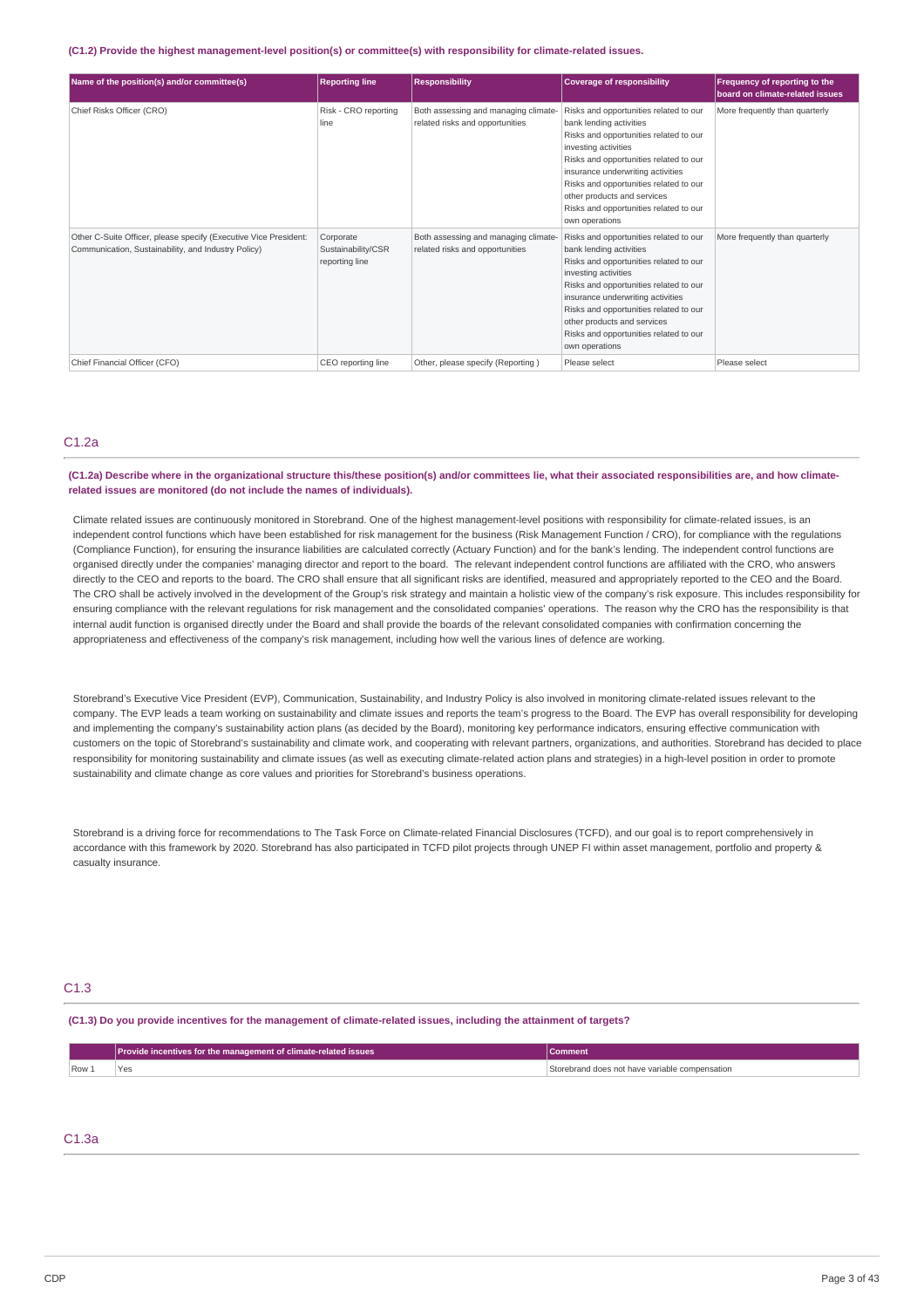### (C1.3a) Provide further details on the incentives provided for the management of climate-related issues (do not include the names of individuals).

| <b>Entitled to</b><br>incentive                        | Type of<br>incentive | <b>Activity</b><br>inventivized                                                                                                                                                                                                                                                                                                                  | <b>Comment</b>                                                                                                                                                                                                                                                                                                                                                                                                                                                                                                                                                                                                                                                                                                                                                                                                                                                                                                                                                                                                                         |
|--------------------------------------------------------|----------------------|--------------------------------------------------------------------------------------------------------------------------------------------------------------------------------------------------------------------------------------------------------------------------------------------------------------------------------------------------|----------------------------------------------------------------------------------------------------------------------------------------------------------------------------------------------------------------------------------------------------------------------------------------------------------------------------------------------------------------------------------------------------------------------------------------------------------------------------------------------------------------------------------------------------------------------------------------------------------------------------------------------------------------------------------------------------------------------------------------------------------------------------------------------------------------------------------------------------------------------------------------------------------------------------------------------------------------------------------------------------------------------------------------|
| Chief<br>Executive<br>Officer<br>(CEO)                 | Monetary<br>reward   | Behavior<br>change<br>related<br>indicator<br>Company<br>performance<br>against a<br>climate-<br>related<br>sustainability<br>index<br>Portfolio/fund<br>alignment to<br>climate-<br>related<br>objectives                                                                                                                                       | Each year, Storebrand establishes so called Must Win Battles across our business areas. Our CEO has specific responsibility for a number of Must Win Battles, including on<br>sustainability. The achievement of Must Win Battles is an important aspect when renumeration is reviewed once a year. One of the CEO "must win battles" on sustainability<br>is to increase the proportion of AUM in our ESG investment products. One of Storebrand's targets within this area is that combined AUM in Investment in solutions (solution<br>companies, Green Bonds, and real estate with Green Building Certificate) shall be 8% in 2020 and 15% in 2025. At present it stands at 6.5% of AUM                                                                                                                                                                                                                                                                                                                                            |
| Corporate<br>executive<br>team                         | Monetary<br>reward   | Emissions<br>reduction<br>target<br>Energy<br>reduction<br>target<br>Efficiency<br>target<br>Environmental<br>criteria<br>included in<br>purchases<br>Supply chain<br>engagement<br>Company<br>performance<br>against a<br>climate-<br>related<br>sustainability<br>index<br>Portfolio/fund<br>alignment to<br>climate-<br>related<br>objectives | As expressed above, Storebrand establishes so called Must Win Battles across our business areas each year. As for our CEO, all members of the executive team has<br>specific responsibilities for a number of Must Win Battles, including on sustainability. The achievement of Must Win Battles is an important aspect when renumeration is<br>reviewed once a year. The CEOs must win battle to increase the proportion of AUM in our ESG investment products, is also highly relevant for other members of the<br>corporate executive team, and contingent on execution by the CEO of Storebrand Asset Management. Other specific Must Win Battles on climate related issues that<br>Corporate Executive team members are responsible for are; Emission reduction targets in line with the Paris Agreement, environmental criteria in purchases, establishment<br>of new and improved climate-related policies and active contribution in alliances and collaborative efforts related to sustainability and climate-related issues. |
| Dedicated<br>Responsible reward<br>Investment<br>staff | Monetary             | Company<br>performance<br>against a<br>climate-<br>related<br>sustainability<br>index<br>Portfolio/fund<br>alignment to<br>climate-<br>related<br>objectives                                                                                                                                                                                     | Discretionary bonus is available to the sustainability team based on individual performance on key development areas in sustainability. Bonus awarded to two team<br>members in 2018 for their work with our internal ESG analysis work and/or strengthening Storebrand's position externally within sustainable investments. Copyright                                                                                                                                                                                                                                                                                                                                                                                                                                                                                                                                                                                                                                                                                                |

# C-FS1.4

(C-FS1.4) Does your organization offer its employees an employment-based retirement scheme that incorporates ESG principles, including climate change?

|  | We offer an employment-based retirement<br>scheme that incorporates ESG principles,<br>including climate change. | Comment                                                                                                                                                                                                                                                                               |
|--|------------------------------------------------------------------------------------------------------------------|---------------------------------------------------------------------------------------------------------------------------------------------------------------------------------------------------------------------------------------------------------------------------------------|
|  | Row Yes, as the default investment option for all plans<br>offered                                               | Storebrand employees are entitled to an employment-based retirement scheme managed by Storebrand Asset Management. All storebrand funds<br>integrate ESG principles, including climate change. In 2019 100% of our assets under management were screened for ESG, and we rate all our |
|  |                                                                                                                  | investments based on our internally developed ESG rating.                                                                                                                                                                                                                             |

### C2. Risks and opportunities

# C2.1

(C2.1) Does your organization have a process for identifying, assessing, and responding to climate-related risks and opportunities? Yes

C2.1a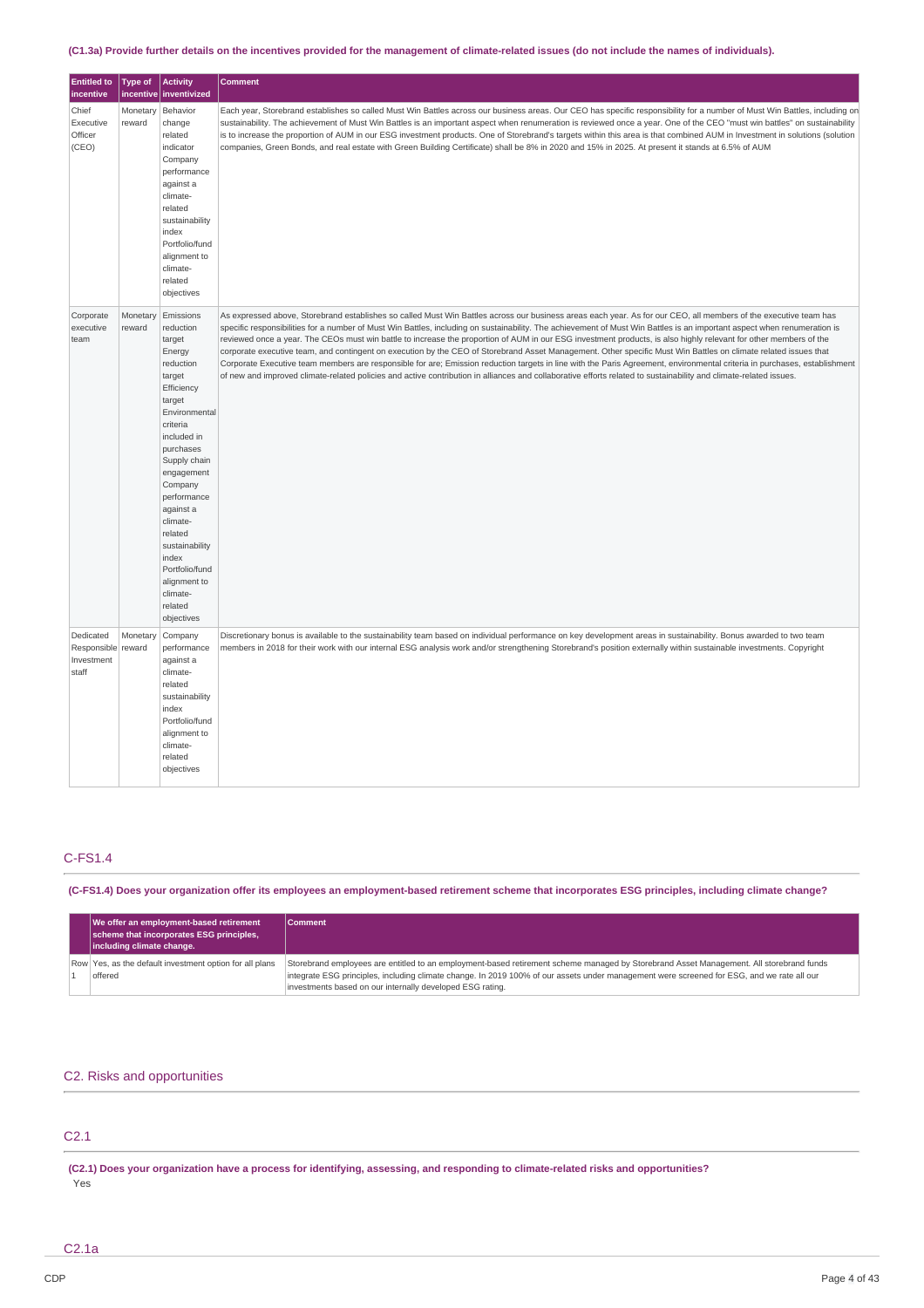#### **(C2.1a) How does your organization define short-, medium- and long-term time horizons?**

|                 | <b>From</b>      | l To | <b>Comment</b>                                                                                                                                                                                                                                                                                             |
|-----------------|------------------|------|------------------------------------------------------------------------------------------------------------------------------------------------------------------------------------------------------------------------------------------------------------------------------------------------------------|
|                 | (years)  (years) |      |                                                                                                                                                                                                                                                                                                            |
| Short-<br>term  |                  |      | Short term risks are risks Associated with financial budgeting each year.                                                                                                                                                                                                                                  |
| Medium-<br>term |                  |      | Medium term risks are risks associated with financial planning 2-5 years ahead in time.                                                                                                                                                                                                                    |
| Long-<br>term   |                  | 30   | Our commitment through the Net Zero Asset Owner Allince is for our entire investment portfolio to be net zero by 2050. Our Science Based Targets also have a target year of 2050. For<br>our property portofolio, life expectancy of buildings is minimum 60 years. We are a long term owner and investor. |

### C2.1b

#### **(C2.1b) How does your organization define substantive financial or strategic impact on your business?**

Any impact that alters our strategic focus on long-term value creation is considered substantive. This is identified through a materiality analysis conducted to prioritise our most important input factors and most important drivers for creating value from these input factors. The guidelines for International Integrated Reporting Council (IIRC) are used as a starting point for the materiality analysis for long-term value creation. This model is based on identifying input factors for ensuring overall value creation and also includes risks.

### C2.2

#### **(C2.2) Describe your process(es) for identifying, assessing and responding to climate-related risks and opportunities.**

**Value chain stage(s) covered** Direct operations Upstream Downstream

#### **Risk management process**

Integrated into multi-disciplinary company-wide risk management process

**Frequency of assessment** More than once a year

**Time horizon(s) covered** Short-term Medium-term

### **Description of process**

Long-term

Climate-related issues are integrated into multi-disciplinary company-wide risk identification, assessment and management processes, which is continuously monitored by the board, management and through each of our departments in Storebrand. Process for identifying and assessing climate-related risks Our risk mapping system is based on the management teams in each division/business unit and in corporate functions, reviewing identified and potential risk factors, including corrective actions quarterly. An aggregated Group risk report, including a corrective action plan related to each risk, is presented to Management and the Board. The data is used to plan and implement contingency plans and action programs. The Executive management group has regular meetings where megatrends and future risks; including climate changes, are discussed. The strategic discussions include actions on how the company should respond to the climate challenges and which actions to be made. We are involved in different research programmes where future risk-exposure is a key element. The executive management team is working with scenarios together with internal and external project leaders. An internal innovation department examines different trends, like environment and ethics, and evaluates the impact on Storebrand. We have an ongoing Product developing process in the asset management field with a focus on future environmental and social risks. Product portfolio review with focus on climate related risks are done at executive management level. The risks (including climate change) identified in our risk-mapping system "Easy Risk Manager" (ERM) are evaluated both on consequences and probability in short-term, medium term and long term, both before and after corrective actions. The risks are based on the evaluation marked as "red, yellow or green", both before and after corrective actions. All red risks within each division/business unit are aggregated to the next organisational level. This implies that every management level is aware of its own risks and the risks registered by lower business levels in their organisation, to ensure visibility and priority. The Risk Management software (including legacy EasyRisk functionality) supports our employees in the overall process of identifying, qualifying and mitigating risks in an interactive and transparent process. The Risk Management system supports all stages of decision-making, from the front-end users to back office or mobile resources – all in a flexible package covering everything from offline forms to online real-time dashboards. · Identification, management and control of risk in real time · Best practice risk management principles in accordance with ISO 31000, COSO, ISO 27000 etc. · Software based on DNV GL's extensive experience in risk management, including oil and gas risk management

C2.2a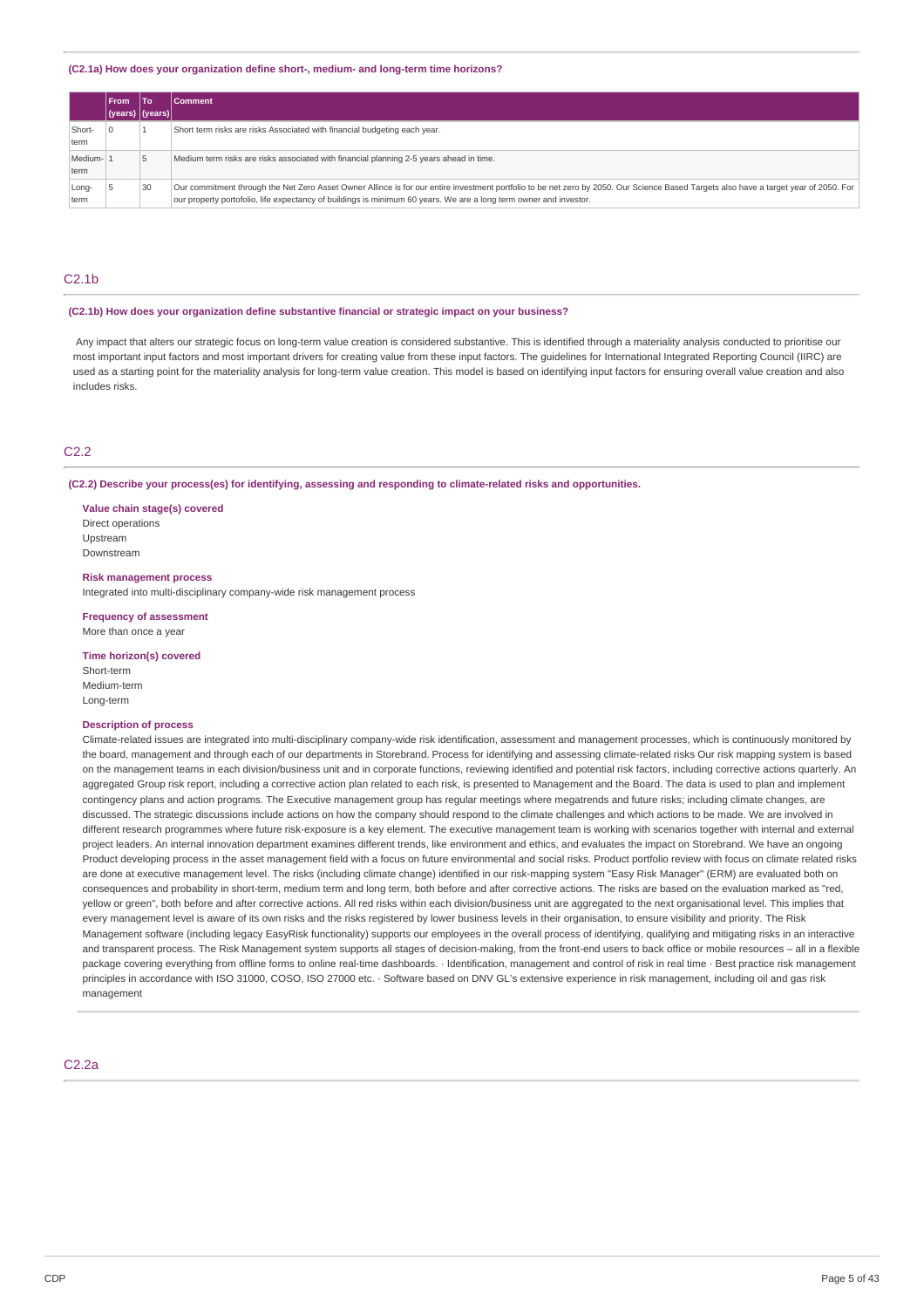### **(C2.2a) Which risk types are considered in your organization's climate-related risk assessments?**

|                        | &                                  | Relevance Please explain                                                                                                                                                                                                                                                                                                                                                                                                                                                                                                                                                                                                                                                                                                                                                                                                                                                                                                                                                                                                                                                                                                                                                                                                                                                                                                                                                                                                                                                                                                                                                                                                                                                                                                                                                                                                                                                                                                                                                                                                                                                                                                                                             |
|------------------------|------------------------------------|----------------------------------------------------------------------------------------------------------------------------------------------------------------------------------------------------------------------------------------------------------------------------------------------------------------------------------------------------------------------------------------------------------------------------------------------------------------------------------------------------------------------------------------------------------------------------------------------------------------------------------------------------------------------------------------------------------------------------------------------------------------------------------------------------------------------------------------------------------------------------------------------------------------------------------------------------------------------------------------------------------------------------------------------------------------------------------------------------------------------------------------------------------------------------------------------------------------------------------------------------------------------------------------------------------------------------------------------------------------------------------------------------------------------------------------------------------------------------------------------------------------------------------------------------------------------------------------------------------------------------------------------------------------------------------------------------------------------------------------------------------------------------------------------------------------------------------------------------------------------------------------------------------------------------------------------------------------------------------------------------------------------------------------------------------------------------------------------------------------------------------------------------------------------|
|                        | inclusion                          |                                                                                                                                                                                                                                                                                                                                                                                                                                                                                                                                                                                                                                                                                                                                                                                                                                                                                                                                                                                                                                                                                                                                                                                                                                                                                                                                                                                                                                                                                                                                                                                                                                                                                                                                                                                                                                                                                                                                                                                                                                                                                                                                                                      |
| Current<br>regulation  | Relevant,<br>always<br>included    | Current regulations are included as a part of our interdisciplinary risk process by being continuously monitored as part of our company wide risk identification and assessment process.<br>Example: For Storebrand Real estate all buildings owned, managed or controlled is renovated in accordance with the requlations in the country it is located in, when it comes to climate-<br>related issues this is particularly important when it comes to building efficiency and reducing fossil fuel for energy related purposes. Another example is the new EU-regulation linked to the<br>handling and reporting of climate risk. The result of the EU taxonomy will affect how we can label and market our investment products. It can be a reputational risk if our investments are<br>not "green enough".                                                                                                                                                                                                                                                                                                                                                                                                                                                                                                                                                                                                                                                                                                                                                                                                                                                                                                                                                                                                                                                                                                                                                                                                                                                                                                                                                       |
| Emerging<br>regulation | Relevant,<br>always<br>included    | Changes in regulatory requirements are assessed as a risk if regulation involves increasing demand on solvency when seen in conjunction with climate change. Storebrand includes the<br>risks from emerging regulation as a part of our interdisciplinary risk process, and they are being continuously monitored as part of all legal risks. For example, a tax on carbon will have a<br>significant impact. The Board considers the company to be fully in compliance with the applicable regulations and well-prepared for impending changes. Example: Regulations in our<br>investment portfolio might emerge from the latest emission reduction target set by Finance Norway which is to reduce emissions from investments in Norway by 50 % in 2030. We are a<br>member of Finance Norway as well as other engagements on reducing emissions in both Norway and Sweden. Measuring emissions from investments is carried out for Storebrand, which<br>is a way of dealing with potential regulations on this in the future.                                                                                                                                                                                                                                                                                                                                                                                                                                                                                                                                                                                                                                                                                                                                                                                                                                                                                                                                                                                                                                                                                                                                     |
| Technology             | Relevant,<br>sometimes<br>included | Technology is relevant and sometimes included in our risk management by being monitored as part of our investments, such as in R&D led by a devoted group of people in our risk<br>management. In addition, we include these climate-related risks by having an increased focus on companies which address the challenges of the future especially concerning climate-<br>related risks through funding. Example: One of the measures used for funding such investments is to identify solution-oriented companies with a business model that promotes sustainable<br>development. We refer to these companies as "solution companies" because they develop good solutions to important societal challenges. The total sum of good solutions in key sectors<br>and the interaction between different technologies will pave the way for sustainable development in society. By systematically investing in solution-oriented companies, the capital flows can<br>reduce capital expenditure for the companies that have the greatest ability to adapt. For example, solution companies can contribute by producing new technology within renewable<br>energy, energy efficiency improvements, recycling and green transport. The winners of tomorrow will adapt current business models or adopt new business models that use resources<br>more efficiently. Optimizing the use of resources and applied technology are both financially profitable, but also a long-term investment for value creation to continue overtime. The digital<br>transition has also meant major changes in how Storebrand meets customers and places an increased focus on digital customers. This also requires a high level of digital expertise<br>internally, i.e. knowledge of the solutions our customers prefer to use and where the market is moving at any given time.                                                                                                                                                                                                                                                                                                         |
| Legal                  | Relevant,<br>always<br>included    | The climate-related legal risks are relevant and always included as a part of our interdisciplinary risk process. The legal risks are assessed by being continuously monitored by the legal<br>department. Example: The disclosure/non-disclosure may cause legal risks for Storebrand. One solution to reduce this is that we provide our customers with relevant information of our<br>investment products which is included in the insurance certificate and explanation of coverage.                                                                                                                                                                                                                                                                                                                                                                                                                                                                                                                                                                                                                                                                                                                                                                                                                                                                                                                                                                                                                                                                                                                                                                                                                                                                                                                                                                                                                                                                                                                                                                                                                                                                             |
| Market                 | Relevant,<br>always<br>included    | Climate-related market risks are relevant for Storebrand and are always included in our risk assessment process. This is done by continuously monitoring the climate-related market risks as<br>part of our market and procurement risks. Example: The marked expectations may be a high risk related to the investment strategies for the ESG funds and other low-carbon funds which<br>Storebrand is investing in. An other example of how we manage this risk is that Storebrand is developing knowledge through educating our risk employees in monitoring market signals,<br>market changes or uncertainties in regards to climate risk, here we have one of the Nordic region's largest competence environments for sustainable investments. Our analysts are<br>specialists in everything from resource economics and consumption, to innovation and political regulation.                                                                                                                                                                                                                                                                                                                                                                                                                                                                                                                                                                                                                                                                                                                                                                                                                                                                                                                                                                                                                                                                                                                                                                                                                                                                                    |
| Reputation             | Relevant,<br>always<br>included    | Reputational risks are always included in our climate-related risk assessment by being continuously monitored by our communication department and reported to the Board. Storebrand<br>shall have an incentive model that supports the Group's strategy, with emphasis on the customer's interests and long-term perspective, an ambitious model of cooperation, as well as<br>transparency that enhances the Storebrand's reputation. Storebrand assess climate-related reputational risk by for example developing low carbon Investments Products to customers for<br>pension savings. Our main purpose is to develop Products that consider the need for transition into a low carbon economy, Storebrand secures a good reputation, by participating in<br>activities and Investments that help shape a sustainable future. Example: Storebrand can face reputational risks in the context of climate change, specifically around NGOs critizing Nordic<br>investors, including Storebrand to be invested in Asian banks financing the palm oil industry. To assess such risks, Storebrand monitors reputation and feedback from customers and other<br>shareholders to understand their perception of how sustainable Storebrand is in regards to climate change as a part of our overall sustainability strategy. An other example is that<br>Storebrand Insurance work to make the claims process as transparent as possible for the customer. We have for example a "track my case"-solution for construction cases where the<br>customer can follow his/her case (which partners are involved and how what the status of the case is etc.). During the summer 2019, we developed a solution for "Follow my case" for<br>other products as well. We have also established a chatbot solution on our websites. This is a step towards better self-service solutions and the development of our web platforms, which<br>enable all "simple" inquiries to be managed digitally. This reduces both the need for office space and resources, as well as employee and customer commuting. More complex inquiries are<br>in the safe hands of our expert advisors. |
| Acute<br>physical      | Relevant,<br>always<br>included    | Acute physical climate risk related to Extreme weather are covered by the natural perils fund for Insurance Companies, including Storebrand. Geographical areas with repeated flooding,<br>which is the case for some areas in the Nordic region where owned buildings are located, are assessed an identified as risk areas such that the insurance premiums reflect a higher price<br>in that area. One example to manage this risk is that technical economical due-diligence is done when purchasing new property for leasing. For standing real estate Investments, risk<br>analysis is done through analysis and monitoring of available climate emissions data. For example, we avoid including buildings on flood plains or in harm of sea level rise in our portfolio of<br>real estate. We also collaborate with Finance Norway, committing us to share our damage data, and compare it to the municipalities' injury data. This helps determine how the<br>municipalities should prioritize infrastructure improvements.                                                                                                                                                                                                                                                                                                                                                                                                                                                                                                                                                                                                                                                                                                                                                                                                                                                                                                                                                                                                                                                                                                                                  |
| Chronic<br>physical    | Relevant,<br>always<br>included    | Chronic physical risks are always included as a part of our interdisciplinary climate-related risk process and are continuously monitored in our operational risks. Example: Extreme<br>chronically changes in temperatures or weather may affect our own properties and buildings, as well as our clients' houses, cars or other physical belongings. One example to manage this<br>risk is through technical economical due diligence when purchasing new property for leasing, and for standing real estate Investments, risk analysis is done through analysis and<br>monitoring of available climate emissions data. For example, we avoid including buildings on flood plains or in harm of sea level rise in our portfolio of real estate.                                                                                                                                                                                                                                                                                                                                                                                                                                                                                                                                                                                                                                                                                                                                                                                                                                                                                                                                                                                                                                                                                                                                                                                                                                                                                                                                                                                                                    |

# C-FS2.2b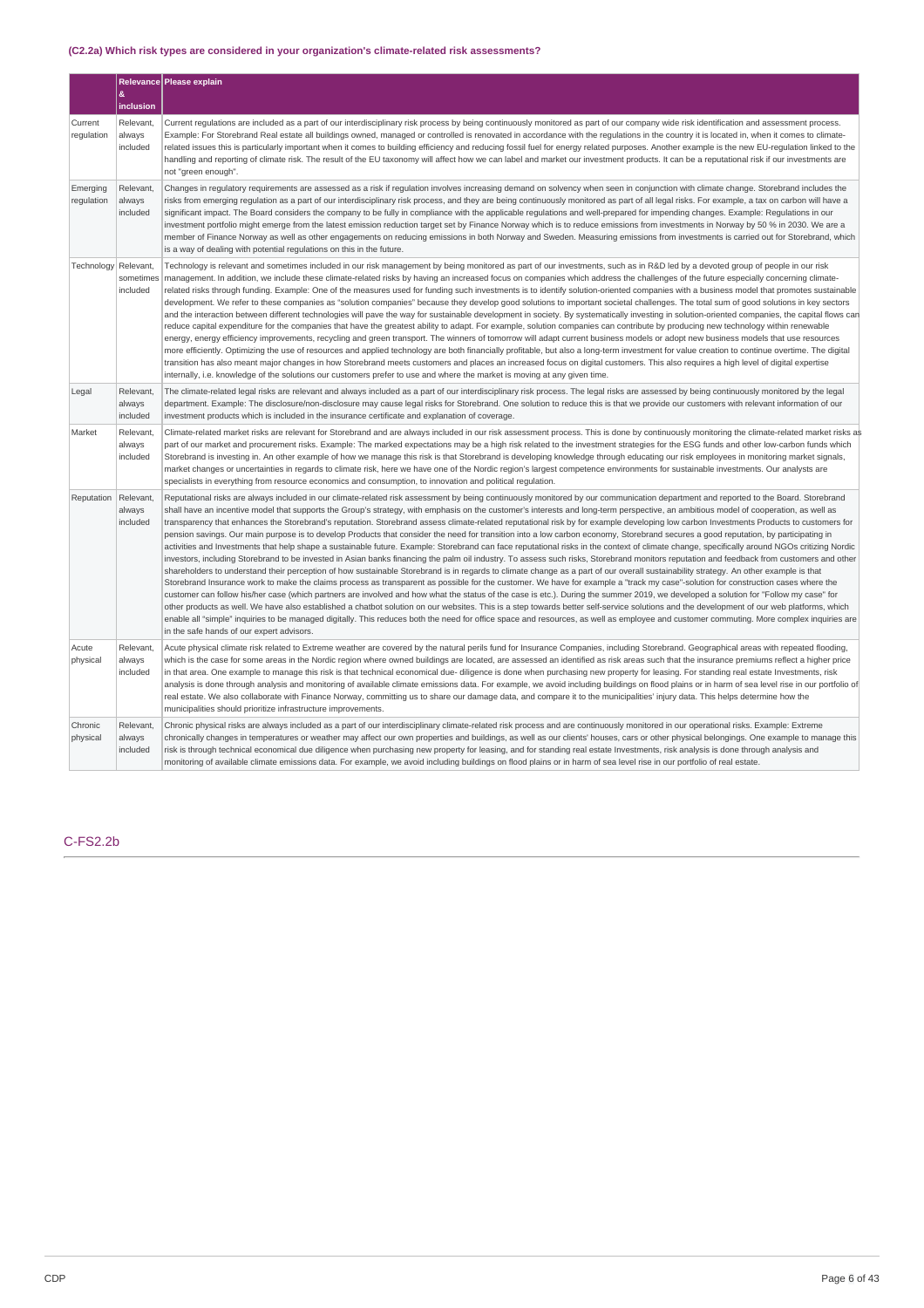# **(C-FS2.2b) Do you assess your portfolio's exposure to climate-related risks and opportunities?**

|                                                            | We<br>assess<br>the<br>portfolio's<br>exposure | Please explain                                                                                                                                                                                                                                                                                                                                                                                                                                                                                                                                                                                                                                                                                                                                                                                                                                                                                                                                                                                                                                                                                                                                                                                                                                                                                                                                                                                                                                                                                                                                                                                                                                                                                                                                                                                                                                                                                                                                                                                                                                                                                                                                                                                                                                                                                                                                    |
|------------------------------------------------------------|------------------------------------------------|---------------------------------------------------------------------------------------------------------------------------------------------------------------------------------------------------------------------------------------------------------------------------------------------------------------------------------------------------------------------------------------------------------------------------------------------------------------------------------------------------------------------------------------------------------------------------------------------------------------------------------------------------------------------------------------------------------------------------------------------------------------------------------------------------------------------------------------------------------------------------------------------------------------------------------------------------------------------------------------------------------------------------------------------------------------------------------------------------------------------------------------------------------------------------------------------------------------------------------------------------------------------------------------------------------------------------------------------------------------------------------------------------------------------------------------------------------------------------------------------------------------------------------------------------------------------------------------------------------------------------------------------------------------------------------------------------------------------------------------------------------------------------------------------------------------------------------------------------------------------------------------------------------------------------------------------------------------------------------------------------------------------------------------------------------------------------------------------------------------------------------------------------------------------------------------------------------------------------------------------------------------------------------------------------------------------------------------------------|
| Bank<br>lending<br>(Bank)                                  | $<$ Not<br>Applicable<br>$\mathbf{r}$          | <not applicable=""></not>                                                                                                                                                                                                                                                                                                                                                                                                                                                                                                                                                                                                                                                                                                                                                                                                                                                                                                                                                                                                                                                                                                                                                                                                                                                                                                                                                                                                                                                                                                                                                                                                                                                                                                                                                                                                                                                                                                                                                                                                                                                                                                                                                                                                                                                                                                                         |
| Investing<br>(Asset<br>manager)                            | Yes                                            | Our largest climate-related financial risks and opportunities are believed to lie in the transition to a low-emission society. Climate policy and regulations, emission requirements, changed<br>cost structure and market preferences may affect our investments. Our main initiatives to mitigate risks and capitalise on potential opportunities are: - Investing in solutions: Our<br>investment strategy includes allocating more capital towards more sustainable companies. We define solution-oriented companies as firms that contribute to the UN Sustainable<br>development Goals (SDGs), without significantly hindering other SDGs or the Paris Agreement. - Active ownership: We exercise active ownership by voting at general meetings, including<br>proxy voting, and direct dialogue on ESG issues with the management and boards of these companies. Through participation in the UN PRI, we work with other investors to engage with<br>companies in relevant areas of sustainable business, including climate and deforestation. - Exclusions: All companies in our investment portfolio must comply with the Storebrand<br>Standard, our minimum requirements for human rights and international law, corruption and financial crime, climate and environmental damage, controversial weapons and tobacco. In<br>case of serious violations of the Storebrand Standard, we use our role as owner to suggest improvements in dialogue with the company. If our engagement is not successful, the company<br>is excluded. In addition, Storebrand Asset Management stress tested its investments through the 2 Degrees Investing Initiative scenario analysis tool (PACTA7) in 2019. Transitional risk<br>was mapped through exposure to high and low carbon technologies in the most important sectors, including fossil fuels and electrification in the transport sector. The results indicate how<br>our investments are influenced by different scenarios, compared to reference portfolios. We were also one of twenty leading investors in the UNEP FI investor group on TCFD. The group<br>developed models to enable scenario-based assessment and disclosure of climate-related risks and opportunities. The group worked on methods to determine the value at risk for equity,<br>bond and real estate portfolios. |
| Investing<br>(Asset<br>owner)                              | Yes                                            | Storebrand is both an asset owner, and manager. See answer above for a description of how we work in our own Asset Management department. As an asset owner, we assess the<br>exposure to climate risks and opportunities across all asset classes (most of these explained through the other boxes of this question). Additionally, we set stringent requirements and<br>engage actively with other asset managers when we invest in externally managed funds and other external investments. ESG is an integrated part of the Storebrand Asset Management<br>manager selection process. The process includes qualitative and quantitative measures and assessments. Quantitative measures include our proprietary ESG rating which covers E, S<br>and G considerations on stock and portfolio level. We also complement internal ratings with data from our external data providers. The quantitative measures will include considerations of<br>the current and historical portfolio characteristics, but also how well the portfolios are positioned in terms of relevant future sustainability trends. All funds are qiven an ESG score, which is<br>further explained in section C-FS2.2d. The score is used to assess the portfolio's exposure to climate-related risks and opportunities. We also rate our external funds/managers using a<br>wide range of criteria. The main areas in this qualitative assessment are as following: The fund mandate with respect to ESG considerations Attitudes expressed, implemented policies and<br>dedicated ESG resources in the fund organization Integration of ESG in the investment process Portfolio manager/team knowledge and attitudes Previous experience with the manager in<br>question When monitoring the external managers selected, we also use a combination of quantitative and qualitative measures. Changes in overall ratings and portfolio content is of<br>course important, as well as ongoing periodical fund reviews with the managers where we discuss portfolio positions from an ESG perspective. Working together with our external<br>managers to influence the portfolio companies in a better direction is also important for us, as this gives increased leverage to our internal impact potential.                                                             |
| Insurance<br>underwriting<br>(Insurance<br>company)        | Yes                                            | The direct impact on insurance liabilities from climate change is limited for Storebrand. The greatest climate-related financial risk for our real estate and casualty insurance business is<br>physical risk in the form of increased payments due to climate-related damage. In the long term, rising sea levels and changes in weather patterns may also have an impact. We believe<br>that transitional risks, such as changing customer behaviour, technological developments and new regulations, will affect the real estate and casualty insurance markets. Our most<br>important initiatives to mitigate climate risks are: • Risk assessment and pricing: climate factors are included in risk assessment and pricing in the underwriting process. • Exposure<br>mapping and reinsurance: We reinsure assets in areas with a high exposure to physical risks associated with climate change. • Diversified risk through national plan: Participation in<br>Norwegian natural perils pool is statutory and provides joint reinsurance protection linked to property insurance for real estate and housing. • Pilot project under the auspices of UNEP FI:<br>We are currently participating as one of 18 insurance companies to further develop standardised reporting for insurance providers in accordance with TCFD. The work is expected to be<br>finalised in 2020. • Rewarding damage prevention: We actively communicate with our customers, encouraging damage prevention measures, such as securing property during periods<br>prone to flooding.                                                                                                                                                                                                                                                                                                                                                                                                                                                                                                                                                                                                                                                                                                                                                                               |
| Other<br>products<br>and<br>services,<br>please<br>specify | Yes                                            | Real Estate Investments: Storebrand had direct real estate investments valued at NOK 45 billion at the end of 2019. Physical risk results largely from extreme weather impacts on real<br>estate assets. Transitional risk is associated primarily with medium-long term uncertainty. We anticipate that the real estate sector will be subject to new requirements for energy and<br>climate efficiency, and our ability to adapt to these requirements is crucial to managing risk as well as realising market opportunities. Mitigation measures that we have already<br>implemented include real estate green building certification program and Global Real Estate Sustainability Benchmark (GRESB) rating. Our real estate portfolio had 41% certified green<br>property in 2019 in Norway and Sweden, increased from 30 % in 2018. By 2020, the goal is to increase this number to 48% and 75% by 2025. Our share of certified green buildings is<br>seen as a good proxy for our property portfolios exposure to climate-related risks, especially transition risks. As of 2019 In 2019, we participated in the UNEP-FI TCFD project for<br>developing a risk assessment model for real estate investments, a model that needs to be further developed.In addition, we have started developing a tool for climate accounting and<br>forecasting for real estate. This should be completed in 2020, along with an in-house physical risk assessment.                                                                                                                                                                                                                                                                                                                                                                                                                                                                                                                                                                                                                                                                                                                                                                                                                                                                                       |

# C-FS2.2c

**(C-FS2.2c) Describe how you assess your portfolio's exposure to climate-related risks and opportunities.**

|         | coverage   type |                       | <b>Portfolio Assessment Description</b> |
|---------|-----------------|-----------------------|-----------------------------------------|
| Bank    | $<$ Not         | $<$ Not               | <not applicable=""></not>               |
| lending |                 | Applicabl Applicable> |                                         |
| (Bank)  | e>              |                       |                                         |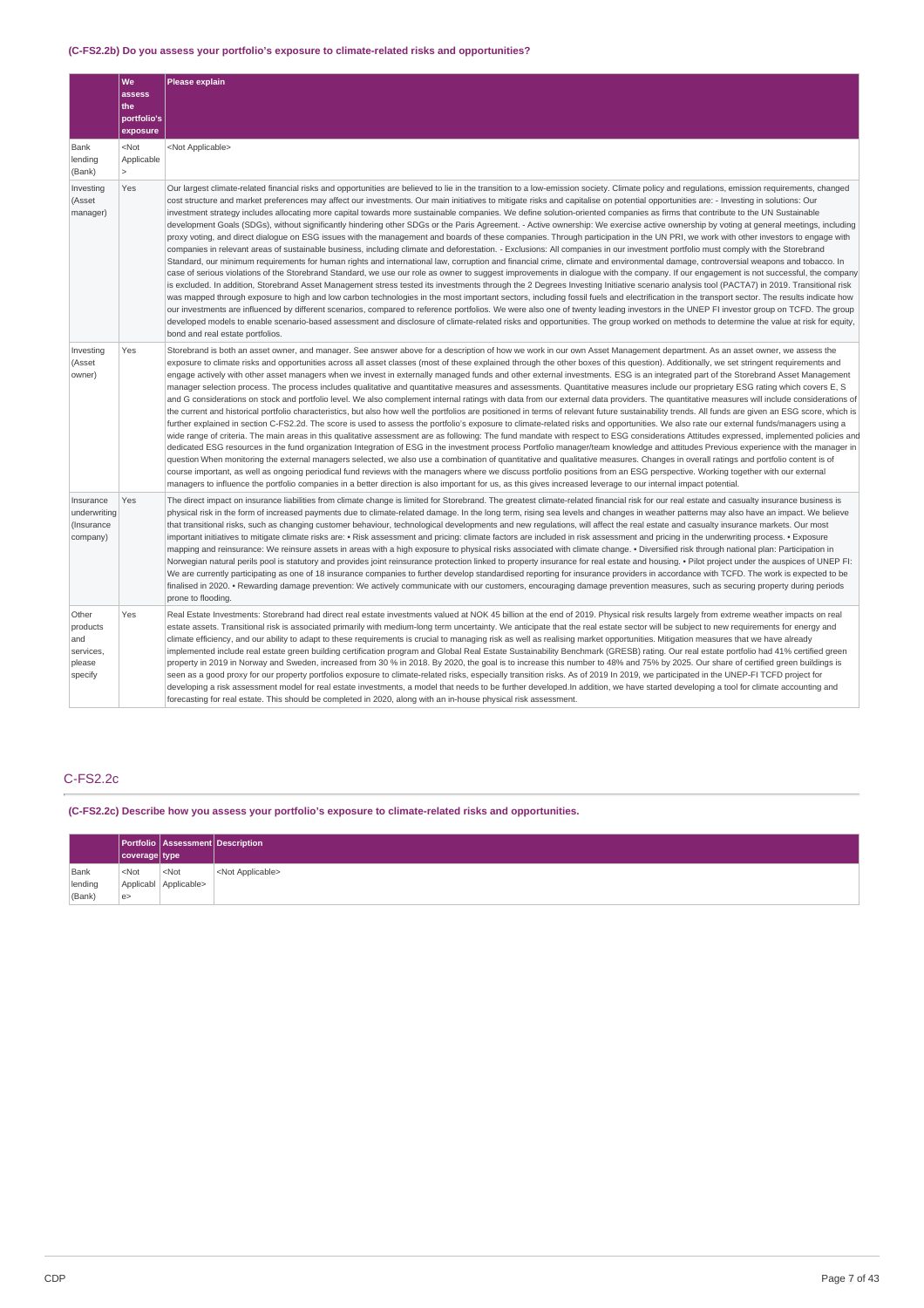|                                                               | coverage type           | Portfolio   Assessment   Description |                                                                                                                                                                                                                                                                                                                                                                                                                                                                                                                                                                                                                                                                                                                                                                                                                                                                                                                                                                                                                                                                                                                                                                                                                                                                                                                                                                                                                                                                                                                                                                                                                                                                                                                                                                                                                                                                                                                                                                                                                                                                                                                                                                                                                                                                                                                                                                                                                                                                                                                                                                                                                                                                                                                                                                                                                                                                                                                                                                                                                                                                                                                                                                                                                                                                                                                                                                                                                                                                                                                                                                                                                                                                                                                                                                                                                                                                                                                                                                                                                                                                                                                                                                                                                                                                                                                                                                                                                                                                                                                                                                                                                                                                                                                                                                                                                                                                                                                                                                                                                                                                                                                                                                                                                                                                        |
|---------------------------------------------------------------|-------------------------|--------------------------------------|------------------------------------------------------------------------------------------------------------------------------------------------------------------------------------------------------------------------------------------------------------------------------------------------------------------------------------------------------------------------------------------------------------------------------------------------------------------------------------------------------------------------------------------------------------------------------------------------------------------------------------------------------------------------------------------------------------------------------------------------------------------------------------------------------------------------------------------------------------------------------------------------------------------------------------------------------------------------------------------------------------------------------------------------------------------------------------------------------------------------------------------------------------------------------------------------------------------------------------------------------------------------------------------------------------------------------------------------------------------------------------------------------------------------------------------------------------------------------------------------------------------------------------------------------------------------------------------------------------------------------------------------------------------------------------------------------------------------------------------------------------------------------------------------------------------------------------------------------------------------------------------------------------------------------------------------------------------------------------------------------------------------------------------------------------------------------------------------------------------------------------------------------------------------------------------------------------------------------------------------------------------------------------------------------------------------------------------------------------------------------------------------------------------------------------------------------------------------------------------------------------------------------------------------------------------------------------------------------------------------------------------------------------------------------------------------------------------------------------------------------------------------------------------------------------------------------------------------------------------------------------------------------------------------------------------------------------------------------------------------------------------------------------------------------------------------------------------------------------------------------------------------------------------------------------------------------------------------------------------------------------------------------------------------------------------------------------------------------------------------------------------------------------------------------------------------------------------------------------------------------------------------------------------------------------------------------------------------------------------------------------------------------------------------------------------------------------------------------------------------------------------------------------------------------------------------------------------------------------------------------------------------------------------------------------------------------------------------------------------------------------------------------------------------------------------------------------------------------------------------------------------------------------------------------------------------------------------------------------------------------------------------------------------------------------------------------------------------------------------------------------------------------------------------------------------------------------------------------------------------------------------------------------------------------------------------------------------------------------------------------------------------------------------------------------------------------------------------------------------------------------------------------------------------------------------------------------------------------------------------------------------------------------------------------------------------------------------------------------------------------------------------------------------------------------------------------------------------------------------------------------------------------------------------------------------------------------------------------------------------------------------------|
| Investing<br>(Asset<br>manager)                               | All of the<br>portfolio | Qualitative<br>and<br>quantitative   | Storebrand will at all times seek to align its investments with scientific consensus on climate change. This means that Storebrand supports the commitments outlined in the<br>Paris Agreement and that statements and reports from the Intergovernmental Panel on Climate Change (IPCC) will provide the scientific basis for our subsequent investment<br>decision making. If there is scientific uncertainty with regards to the negative effects of specific activities on climate change, Storebrand will adopt the precautionary principle.<br>In order to accurately gauge climate risk and make informed investment decisions, Storebrand will utilize Climate scenarios as an analysis tool. Selection of scenarios will be<br>in accordance with the following expectations. - The scenario provider must be scientifically recognized - Scenarios must cover both transition and physical risk - Scenario<br>design should not rely on overshoot or on technical optimism - The scenario provider should deliver a range of scenarios from best case to worst case. On the basis of these<br>expectations, Storebrand will actively use the Intergovernmental Panel on Climate Change (IPCC) models. When setting short, medium and long-term investment strategies,<br>Storebrand will make use of scenarios consistent with limiting global warming to 1.5 C with no or limited overshoot. These scenarios require CO2 emissions decline by about<br>45% from 2010 levels by 2030 and net zero emissions by 2050. We were also one of twenty leading investors in the UNEP FI investor group on TCFD. The group developed<br>models to enable scenario-based assessment and disclosure of climate-related risks and opportunities. The group worked on methods to determine the value at risk for<br>equity, bond and real estate portfolios. Defining what is low-carbon and climate aligned not only presents investment portfolios with risks that need to be mitigated, it also<br>presents new opportunities to diversify portfolios and improve their resilience to the effects of climate change. The EU taxonomy will be central when defining low-carbon and<br>climate-resilient activities. The Taxonomy sets performance thresholds (referred to as "technical screening criteria") for economic activities which make a substantive<br>contribution to climate change mitigation and adaptation. These activities must avoid significant harm to other environmental objectives (pollution, waste & circular economy,<br>water, biodiversity) and meet minimum social safeguards, currently defined as ILO Core Labour Conventions. In addition to using external frameworks like the EU Taxonomy<br>to inform investment decisions, Storebrand will further develop internal analyses in order to identify companies that provide Solutions to managing climate change. So called<br>"Solution companies" as identified by Storebrand will be included in investment portfolios, and we seek to increase their weighting. We will undertake an assessment of<br>companies' preparedness for the transition to a low-carbon economy, with a focus on high impact sectors. Businesses that are undergoing a transition towards a low-carbon<br>economy will be supported in this. We will use the following metrics to measure, monitor and disclose climate-related risks and to capture investment opportunities. • Carbon<br>footprint: Measure the carbon emissions of the investment portfolio, which can then be used to compare portfolio emissions to global benchmarks, identify priority areas for<br>reduction (including the largest carbon emitters and the most carbon intensive companies) and engage with companies on reducing carbon emissions and improving<br>disclosure standards. • Ratings and research: Use the outputs from one or more of the various climate-related data, research and ratings service providers as part of our<br>assessment of climate-related risks and opportunities. • Adaptation metrics: Assess the preparedness of investee companies and entities to the physical impact risks<br>associated with climate change. • Climate risk assessment and monitoring: Storebrand will strengthen and enhance continual climate risk assessment in financial decision<br>making. This means that all fund managers in the Storebrand Group are responsible for assessing and reporting on the climate risk profile of their portfolios. These climate<br>risk assessments will be supported by the sustainable investment teams and followed up in annual fund reviews Our new climate policy also puts additional emphasis on the<br>importance of decarbonizing high emitting sectors. By 2020, Storebrand will map our portfolio exposure to high emitting sectors, set targets for the relevant sectors, and<br>report on the exposure and progress per sector annually. See the new climate policy here: https://lnkd.in/eUEBgXc We will continue to report on the overall exposure of our<br>portfolios to the risks and opportunities presented by climate mitigation and adaptation, and to align this reporting with the TCFD recommendations and other relevant<br>disclosure frameworks. |
| Investing<br>(Asset<br>owner)                                 | All of the<br>portfolio | Qualitative<br>and<br>quantitative   | Storebrand is both an asset owner, and manager. See answer above for a description of how we work in our own Asset Management department. As an asset owner, we<br>assess the exposure to climate risks and opportunities across all asset classes (most of these explained through the other boxes of this question). Additionally, we set<br>stringent requirements and engage actively with other asset managers when we invest in externally managed funds and other external investments. ESG is an integrated<br>part of the Storebrand Asset Management manager selection process. The process includes qualitative and quantitative measures and assessments. Quantitative measures<br>include our proprietary ESG rating which covers E, S and G considerations on stock and portfolio level. We also complement internal ratings with data from our external data<br>providers. The quantitative measures will include considerations of the current and historical portfolio characteristics, but also how well the portfolios are positioned in terms of<br>relevant future sustainability trends. We also rate our external funds/managers using a wide range of criteria. The main areas in this qualitative assessment are as following:<br>The fund mandate with respect to ESG considerations Attitudes expressed, implemented policies and dedicated ESG resources in the fund organization Integration of ESG in<br>the investment process Portfolio manager/team knowledge and attitudes Previous experience with the manager in question When monitoring the external managers selected.<br>we also use a combination of quantitative and qualitative measures. Changes in overall ratings and portfolio content is of course important, as well as ongoing periodical fund<br>reviews with the managers where we discuss portfolio positions from an ESG perspective. Working together with our external managers to influence the portfolio companies in<br>a better direction is also important for us, as this gives increased leverage to our internal impact potential.                                                                                                                                                                                                                                                                                                                                                                                                                                                                                                                                                                                                                                                                                                                                                                                                                                                                                                                                                                                                                                                                                                                                                                                                                                                                                                                                                                                                                                                                                                                                                                                                                                                                                                                                                                                                                                                                                                                                                                                                                                                                                                                                                                                                                                                                                                                                                                                                                                                                                                                                                                                                                                                                                                                                                                                                                                                                                                                                                                                                                                                                                                                                                                     |
| Insurance<br>underwriting portfolio<br>(Insurance<br>company) | All of the              | Oualitative<br>and<br>quantitative   | The direct impact on insurance liabilities from climate change is limited for Storebrand. The greatest climate-related financial risk for our real estate and casualty insurance<br>business is physical risk in the form of increased payments due to climate-related damage. In the long term, rising sea levels and changes in weather patterns may also have<br>an impact. We believe that transitional risks, such as changing customer behaviour, technological developments and new regulations, will affect the real estate and casualty<br>insurance markets. Our most important initiatives to mitigate climate risks are: • Risk assessment and pricing: climate factors are included in risk assessment and pricing in<br>the underwriting process. • Exposure mapping and reinsurance: We reinsure assets in areas with a high exposure to physical risks associated with climate change. •<br>Diversified risk through national plan: Participation in Norwegian natural perils pool is statutory and provides joint reinsurance protection linked to property insurance for real<br>estate and housing. • Pilot project under the auspices of UNEP FI: We are currently participating as one of 18 insurance companies to further develop standardised reporting<br>for insurance providers in accordance with TCFD. The work is expected to be finalised in 2020. • Rewarding damage prevention: We actively communicate with our<br>customers, encouraging damage prevention measures, such as securing property during periods prone to flooding.                                                                                                                                                                                                                                                                                                                                                                                                                                                                                                                                                                                                                                                                                                                                                                                                                                                                                                                                                                                                                                                                                                                                                                                                                                                                                                                                                                                                                                                                                                                                                                                                                                                                                                                                                                                                                                                                                                                                                                                                                                                                                                                                                                                                                                                                                                                                                                                                                                                                                                                                                                                                                                                                                                                                                                                                                                                                                                                                                                                                                                                                                                                                                                                                                                                                                                                                                                                                                                                                                                                                                                                                                                                                                                    |
| Other<br>products<br>and<br>services,<br>please<br>specify    | All of the<br>portfolio | Qualitative<br>and<br>quantitative   | Real Estate Investments: Storebrand had direct real estate investments valued at NOK 45 billion at the end of 2019, this includes 100 % of the portfolio. Physical risk results<br>largely from extreme weather impacts on real estate assets. Transitional risk is associated primarily with medium-long term uncertainty. We anticipate that the real estate<br>sector will be subject to new requirements for energy and climate efficiency, and our ability to adapt to these requirements is crucial to managing risk as well as realising<br>market opportunities. Mitigation measures that we have already implemented include real estate green building certification program and Global Real Estate Sustainability<br>Benchmark (GRESB) rating. In 2019, we participated in the UNEP-FI TCFD project for developing a risk assessment model for real estate investments, covering Scope 1<br>and 2 emissions. The model needs to be further developed, but the analysis indicates that, in an international context. the risk level of our portfolio is generally regarded low,<br>both on physical and transition risk. In addition, we have started developing a tool for climate accounting and forecasting for our real estate portfolio on a building level,<br>which also coveris several areas of Scope 3. The aim is to test combinations of various potential measures on building level in order to project the effect on portfolio level<br>towards our mid-term decarbonisation targets. This should be completed in 2020, and is supplementsed bythe use of a third party tool called Cemasys, for annual climate<br>accounting and portfolio projections.                                                                                                                                                                                                                                                                                                                                                                                                                                                                                                                                                                                                                                                                                                                                                                                                                                                                                                                                                                                                                                                                                                                                                                                                                                                                                                                                                                                                                                                                                                                                                                                                                                                                                                                                                                                                                                                                                                                                                                                                                                                                                                                                                                                                                                                                                                                                                                                                                                                                                                                                                                                                                                                                                                                                                                                                                                                                                                                                                                                                                                                                                                                                                                                                                                                                                                                                                                                                                                                                                                                                                                                      |

# C-FS2.2d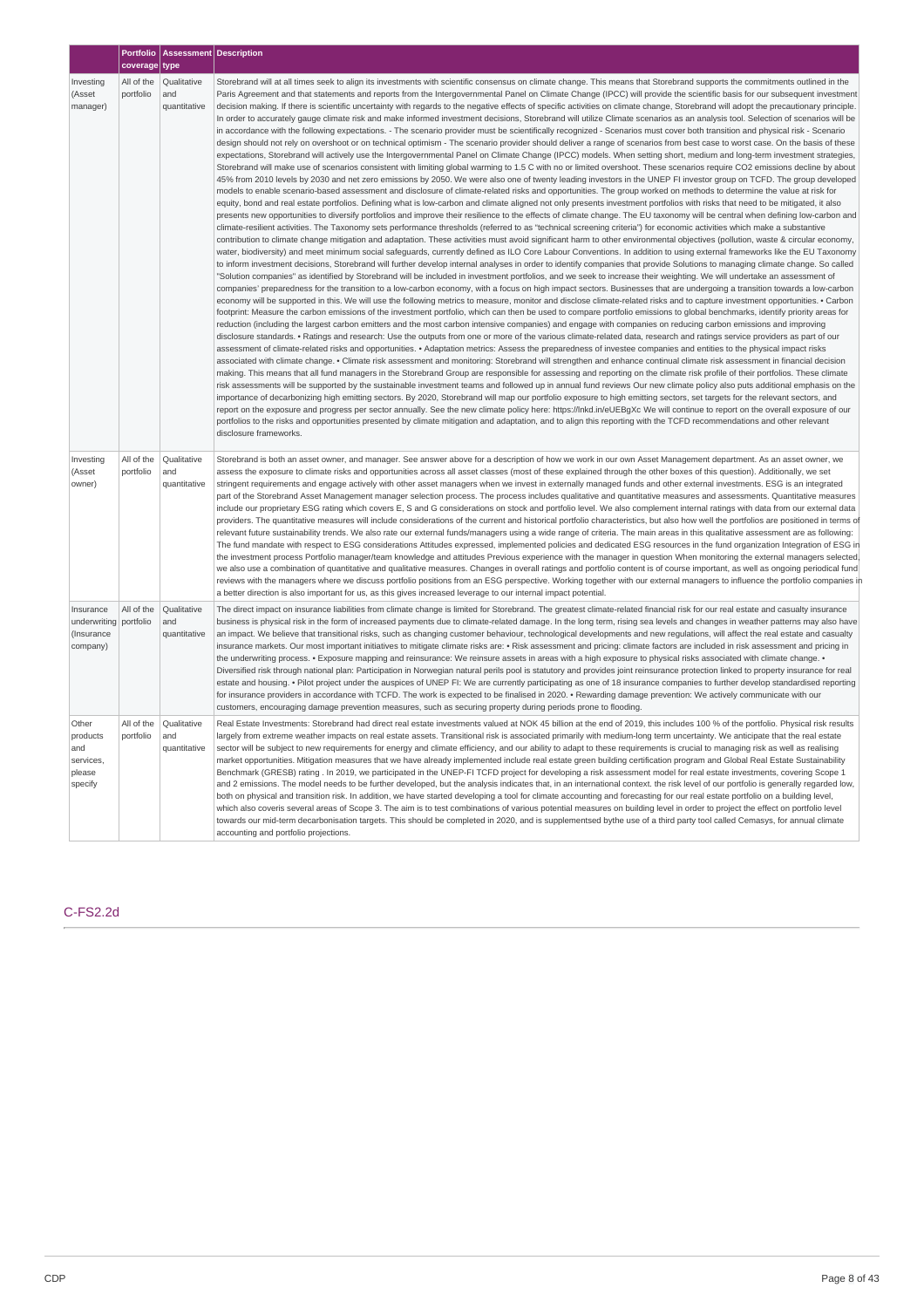# **(C-FS2.2d) Do you assess your portfolio's exposure to water-related risks and opportunities?**

|                                                            | We<br>assess<br>the<br>portfolio's<br>exposure | <b>Portfolio</b><br>coverage    | Please explain                                                                                                                                                                                                                                                                                                                                                                                                                                                                                                                                                                                                                                                                                                                                                                                                                                                                                                                                                                                                                                                                                                                                                                                                                                                                                                                                                                                                                                                                                                                                                                                                                                                                                                                                                                                                                                                                                                                                                                                                                                                                                                                                                                                                                                                                                                                                                                                                                              |
|------------------------------------------------------------|------------------------------------------------|---------------------------------|---------------------------------------------------------------------------------------------------------------------------------------------------------------------------------------------------------------------------------------------------------------------------------------------------------------------------------------------------------------------------------------------------------------------------------------------------------------------------------------------------------------------------------------------------------------------------------------------------------------------------------------------------------------------------------------------------------------------------------------------------------------------------------------------------------------------------------------------------------------------------------------------------------------------------------------------------------------------------------------------------------------------------------------------------------------------------------------------------------------------------------------------------------------------------------------------------------------------------------------------------------------------------------------------------------------------------------------------------------------------------------------------------------------------------------------------------------------------------------------------------------------------------------------------------------------------------------------------------------------------------------------------------------------------------------------------------------------------------------------------------------------------------------------------------------------------------------------------------------------------------------------------------------------------------------------------------------------------------------------------------------------------------------------------------------------------------------------------------------------------------------------------------------------------------------------------------------------------------------------------------------------------------------------------------------------------------------------------------------------------------------------------------------------------------------------------|
| Bank<br>lending<br>(Bank)                                  | $<$ Not<br>Applicable<br>$\overline{ }$        | $<$ Not<br>Applicabl<br>e >     | <not applicable=""></not>                                                                                                                                                                                                                                                                                                                                                                                                                                                                                                                                                                                                                                                                                                                                                                                                                                                                                                                                                                                                                                                                                                                                                                                                                                                                                                                                                                                                                                                                                                                                                                                                                                                                                                                                                                                                                                                                                                                                                                                                                                                                                                                                                                                                                                                                                                                                                                                                                   |
| Investing<br>(Asset<br>manager)                            | Yes                                            | All of the<br>portfolio         | We calculate the Sustainability Score on over 4500 companies and base it on a 0-100 scale. It is comprised of two main building blocks, ESG risks and SDG opportunities. On<br>the ESG risk side, the score assesses companies' exposure to, and management of, financially material sustainability risks, hereunder water risk. On the SDG opportunities<br>side, we analyse sustainability data sources, to find companies whose products and services contribute positively to the achievement of financially relevant SDGs, hereunder<br>SDG 6 Clean Water and Sanitation and 14 Life Below Water. For products and services, we source FTSE Russel Green Revenue data, in addition to internal research, to<br>identify solutions companies. The SDG opportunities section of the score also has a company operations dimension, particularly related to Gender Equality. Fund Managers at<br>Storebrand Asset Management are able to access the score on a number of levels. Total Score, Risk Score, SDG Score, and scores for underlying themes within these<br>building blocks, are all readily available. The data sources underpinning the scores are external sources from quality controlled data providers, coupled with internal research.<br>The following providers are currently in use: ESG Risks: Sustainalytics ESG Risk Rating (50%) SDG Opportunities - Products & Services: FTSE Russell Green Revenue<br>Streams plus internal research (40%) SDG Opportunities - Operations: Equileap data on Gender Equality (10%) The Sustainability Score is relevant across asset classes.<br>Implementation of the score is dependent on the style and risk profile of the fund/portfolio in question. Storebrand's ESG risk assessment of companies include the following<br>indicators: Physical Climate Risk Management, Water Risk Management, Water Management Programmes and Water Intensity. Decreasing the amount of water usage during<br>the production process should be an important focus for water-intensive companies. Industries such as textiles, food and beverage, paper and forestry, automobiles and<br>mining are heavily reliant on water. If dependency on water is not met with the proper responses to ensure accessibility, the company's profit is at risk. As an investor, we<br>depend on information. Reporting on water metrics, even as basic as water intensity, is still not good enough. |
| Investing<br>(Asset<br>owner)                              | Yes                                            | Majority<br>of the<br>portfolio | As an Asset owner, our assessment of our portfolio's exposure to water-related risks and opportunities is highly contingent on the work that is done by ourasset management<br>team. We are very aware of the impacts of global water challenges, driven by factors such as water scarcity and extreme weather events, are increasingly materializing for<br>companies around the globe. This poses a potential risk to our investments. Therefore, water risk is analyzed on indicators such as: Physical Climate Risk , Water Risk<br>Management, Water Management Programmes and Water Intensity. As an example, the very high water consumption in the sector was one of the factors that led us to exclude<br>investments in Oil Sands from our investments. We also see a lot of opportunities within the area of water, which is reflected in a strategic target for us to increase our<br>investments in green bonds, hereunder investments in water purification and drinking water supply. More can be read here: https://www.storebrand.no/en/asset-<br>management/sustainable-investments/our-climate-strategy/ We also went into a partnership with the Norwegian Church's Aid on the topic of water stress and SDG 6, where we<br>wrote a collaborative report . In the report, we give an investors view on water management, explain how we analyse water risk, and give an easy step by step quide to how<br>other investors can analyse water stress. Report is available here: https://www.storebrand.no/en/asset-management/sustainable-investments/our-climate-strategy/ One of our<br>main engagement activities in recent times has been to engage with companies to reducef water use and GHG emissions within intensive livestock producers. The engagement<br>has been through FAIRR, collaborative investor network that raises awareness of ESG risks and opportunities caused by intensive livestock production. Livestock production<br>consumes nearly a third of global freshwater use and contributes 14.5% of global GHG emission. We directly ask companies to de-risk their meat and dairy supply chains by<br>requiring them to undertake climate risk scenario analysis, develop strong supplier policies on climate and water, set science-based targets, and publicly report on progress<br>against these targets.                                                                                  |
| Insurance<br>underwriting<br>(Insurance<br>company)        | Yes                                            | Majority<br>of the<br>portfolio | Storebrand Insurance is part of a public-private partnership where insurance claims data from water, such as heavy rainfall and flooding is gathered in a public database used<br>for risk mapping of potential risks to infrastructure and residential homes. This is used in our insurance underwriting. Moreover, in settling claims, environmental assessment is<br>performed when relevant, The environmental assessment is performed by external third party, and includes water risk elements both in terms of ground/drinking water pollution<br>risk as well as flood risk.                                                                                                                                                                                                                                                                                                                                                                                                                                                                                                                                                                                                                                                                                                                                                                                                                                                                                                                                                                                                                                                                                                                                                                                                                                                                                                                                                                                                                                                                                                                                                                                                                                                                                                                                                                                                                                                        |
| Other<br>products<br>and<br>services,<br>please<br>specify | Yes                                            | All of the<br>portfolio         | Real Estate Investments: For all developments of new properties, an environmental assessment is allways performed, The environmental assessment is performed by external<br>third party, and includes water risk elements both in terms of ground/drinking water pollution risk as well as flood risk. In our existing buildings, water usage is monitored closely,<br>and we have specific targets to reduce water consumption, as expressed in our annual report.                                                                                                                                                                                                                                                                                                                                                                                                                                                                                                                                                                                                                                                                                                                                                                                                                                                                                                                                                                                                                                                                                                                                                                                                                                                                                                                                                                                                                                                                                                                                                                                                                                                                                                                                                                                                                                                                                                                                                                         |

# C-FS2.2e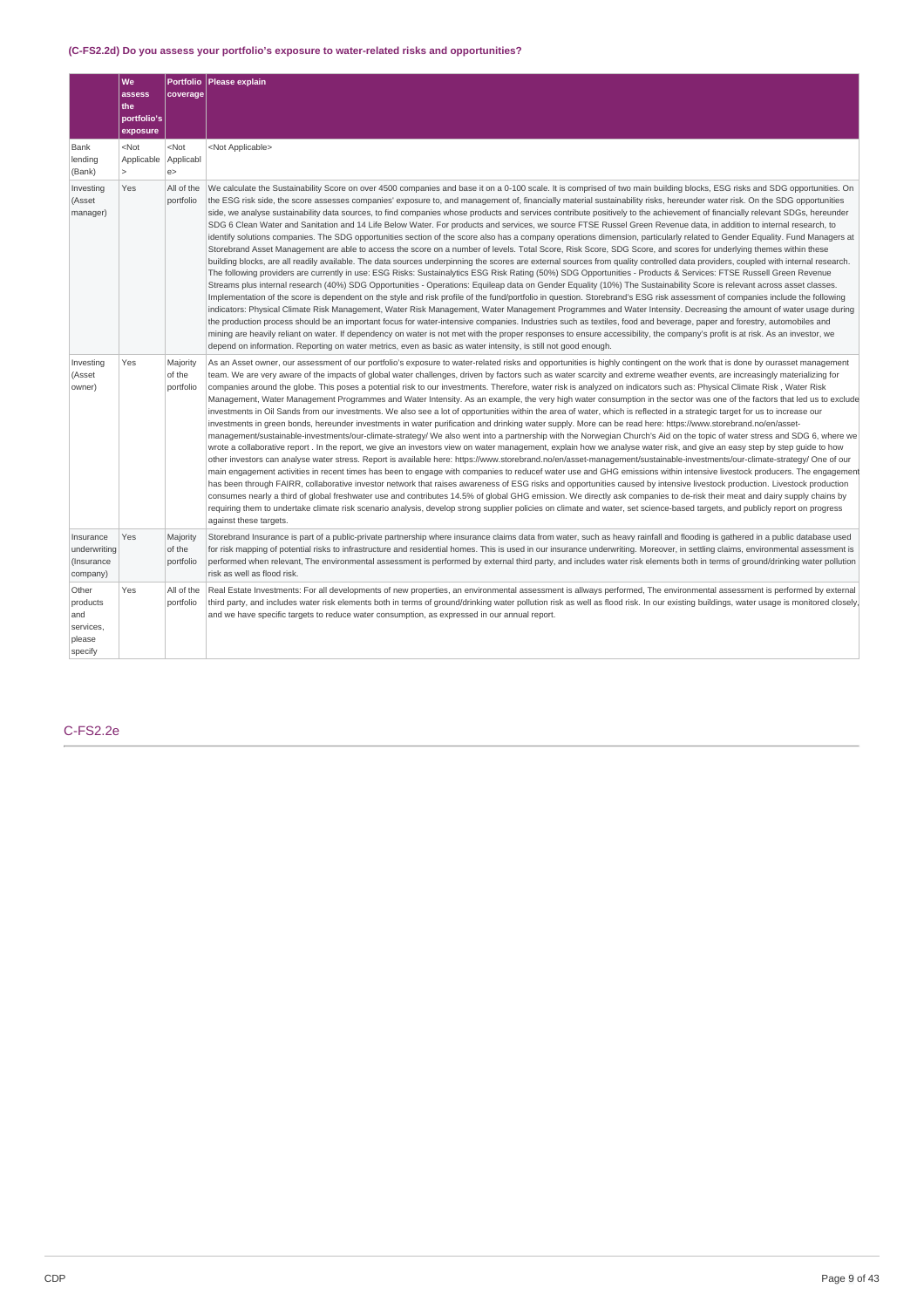# **(C-FS2.2e) Do you assess your portfolio's exposure to forests-related risks and opportunities?**

|                                                            | We<br>assess<br>the<br>portfolio's<br>exposure | coverage                  | Portfolio   Please explain                                                                                                                                                                                                                                                                                                                                                                                                                                                                                                                                                                                                                                                                                                                                                                                                                                                                                                                                                                                                                                                                                                                                                                                                                                                                                                                                                                                                                                                                                                                                                                                                                                                                                                                                                                                                                                                                                                                                                                                                                                                                                                                                                                                                                                                                                                                                                                                                                                                                                                       |
|------------------------------------------------------------|------------------------------------------------|---------------------------|----------------------------------------------------------------------------------------------------------------------------------------------------------------------------------------------------------------------------------------------------------------------------------------------------------------------------------------------------------------------------------------------------------------------------------------------------------------------------------------------------------------------------------------------------------------------------------------------------------------------------------------------------------------------------------------------------------------------------------------------------------------------------------------------------------------------------------------------------------------------------------------------------------------------------------------------------------------------------------------------------------------------------------------------------------------------------------------------------------------------------------------------------------------------------------------------------------------------------------------------------------------------------------------------------------------------------------------------------------------------------------------------------------------------------------------------------------------------------------------------------------------------------------------------------------------------------------------------------------------------------------------------------------------------------------------------------------------------------------------------------------------------------------------------------------------------------------------------------------------------------------------------------------------------------------------------------------------------------------------------------------------------------------------------------------------------------------------------------------------------------------------------------------------------------------------------------------------------------------------------------------------------------------------------------------------------------------------------------------------------------------------------------------------------------------------------------------------------------------------------------------------------------------|
| Bank<br>lending<br>(Bank)                                  | $<$ Not<br>Applicable<br>$\mathbf{r}$          | $<$ Not<br>Applicabl<br>e | <not applicable=""></not>                                                                                                                                                                                                                                                                                                                                                                                                                                                                                                                                                                                                                                                                                                                                                                                                                                                                                                                                                                                                                                                                                                                                                                                                                                                                                                                                                                                                                                                                                                                                                                                                                                                                                                                                                                                                                                                                                                                                                                                                                                                                                                                                                                                                                                                                                                                                                                                                                                                                                                        |
| Investing<br>(Asset<br>manager)                            | Yes                                            | All of the<br>portfolio   | Storebrand deforestation policy is a call on companies to eliminate deforestation. This policy defines our minimum standard for investment and outlines the objectives of our<br>engagement with the sector. Storebrand's deforestation policy lays out what we expect of companies regarding their disclosure and management of deforestation risks.<br>Storebrandbrand's ambition is to have an investment portofolio that does not contribute to deforestation by 2025. Storebrand will not knowingly finance operations that are<br>illegal, fail to protect high conservation value forests/land or violate the rights of workers and local people". We commit to use the tools that we as shareholders have at our<br>disposal to induce companies to meet the expectations described in this document. We will cooperate with other financial institutions to promote standards for measuring,<br>monitoring and reporting on direct and indirect deforestation risk. By 2020 we will map our portfolio exposure to deforestation risk and report on progress annually. The policy<br>applies to all relevant companies in our portfolio, that are involved in production, trade, use or financing of forest-risk commodities, particularly palm oil, soy, timber and cattle<br>products. The policy covers both upstream and downstream companies linked to forest-risk commodities through their operations and supply chains. Despite the increasing<br>attention amongst institutional investors on the importance of tropical forests to the global economy and environment, it remains challenging for institutional investors to<br>effectively address risks arising from deforestation. Although a range of new tools and data sources have recently become publicly available, there is the need to better<br>understand, assess and manage deforestation risks in a systematic manner and integrate deforestation data into existing systems for risk analysis. In response to this<br>challenge, Storebrand initiated a research project to conduct a deforestation tools assessment and gap analysis. The research findings and recommendations are for<br>institutional investors with the aim of addressing deforestation risk in a systematic manner. Available here: https://www.storebrand.no/en/asset-management/sustainable-<br>investments/document-library/ /attachment/inline/6eb0a349-027e-47f1-8d33-<br>630af0e0eb23:d156c55f96906cc3147eeb51eb4e07a1c2344653/Deforestation_tools_assessment.pdf |
| Investing<br>(Asset<br>owner)                              | Yes                                            | All of the<br>portfolio   | Storebrand deforestation policy is a call on companies to eliminate deforestation. This policy defines our minimum standard for investment and outlines the objectives of our<br>engagement with the sector. Storebrand's deforestation policy lays out what we expect of companies regarding their disclosure and management of deforestation risks. It calls<br>for companies to demonstrate a commitment to eliminating deforestation by taking the following steps, among others: Storebrandbrand's ambition is to have an investment<br>portofolio that does not contribute to deforestation by 2025. Storebrand will not knowingly finance operations that are illegal, fail to protect high conservation value forests/land<br>or violate the rights of workers and local people". We commit to use the tools that we as shareholders have at our disposal to induce companies to meet the expectations<br>described in this document. We will cooperate with other financial institutions to promote standards for measuring, monitoring and reporting on direct and indirect deforestation<br>risk. By 2020 we will map our portfolio exposure to deforestation risk and report on progress annually. The policy applies to all relevant companies in our portfolio, that are<br>involved in production, trade, use or financing of forest-risk commodities, particularly palm oil, soy, timber and cattle products. The policy covers both upstream and downstream<br>companies linked to forest-risk commodities through their operations and supply chains. Despite the increasing attention amongst institutional investors on the importance of<br>tropical forests to the global economy and environment, it remains challenging for institutional investors to effectively address risks arising from deforestation. Although a range<br>of new tools and data sources have recently become publicly available, there is the need to better understand, assess and manage deforestation risks in a systematic manner<br>and integrate deforestation data into existing systems for risk analysis. In response to this challenge, Storebrand has initiated a research project to conduct a deforestation tools<br>assessment and gap analysis. The research findings and recommendations of this research project will be presented to institutional investors with the aim of helping others to<br>also address deforestation risk in a systematic manner.                                                       |
| Insurance<br>underwriting<br>(Insurance<br>company)        | Not<br>applicable                              | $<$ Not<br>Applicabl<br>e | The Insurance branch of Storebrand is restricted merely to insurance of private homes, automobiles and health/travel insurance, and forest-related risks are seen as not<br>applicable to these business activities.                                                                                                                                                                                                                                                                                                                                                                                                                                                                                                                                                                                                                                                                                                                                                                                                                                                                                                                                                                                                                                                                                                                                                                                                                                                                                                                                                                                                                                                                                                                                                                                                                                                                                                                                                                                                                                                                                                                                                                                                                                                                                                                                                                                                                                                                                                             |
| Other<br>products<br>and<br>services,<br>please<br>specify | Not<br>applicable                              | $<$ Not<br>Applicabl<br>e |                                                                                                                                                                                                                                                                                                                                                                                                                                                                                                                                                                                                                                                                                                                                                                                                                                                                                                                                                                                                                                                                                                                                                                                                                                                                                                                                                                                                                                                                                                                                                                                                                                                                                                                                                                                                                                                                                                                                                                                                                                                                                                                                                                                                                                                                                                                                                                                                                                                                                                                                  |

# C-FS2.2f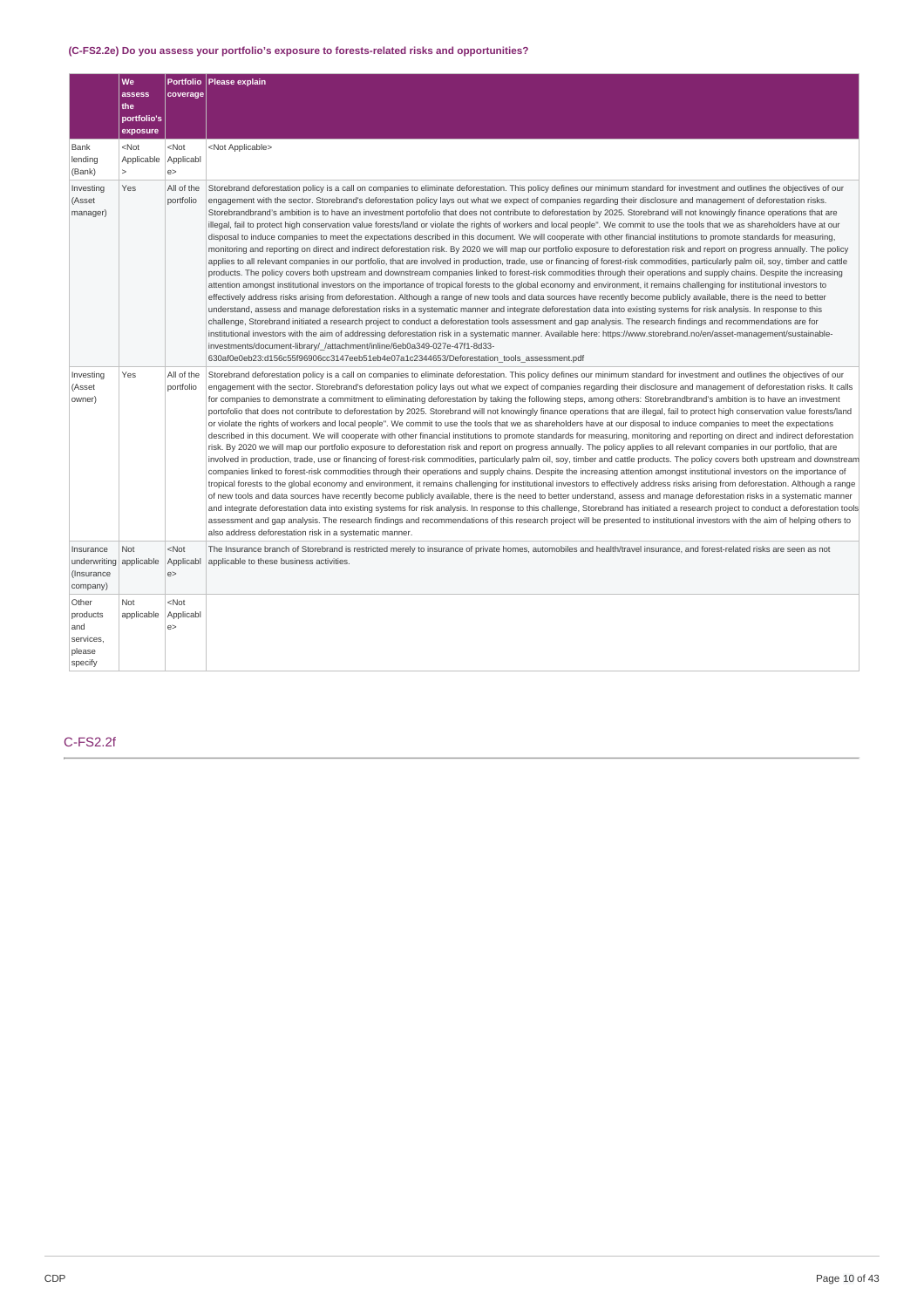### (C-FS2.2f) Do you request climate-related information from your clients/investees as part of your due diligence and/or risk assessment practices?

|                                                            | climate-<br>related<br>information | We request Please explain                                                                                                                                                                                                                                                                                                                                                                                                                                                                                                                                                                                                                                                                                                                                                                                                                                                                                                                                                                                                                                                                                                                                                                                                                                                                                                                                                                                                                                                                                                                                                                                                                                                                                                                                                                                                                                                                                                                                                                                                                                                                                                                                                                                                                                                                                                                                                                                                                                                                                                                                                                                                                                                                                                                                                                                                                                                                                                                                                                                                                                                                                                                                                                                                                                                                                                                                                                                                                                                                                  |
|------------------------------------------------------------|------------------------------------|------------------------------------------------------------------------------------------------------------------------------------------------------------------------------------------------------------------------------------------------------------------------------------------------------------------------------------------------------------------------------------------------------------------------------------------------------------------------------------------------------------------------------------------------------------------------------------------------------------------------------------------------------------------------------------------------------------------------------------------------------------------------------------------------------------------------------------------------------------------------------------------------------------------------------------------------------------------------------------------------------------------------------------------------------------------------------------------------------------------------------------------------------------------------------------------------------------------------------------------------------------------------------------------------------------------------------------------------------------------------------------------------------------------------------------------------------------------------------------------------------------------------------------------------------------------------------------------------------------------------------------------------------------------------------------------------------------------------------------------------------------------------------------------------------------------------------------------------------------------------------------------------------------------------------------------------------------------------------------------------------------------------------------------------------------------------------------------------------------------------------------------------------------------------------------------------------------------------------------------------------------------------------------------------------------------------------------------------------------------------------------------------------------------------------------------------------------------------------------------------------------------------------------------------------------------------------------------------------------------------------------------------------------------------------------------------------------------------------------------------------------------------------------------------------------------------------------------------------------------------------------------------------------------------------------------------------------------------------------------------------------------------------------------------------------------------------------------------------------------------------------------------------------------------------------------------------------------------------------------------------------------------------------------------------------------------------------------------------------------------------------------------------------------------------------------------------------------------------------------------------------|
| Bank<br>lending<br>(Bank)                                  | $<$ Not<br>Applicable>             | <not applicable=""></not>                                                                                                                                                                                                                                                                                                                                                                                                                                                                                                                                                                                                                                                                                                                                                                                                                                                                                                                                                                                                                                                                                                                                                                                                                                                                                                                                                                                                                                                                                                                                                                                                                                                                                                                                                                                                                                                                                                                                                                                                                                                                                                                                                                                                                                                                                                                                                                                                                                                                                                                                                                                                                                                                                                                                                                                                                                                                                                                                                                                                                                                                                                                                                                                                                                                                                                                                                                                                                                                                                  |
| Investing<br>(Asset<br>manager)                            | Yes                                | The Storebrand Group believes in exercising our rights as shareholders. We employ two main ways of doing this, either through voting at shareholder meetings or direct company<br>engagement by expressing our views, in writing or orally, to the company's management, advisers or Board of directors. Both methods can be very effective in addressing ESG concern<br>and provide complementary signals to companies on where we stand on important issues. The decision to engage with companies is based on our assessment of the significance of a<br>particular matter, holding size, scope to effect change and opportunities to collaborate with other investors. The Storebrand Sustainability team has prioritized four engagement themes<br>for 2020. The themes align with the Sustainable Development Goals and focus on financially material topics that address environmental, social and governance (ESG) issues. Two of the<br>topics are especially important in this regard: Decarbonizing companies - we engage with companies to reduce their emissions, report their emissions (for instance to CDP), and to set<br>targets for emission reductions in line with the Paris Agreement. Biodiversity and deforestation - we engage with companies on deforestation and land use. Data is limited, and<br>Storebrand has initiated a research project to conduct a deforestation tools assessment and gap analysis. The research findings and recommendations of this research project will be<br>presented to institutional investors with the aim of helping others to also address deforestation risk in a systematic manner. Our new climate policy also puts additional emphasis on the<br>importance of decarbonizing high emitting sectors. To ensure a climate trajectory of no more than 1,5°C of global warming and reduce climate-related financial risks, it is crucial to work<br>with the highest GHG emitting sectors in their decarbonization pathway. We acknowledge that the carbon-mitigation pathways will be different for different sectors, based on factors such<br>as available technology and infrastructure and will take this into consideration. By 2020, Storebrand will map our portfolio exposure to high emitting sectors, set targets for the relevant<br>sectors (starting with 2025), and report on the exposure and progress per sector annually. We will also work actively with investor groups such as Climate Action 100+ and Net Zero<br>Asset Owner Alliance to ensure necessary decarbonization In addition, we will be requesting the following from companies in high emitting sectors: • Publicly disclose scope 1-3 GHG<br>emissions • Integrate relevant climate change risks and opportunities (physical or transition) in their investment planning, risk management and reporting. Reporting should be in line with<br>international recognized reporting initiatives • Have a strategy addressing a transition to a low-emissions energy system. These efforts should be in line with recommendations from the<br>Task Force on Climate-related Financial Disclosures (TCFD) · Set scientifically verifiable targets that support a 1,5°C pathway - Implement executive compensation linked to the above-<br>mentioned climate targets • Incorporate social considerations into company decarbonization strategies, to secure the trust of workers and communities By See the new climate policy<br>here: https://lnkd.in/eUEBgXc |
| Investing<br>(Asset<br>owner)                              | Yes                                | The Storebrand Group believes in exercising our rights as shareholders. We employ two main ways of doing this, either through voting at shareholder meetings or direct company<br>engagement by expressing our views, in writing or orally, to the company's management, advisers or Board of directors. Both methods can be very effective in addressing ESG concern<br>and provide complementary signals to companies on where we stand on important issues. The decision to engage with companies is based on our assessment of the significance of a<br>particular matter, holding size, scope to effect change and opportunities to collaborate with other investors. The Storebrand Sustainability team has prioritized four engagement themes<br>for 2020. The themes align with the Sustainable Development Goals and focus on financially material topics that address environmental, social and governance (ESG) issues. Two of the<br>topics are especially important in this regard: Decarbonizing companies - we engage with companies to reduce their emissions, report their emissions (for instance to CDP), and to set<br>targets for emission reductions in line with the Paris Agreement. Biodiversity and deforestation - we engage with companies on deforestation and land use. Data is limited, and<br>Storebrand has initiated a research project to conduct a deforestation tools assessment and gap analysis. The research findings and recommendations of this research projectise<br>presented to institutional investors with the aim of helping others to also address deforestation risk in a systematic manner. https://www.storebrand.no/en/asset-management/sustainable-<br>investments/document-library/ /attachment/inline/6eb0a349-027e-47f1-8d33-630af0e0eb23:d156c55f96906cc3147eeb51eb4e07a1c2344653/Deforestation tools assessment.pdf As<br>expressed, we our new climate policy intensivises our efforts to decarbonize companies in high-emitting sectors, and hence we are requesting the following from companies within these<br>sectors: In addition, we will be requesting the following from companies in high emitting sectors: • Publicly disclose scope 1-3 GHG emissions • Integrate relevant climate change risks<br>and opportunities (physical or transition) in their investment planning, risk management and reporting. Reporting should be in line with international recognized reporting initiatives • Have<br>a strategy addressing a transition to a low-emissions energy system. These efforts should be in line with recommendations from the Task Force on Climate-related Financial Disclosures<br>(TCFD) • Set scientifically verifiable targets that support a 1,5°C pathway - Implement executive compensation linked to the above-mentioned climate targets • Incorporate social<br>considerations into company decarbonization strategies, to secure the trust of workers and communities By                                                                                                                                                                                                                                                                                                                                                                                                                                                                                                                                     |
| Insurance<br>underwriting<br>(Insurance<br>company)        | Yes                                | Storebrand insurance have introduced "green settlement" through a cooperation with a company, GIAB, which specializes in circular economy. All products and movables that are<br>condemned in an injury are collected by GIAB. The company then repairs and prepares the products for resale/reuse. This partnership will reduce the waste from our insurance<br>operations, and the reduction in CO2 emissions which will be reported monthly by GIAB. We recycle and repair when possible. In 2019, we started a strategic partnership with Hurtigruta<br>Carglass, a car glass company with a high repair ratio. Instead of replacing all car windows after accidents, four out of ten windows are now repaired through Hurtigruta Carglass. This<br>helps reduce waste. 40 replaced car windows fill a trailer with waste, while the waste of 40 repaired car windows can be held in the palm of your hand. Storebrand has established a<br>strategic partnership with Løvenskiold Handel / Maxbo, a provider of building materials. The partnership entails that they will support our main partner in insurance claims for the housing<br>insurance market, Polygon Norway, in choosing more environmentally friendly materials and products in the reconstruction / rebuilding of the damaged property. The partnership is one of<br>a kind, and is contingent on active participation from all parts. We collaborate closely in order to make real world changes in settling insurance claims. In order to nudge our home<br>insurance customers to behave more sustainably, we offer a grant of up to NOK 150,000 for installation of climate-friendly or safety-related measures beyond what is required by law or<br>requlations when rebuilding insured houses. Climate-friendly measures are defined as fixed installations, construction methods and use of building materials that are intended to reduce<br>carbon emissions and energy consumption. Storebrand's car insurance customers are offered a cash compensation if they choose not to use a rental car while their car is being<br>repaired, nudging the customer to use more environmentally friendly transportation in this period. In addition to reducing emissions further, we operate by a strict safety policy stating that<br>environmental issues are to be prioritized. We have a defined safety regulations when handling buried oil and paraffin tanks in insured homes (an issue in the Norwegian housing market)<br>We also have a zero tolerance for leaving waste at the bottom om the sea which means that all boats that have sunken are to be raised and safely restored.                                                                                                                                                                                                                                                                                                                                                                                                                                                                                                                                                                                                                                                                                                                                                                                                                                     |
| Other<br>products<br>and<br>services,<br>please<br>specify | Yes                                | Real Estate investments: For our property investments, we request climate-related data for the property investments both in relation to new acquisitions and for the operations of<br>properties in our existing portfolio. Climate related information is part of our thorough technical economical due diligence when purchasing new property for leasing, and for standing real<br>estate Investments, risk analysis is done through analysis and monitoring of available climate emissions data. For example, we avoid including buildings on flood plains or in harm of sea<br>level rise in our portfolio of real estate. For all developments of new properties, an environmental assessment is allways performed, The environmental assessment is performed by<br>external third party, and includes climate-relatedelements such as energy consumption, flood risk, ground/drinking water pollution risk, materials used and much more. In our we request<br>climate reladet information such as water usage, waste generation, energy use, waste sorting etc, which is is monitored closely, and we set specific targets on these parameters for<br>every property individually and on an aggregated level.                                                                                                                                                                                                                                                                                                                                                                                                                                                                                                                                                                                                                                                                                                                                                                                                                                                                                                                                                                                                                                                                                                                                                                                                                                                                                                                                                                                                                                                                                                                                                                                                                                                                                                                                                                                                                                                                                                                                                                                                                                                                                                                                                                                                                                                                                      |

### C2.3

(C2.3) Have you identified any inherent climate-related risks with the potential to have a substantive financial or strategic impact on your business? Yes

## C2.3a

(C2.3a) Provide details of risks identified with the potential to have a substantive financial or strategic impact on your business.

# **Identifier** Risk 1 **Where in the value chain does the risk driver occur?** Downstream

**Risk type & Primary climate-related risk driver**

Acute physical **Increased severity and frequency of extreme weather events such as cyclones and floods**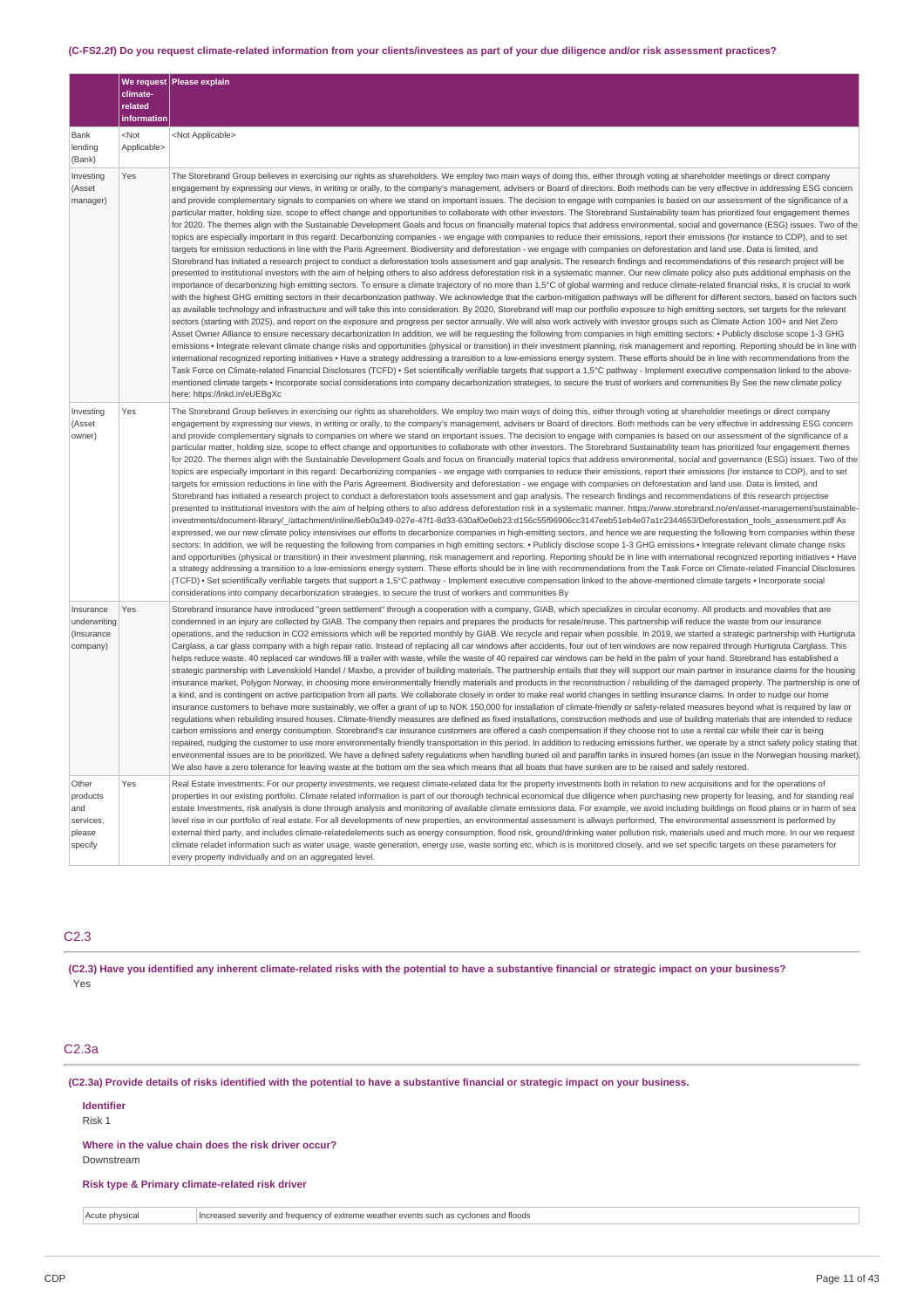#### **Primary potential financial impact**

Increased insurance claims liability

#### **Climate risk type mapped to traditional financial services industry risk classification** Market risk

#### **Company-specific description**

As an insurance provider Storebrand is exposed to physical risks through insurance in the Norwegian retail market (insuring our clients' real estate, cars, etc.). The physical risks from climate changes are linked to the risks that natural disasters/cyclone storms and other severe weather conditions affect our clients' houses, cars or other physical belongings. Risk management also plays a crucial role when deciding the premium the customer has to pay for each of Storebrand insurance products. We use climate changes data in our risk from each region we insure in and premium analysis which defines the premium rating for each location. The insurance risk in Norway is largely standardised between the contracts in the same industry as a result of detailed regulation from the authorities. In Sweden, the framework conditions for insurance contracts entail major differences between the contracts within the same industry.

**Time horizon**

Short-term

**Likelihood** Very likely

**Magnitude of impact** Medium

**Are you able to provide a potential financial impact figure?** Yes, a single figure estimate

**Potential financial impact figure (currency)** 5000000

**Potential financial impact figure – minimum (currency)** <Not Applicable>

# **Potential financial impact figure – maximum (currency)**

### <Not Applicable>

#### **Explanation of financial impact figure**

To reduce the risk for our customers, Storebrand sets aside funds yearly to a national collective pool of funds (mandatory) that cover damages from natural disasters. Storebrand covers about 1,5 % of the insurance payments related to natural disasters in Norway. Storebrand consider future physical risks to be within the magnitude of 5 million NOK. Claim events over 5 million NOK are covered by reinsurance contracts.

#### **Cost of response to risk**

1000000

#### **Description of response and explanation of cost calculation**

Insurance risk for Storebrand's products are monitored separately for every line of insurance in the current insurance portfolio. The development of the risk results is followed continuously. In the case of each risk type, the ordinary risk result for a period represents the difference between the risk premiums that the company, client or customer has collected for the period and the sum of provisions and payments that must be made for insured events which occur in the period. The risk result takes into account insured events which have not yet been reported, but which the client assumes have occurred. A management method which is implemented to manage this risk, is that we do not give insurance for a customer's house if it is in a flood-plain area or in an area with risk of being flooded. These locations are monitored by the government who give us the information on how to manage each location for our clients. To reduce the risk for our customers, Storebrand sets aside funds yearly to a national collective pool of funds (mandatory) that cover damages from natural disasters. Storebrand normally covers about 1,5 % of the insurance payments related to natural disasters in Norway. The associated cost of management is approximately 2 FTE's in addition to other related supporting position on an irregular basis (calculation: 2 FTE\*500 000 = 1 mill NOK).

#### **Comment**

We set aside funds to be able to pay any future climate-related claims that may arise. Storebrand is a partner of The Norwegian National Fund for Natural Damage Assistance. This Fund was established with the aim to compensate damage caused by natural perils and to contribute to protective measures against such perils. Storebrand must, according to the rules of the Pool, collect a premium of 0.09% for each insurance covered in Norway. It is difficult to estimate total costs for these actions.

### **Identifier**

Risk 2

#### **Where in the value chain does the risk driver occur?**

Downstream

### **Risk type & Primary climate-related risk driver**

Reputation Increased stakeholder concern or negative stakeholder feedback

## **Primary potential financial impact**

Decreased access to capital

#### **Climate risk type mapped to traditional financial services industry risk classification** Market risk

### **Company-specific description**

Sustainability has been an integral part of Storebrand's services for many years and reputation is one of our most valuable assets and key to success. Our standard for sustainable investments is based on the assumption that the companies which contribute to solving societal problems in a sustainable way, will also be the most profitable in the long term. The Storebrand Standard for sustainable investments shall therefore help to ensure our clients' future returns. We conduct extensive sustainability analyses of the companies we consider investing in and our approach is also guided by our understanding of the expectations and concerns of our diverse stakeholders. Climate change involves areputational risk if not properly addressed, including through negative stakeholder perceptions of Storebrand. Clients increasingly ask Storebrand for products and services which reduces their exposure to climate-related risks. If Storebrand does not provide such products, we run the risk of losing such business. In 2019, Storebrand continued to face reputational risks, in the context of climate change. More specifically, mainstream media often in collaboration with different NGOs criticize investors, including Storebrand for their investments in companies with related controversies. Examples of this can be e.g. the incident at Hydro's Au Norte plant in Brazil, investments in Brazillian companies in general in relation to the wildfires in the Amazon, investments in Oil companies or in Asian banks financing the palm oil industry. More recently, investments in Wind parks in Norway has gained a lot of negative attention. At the same time, Storebrand's climate action created positive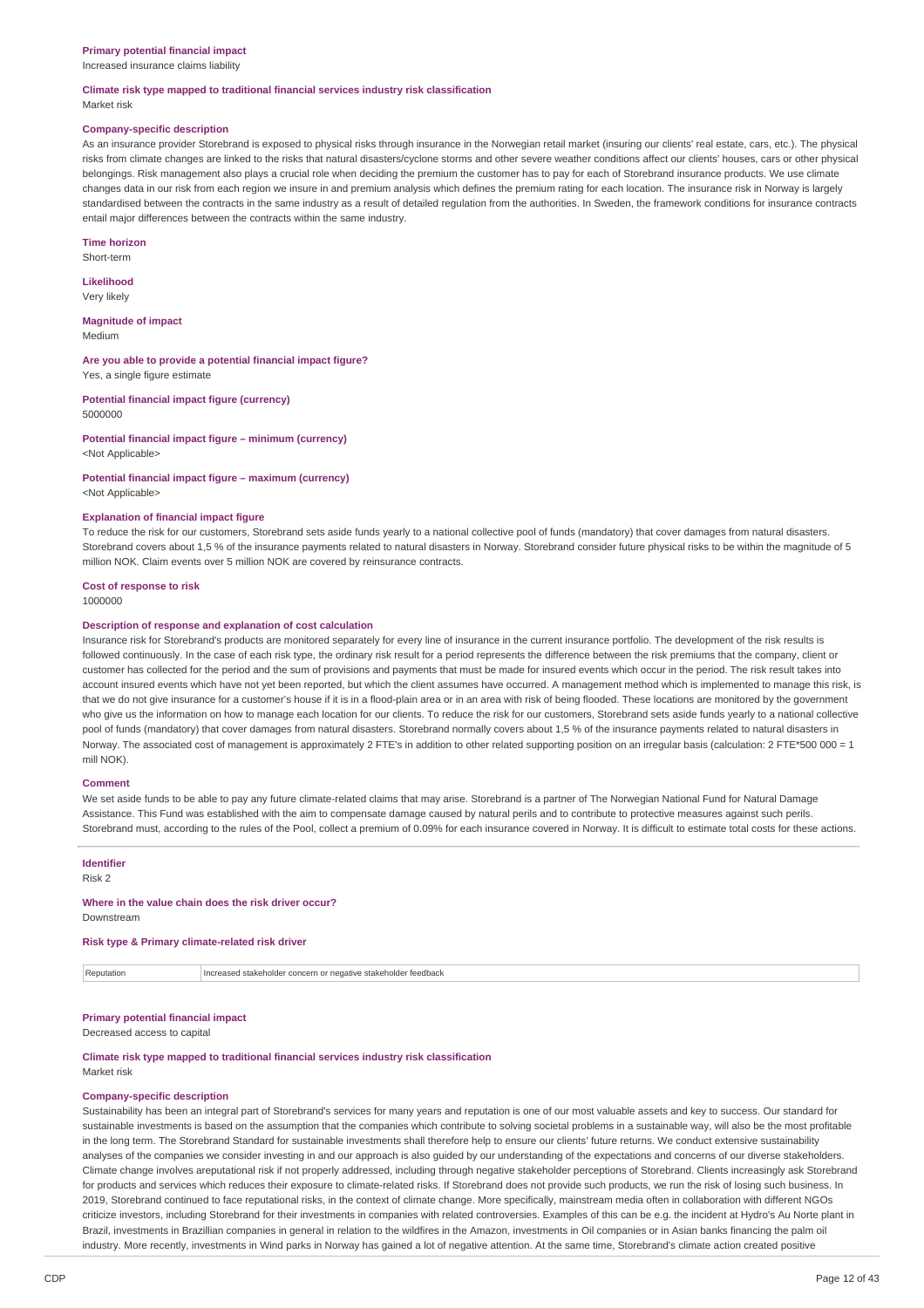reputational rewards, and been listed in several indices and awards related to ESG topics (rated as the second-best investor in Ethical Bank Guide, top three in the green tech awards etc)

#### **Time horizon** Short-term

**Likelihood**

More likely than not

**Magnitude of impact** Low

### **Are you able to provide a potential financial impact figure?** Yes, a single figure estimate

**Potential financial impact figure (currency)** 41550000000

**Potential financial impact figure – minimum (currency)** <Not Applicable>

**Potential financial impact figure – maximum (currency)** <Not Applicable>

### **Explanation of financial impact figure**

Reputational risks could lead to loss of business. As of July 2019, Storebrand's AUM was Nok 831 billion. This reputational risk can impact how the firm is viewed by stakeholders and whether we remain a credible investor to climate change. The potential financial impact figure is calculated by estimating a loss of 5% of our customers, which gives the calculation of AuM 831 bn NOK  $*$  0,05 = 41,55 bn NOK.

### **Cost of response to risk**

12000000

### **Description of response and explanation of cost calculation**

Storebrand conducts extensive sustainability analyses of the companies we consider investing in. This requires that we provide regular information to various stakeholders through for example reporting, website etc. We are a member of The Institutional Investors Group on Climate Change (IIGCC)- a forum for collaboration on climate change for investors to encourage public policies, investment practices, and corporate behavior that address long-term risks and opportunities associated with climate change. IIGCC develops and publishes Investor guides aimed at creating greater understanding of the risks and opportunities posed by climate change and policies. In addition to these management methods, we are actively working with other investors under PRI and Climate Action 100+. Example: Storebrand has also taken a clear stand on coal and worked to reduce its coal exposure since 2013 and launched an Exit Strategy which we were nominated as top three under the Green Tech Awards in 2018. . In 2018, Storebrand Asset Management participated in UNEP FI's TCFD Investment Investor Group, analyzing our investment portfolio in order to calculate figures on "assets at risk" from climate related risk factors. In 2019, all SPPs (Storebrands Swedish arm) funds were made fossil free, meaning that we now have 277 billion NOK of our 831 billion NOK AUM in fossil free products. Last year, Storebrand was one of the 12 founding members of the Net Zero Asset Owner Alliance (NZAOA), and commit ourselves to having a carbon-neutral investment portfolio by 2050. See more on their website about this: https://www.unepfi.org / net-null-alliance / A number of employees are the main cost driver for Storebrand to manage this risk. The associated cost of management is therefore estimated to 12 million NOK as calculated from 24 FTE's (24\*500000=12 mill NOK).

#### **Comment**

Climate change is a top priority in our dialogue with companies that we are invested in.

**Identifier**

Risk 3

**Where in the value chain does the risk driver occur?**

Downstream

**Risk type & Primary climate-related risk driver**

Current regulation Mandates on and regulation of existing products and services

#### **Primary potential financial impact**

Decreased asset value or asset useful life leading to write-offs, asset impairment or early retirement of existing assets

**Climate risk type mapped to traditional financial services industry risk classification** Policy and legal risk

#### **Company-specific description**

Norway has committed, with legally binding resolution, to at least a 40% reduction of CO2 emissions by 2030 on 1990-levels (INDC). As an asset management firm, Storebrand can be affected indirectly by such limits as they may impact business operations of our corporate clients. GHG emission limits could present a risk for the GHG intensive industries that we are invested in, e.g. utilities/energy generation, or basic materials. Companies in GHG intensive sectors that are unprepared for regulatory changes could suffer increasing costs and/or a major declining demand for their goods and services with a negative impact on revenues and financial condition. Insofar as we are (indirectly) exposed to fossil fuel intensive businesses in investment this may affect our own and our clients' assets. This may have a devaluating effect on the assets we hold in our portfolio. The final impact may be an increase in capital costs as the capital buffer may have to be augmented to mitigate the risk. Storebrand seeks to better understand this indirect risk by advancing methodologies in 2 degree and lower scenario analysis. Scenarios provide detailed outputs which help assess the economic impact on sectors. One key output that reflects how carbon emissions would be constrained in future emissions pathways, to meet the warming target is a policy shift that enacts carbon pricing.

**Time horizon** Medium-term

**Likelihood** More likely than not

**Magnitude of impact** Low

**Are you able to provide a potential financial impact figure?** Yes, a single figure estimate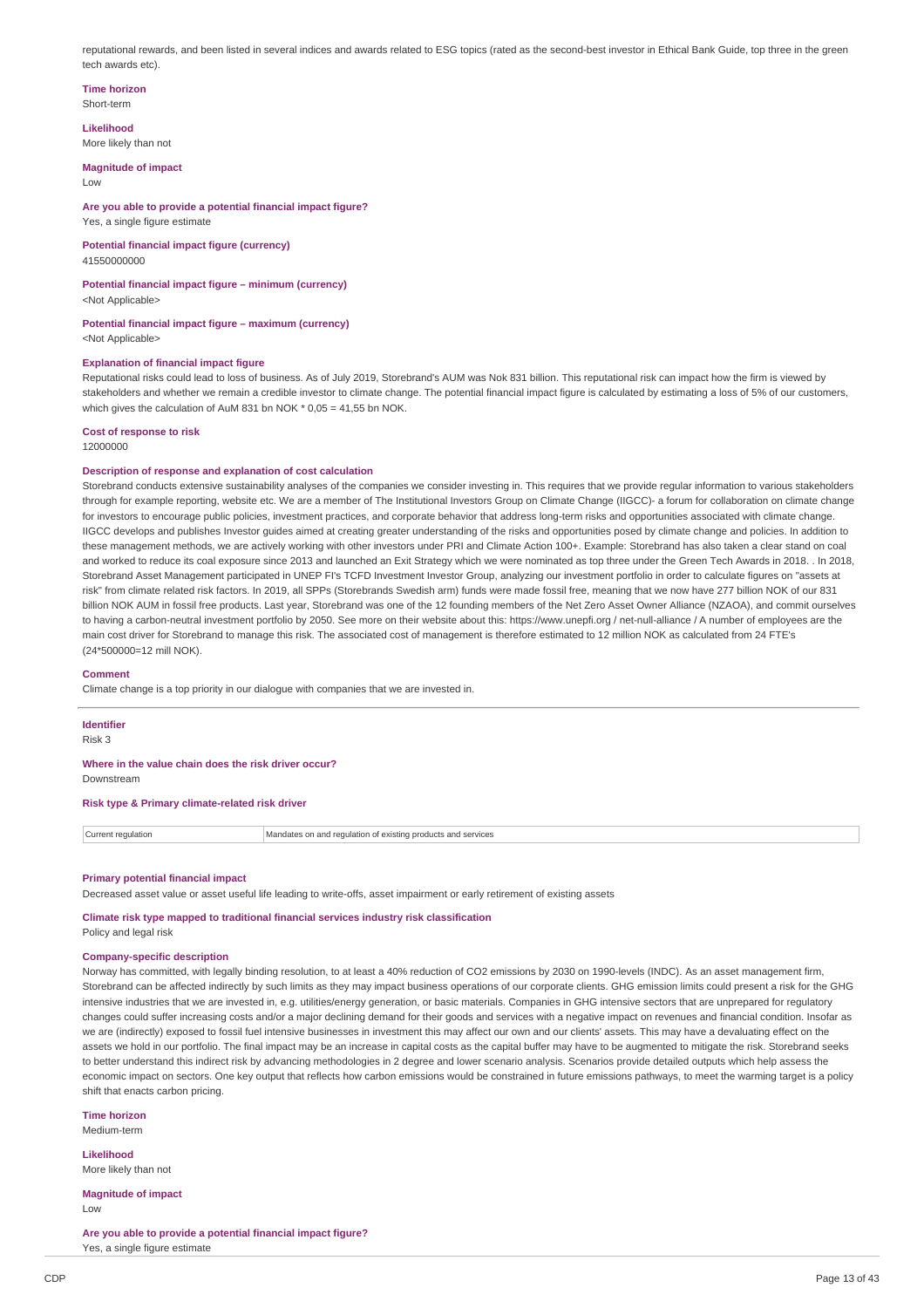#### **Potential financial impact figure – minimum (currency)** <Not Applicable>

### **Potential financial impact figure – maximum (currency)**

<Not Applicable>

#### **Explanation of financial impact figure**

The potential financial impact figure is calculated as the value of Storebrands exposure to carbon-related assets, which is 2,55% or 6,9 billion Nok (down from 7,45% and 18,5 billion NOK in 2018). The TCFD suggests banks define carbon-related assets as those assets tied to the energy and utilities sectors under the Global Industry Classification Standard, excluding water utilities and independent power and renewable electricity producer industries. The financial implications of not taking into account regulatory risks in our investment involves reduced financial performance of carbon-related assets, as a result of increased costs from. Storebrand follows this TCFD recommendation to measure and disclose its exposure to "carbon-related" assets in order to foster an early assessment of climate-related risks.

#### **Cost of response to risk**

3000000

#### **Description of response and explanation of cost calculation**

To manage this risk, we seek to protect our own and our clients' assets from climate change risks, by limiting our risk appetite for carbon-related assets and by estimating our firm's vulnerability to climate change risks using scenario-based stress testing approaches and other forward-looking analyses. In addition to these management methods, we have also limited financing for coal with the adoption of the coal exit strategy which was launched in 2018. Through the restructuring of our investment portofolio, we have decrased our exposure to climate-related assets (as defined by TCFD) to 2,55% in 2019, down from 7,45% in 2018. Moreover, we have increased the percentage of AUM invested in fossil free funds from 8% (68 billion NOK) in 2018 to 33 % (277 billion NOK) in 2019. Overall cost of management is calculated to 3 mill NOK and integrated in our existing risk management processes, but there are also some direct costs such as membership fee and data vendors.

#### **Comment**

### C2.4

(C2.4) Have you identified any climate-related opportunities with the potential to have a substantive financial or strategic impact on your business? Yes

### C2.4a

(C2.4a) Provide details of opportunities identified with the potential to have a substantive financial or strategic impact on your business.

### **Identifier**

Opp1

**Where in the value chain does the opportunity occur?** Direct operations

#### **Opportunity type**

Products and services

#### **Primary climate-related opportunity driver**

Development and/or expansion of low emission goods and services

#### **Primary potential financial impact**

Increased revenues resulting from increased demand for products and services

#### **Company-specific description**

The Storebrand Group has since 2013 developed a low carbon investment strategy, the Plus Funds. This strategy aims to create a broadly diversified, low tracking error fund which is pre-positioned for the implementation of the Paris Agreement. Low carbon investments are achieved using a multi-pronged approach. First, fossil fuel companies - defined as those whose revenues from fossil-related activities exceed 5% of total revenue - are excluded. Furthermore, the fund takes steps to ensure it is consistent with a fossil-free philosophy, which includes removing companies with large fossil reserves. Investments are then tilted towards high ESG and low carbon footprint scoring companies. Finally, 5-10% of the portfolio is invested in solution stocks from a positive 'white-list' of around 130 companies which provide products and services that facilitate the transition to a low carbon economy (e.g. renewables, energy efficiency, low emissions transport and recycling). The strategy results in a broadly diversified, highly liquid and climate-aware portfolio with low tracking error. In 2019, the Storebrand Group had NOK 277 billion invested in low carbon fund products, up from 68 billion NOK in 2018. The low carbon funds send important market signals on the increasing interest in using financial vehicles as a tool to shift capital towards more carbon-efficient companies, and a low-carbon economy.

**Time horizon** Medium-term

**Likelihood** Very likely

**Magnitude of impact** Medium-high

**Are you able to provide a potential financial impact figure?** Yes, a single figure estimate

**Potential financial impact figure (currency)** 1751000000

**Potential financial impact figure – minimum (currency)** <Not Applicable>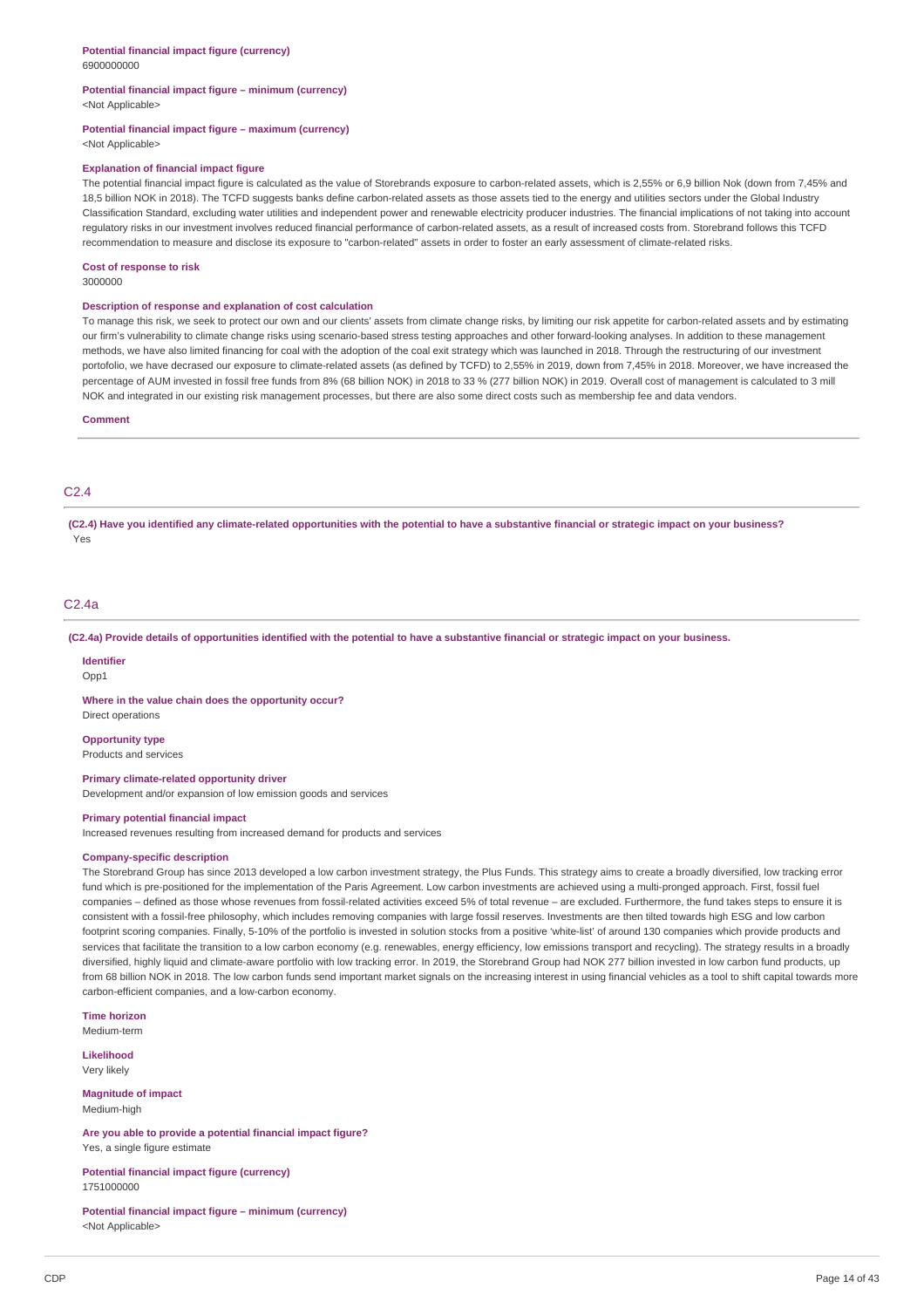#### **Potential financial impact figure – maximum (currency)** <Not Applicable>

#### **Explanation of financial impact figure**

The financial impact figure is a simple and "linear" calculation of Storebrands fee and administration income from our fossil free products. The calculation is done in the following way. Storebrands Fee and Administration income for 2019 was 5 308 000 000 NOK. Our share of AUM in fossil free products was 33% in 2019 (277 out of 831 billion). Hence, 1 751 000 000 NOK of our fee and administration income comes from fossil free products. This is a simplified calculation, given that different products attain different fees (5 308 000 000\*33%=1 751 640 000 ≈1 751 000 000 NOK).

# **Cost to realize opportunity**

### 15000000

#### **Strategy to realize opportunity and explanation of cost calculation**

To realize this opportunity, we plan to maintain focus on data quality and systems to monitor, report on and safeguard the value of and effect of investing in the low carbon funds. We also plan to actively promote the low carbon fund strategy as a tool to address climate risk in investments, towards both existing and potential new customers Especially in international market targets, there will be particular focus on these fund strategies. A number of employees are the main cost driver related to this opportunity. The associated cost is therefore estimated to 15 million NOK as calculated from approximately 30 FTE's (30\* 500 000 = 15 mill NOK). There are also costs in terms of ESG data vendors like Trucost, Sustainalytics, FTSE Russel and ISS-Ethix and subscription to relevant ESG initiatives and organizations. We identify these as implemented in existing budgets related to our work on sustainable investments, and these have therefore not been specifically included here.

#### **Comment**

**Identifier** Opp2

#### **Where in the value chain does the opportunity occur?** Downstream

**Opportunity type**

Resilience

#### **Primary climate-related opportunity driver**

New products and services related to ensuring resiliency

#### **Primary potential financial impact**

Increased portfolio value due to upward revaluation of assets

#### **Company-specific description**

Storebrand sees a great opportunity in buildings resource efficiency and has a great potential to achieve this through provide certified green property standards and energyefficiency measures for our buildings and properties. This opportunity will contribute to higher resilience for the properties in our portfolio, and trough this increase the value. Storebrand manages a broad real estate portfolio in Norway and Sweden, where the Swedish portfolio is managed by Storebrand Fastigheter. Of the total capital managed by Storebrand Asset Management, direct investments in real estate amount to NOK 45 billion, of which NOK 34 billion in Norway (800,000 sq.m.) and SEK 11 billion (300,000 sq.m.) in Sweden. This represents 5% of Storebrand Asset under Management (AuM) which was NOK 831 billion in 2019, and makes Storebrand one of the largest real estate players in Norway. Our real estate portfolio had 41% certified green property in 2019 in Norway and Sweden, increased from 30 % in 2018. By 2020, the goal is to increase this number to 48% and 75% by 2025. An increase in environmental certification of the property mass represents opportunities to reduce the carbon intensity of real estate investments as well as their supply chain, and to attract long term tenants. Storeband's current portfolio properties are already well positioned due to thorough planning, and certification process is partly initiated. To illustrate the progress already made in property energy and climate efficiency, the emissions from aggregated property management was 6,9 kilo CO2 emissions per square meter in 2019, reduced from 10 in 2017, and 8,2 in 2018.

### **Time horizon**

Short-term

**Likelihood** Very likely

#### **Magnitude of impact**

Medium-high

#### **Are you able to provide a potential financial impact figure?** Yes, an estimated range

**Potential financial impact figure (currency)** <Not Applicable>

**Potential financial impact figure – minimum (currency)**

350000000

### **Potential financial impact figure – maximum (currency)** 1700000000

#### **Explanation of financial impact figure**

Environmental certification represents an opportunity for the real estate portfolio. Research indicates an increase in asset value of 7% for green buildings internationally. The Norwegian market is assumed on short term to be less mature, but similar effects are registered. Impact is assumed to be from 2 % to 7 % of the Non-certified (59%) asset value over a ten year period (2030). The potential financial impact of increased value for non-certified assets is NOK 24 billion times 0,02 - 0,07, coming to a range of between NOK 0.5 billion and NOK 1,7 billion.

#### **Cost to realize opportunity** 36000000

### **Strategy to realize opportunity and explanation of cost calculation**

Storebrand has several activities and projects implemented in our strategy to realize this opportunity. Such activities includes to secure that all new-build-, renovation- and retrofit projects are certified according to BREEAM NOR standards, that our standing investments (which are Storebrand's properties in running lease business) undergo the BREEAM In-Use certification, and that they through physical measures systematically improve their energy and climate efficiency. After the BREEAM certification process for our building projects in Norway and Sweden, Storebrand uses the same strategy for mapping and screening grounds for building-specific green building action plans and certification grade improvements. The calculation of the cost to realize the opportunity is based on the amount of BREEAM projects to be realized after 2019 and the approximate cost per property. BREEAM NOR-Projects: 15 x NOK 1,5 million = NOK 22,5 million In-Use cost per real estate property NOK 500' x 27 = NOK 13,5 million Total cost: NOK 22,5 mil + NOK 13,5 mil = NOK 36 mill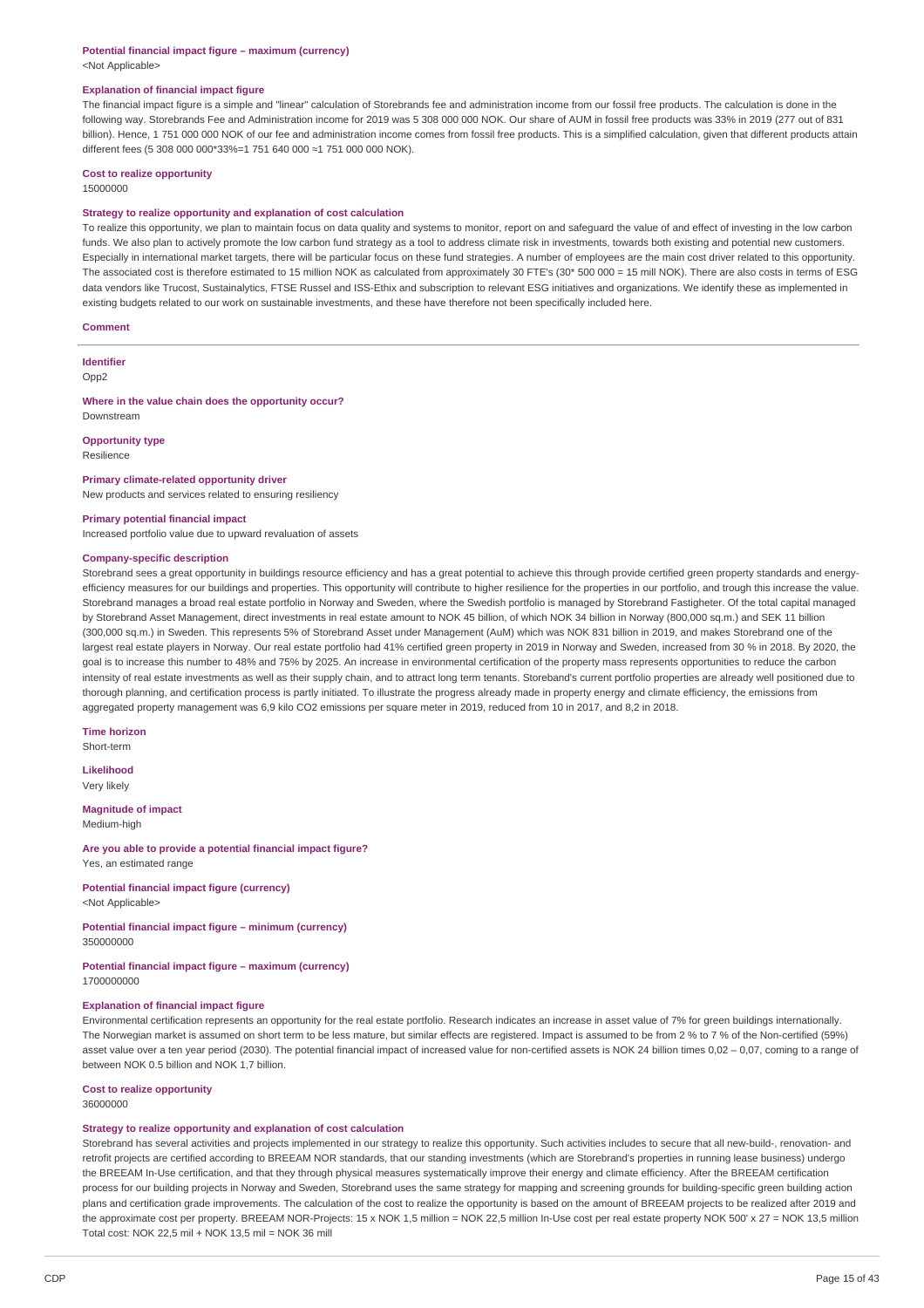#### **Identifier** Opp3

**Where in the value chain does the opportunity occur?**

Direct operations

**Opportunity type** Markets

**Primary climate-related opportunity driver** Access to new markets

#### **Primary potential financial impact**

Increased revenues through access to new and emerging markets

#### **Company-specific description**

Storebrand sees a great opportunity to move to more efficient buildings through certified green property standards and energy-efficiency measures for our buildings and properties. This opportunity related to more efficient buildings in our portfolio may increase our revenue through access to new markets. As expressed in a report by Norges Bank Investment Management (NBIM) in 2015: "Signalling the quality of the building to prospective tenants, and hence increasing its attractiveness, is typically the main motivation for owners to obtain certification. Numerous surveys confirm the effectiveness of this measure. For example, a survey by JLL (2012) found that 80 percent of US building owners that have pursued LEED certification expected to attract more tenants, and Eichholtz et al. (2013) found that rental premiums for ENERGY STAR ranged from 2 to 13 percent, and rental premiums for LEED ranged from 4 to 27 percent.Certified buildings are also attractive due to the reputational benefits ." https://www.nbim.no/contentassets/c199863ae8374916ac15e780662db960/nbim\_discussionnotes\_2-15.pdf Storebrand manages a broad real estate portfolio in Norway and Sweden, where the Swedish portfolio is managed by Storebrand Fastigheter. Of the total capital managed by Storebrand Asset Management, direct investments in real estate amount to NOK 45 billion, of which NOK 33 billion in Norway (1,000,000 sq.m.) and SEK 12 billion (250,000 sq.m.) in Sweden. This represents 11% of Storebrand Asset under Management (AuM) which was NOK 831 billion in 2019, and makes Storebrand to one of the largest real estate players in Norway. Our real estate portfolio had 41% certified green property in 2018 in Norway and Sweden (30 % in 2018). By 2020, the goal is to increase this number to 48% and 75% by 2025. An increase in environmental certification of the property mass represents opportunities to reduce the carbon intensity of real estate investments as well as their supply chain, and to attract long term tenants. Storeband's current portfolio properties are already well positioned due to thorough planning, and certification process is partly initiated. To illustrate the progress already made in property energy efficiency, the emissions from aggregated property management was 10,3 tonnes CO2 emissions per square meter in 2019.

**Time horizon**

Medium-term

**Likelihood** Likely

**Magnitude of impact** Medium

# **Are you able to provide a potential financial impact figure?**

Yes, a single figure estimate

### **Potential financial impact figure (currency)** 171000000

# **Potential financial impact figure – minimum (currency)**

<Not Applicable>

#### **Potential financial impact figure – maximum (currency)** <Not Applicable>

#### **Explanation of financial impact figure**

If we follow the 1.5 degree path, it is likely that there will be a higher demand for renting low carbon buildings. With a strong focus on buildings and portfolios with low carbon emissions, we believe securing and developing them to meet tomorrow's standards and demand - a more "Paris-proof" standard, holds a commercial potential. This includes higher rent and lower vacancy. Today we have around NOK 1.9 billion in annual rental income , we have an opportunity to maintain and increase this amount. Research in international markets indicates 3 % rent increase. We assume increase towards max 3% in last 3 years of 10 yr period (sum 3 yrs corresponds to w/accumulated investments in same period). This equals a potential financial impact of: NOK 1.9 Billion x 3% x 3 years = NOK 171 million

# **Cost to realize opportunity**

90000000

### **Strategy to realize opportunity and explanation of cost calculation**

Our strategy to realize this opportunity includes activities such as establishing property specific GHG Reduction goals towards 2025 and 2030 and to conduct a survey to all properties with analysis and prioritization of actions to reduce emissions. These actions and initiatives are taken into the yearly budgets of properties and followed up in the environmental management system to ensure implementation. The calculation of the cost to realize this opportunity is based on the initiatives to meet energy reduction in Scope 2 towards 2030: 30+ GWh x 3 NOK/kWh investment = approximately NOK 90 mill.

**Comment**

### C3. Business Strategy

# C3.1

**(C3.1) Have climate-related risks and opportunities influenced your organization's strategy and/or financial planning?** Yes, and we have developed a low-carbon transition plan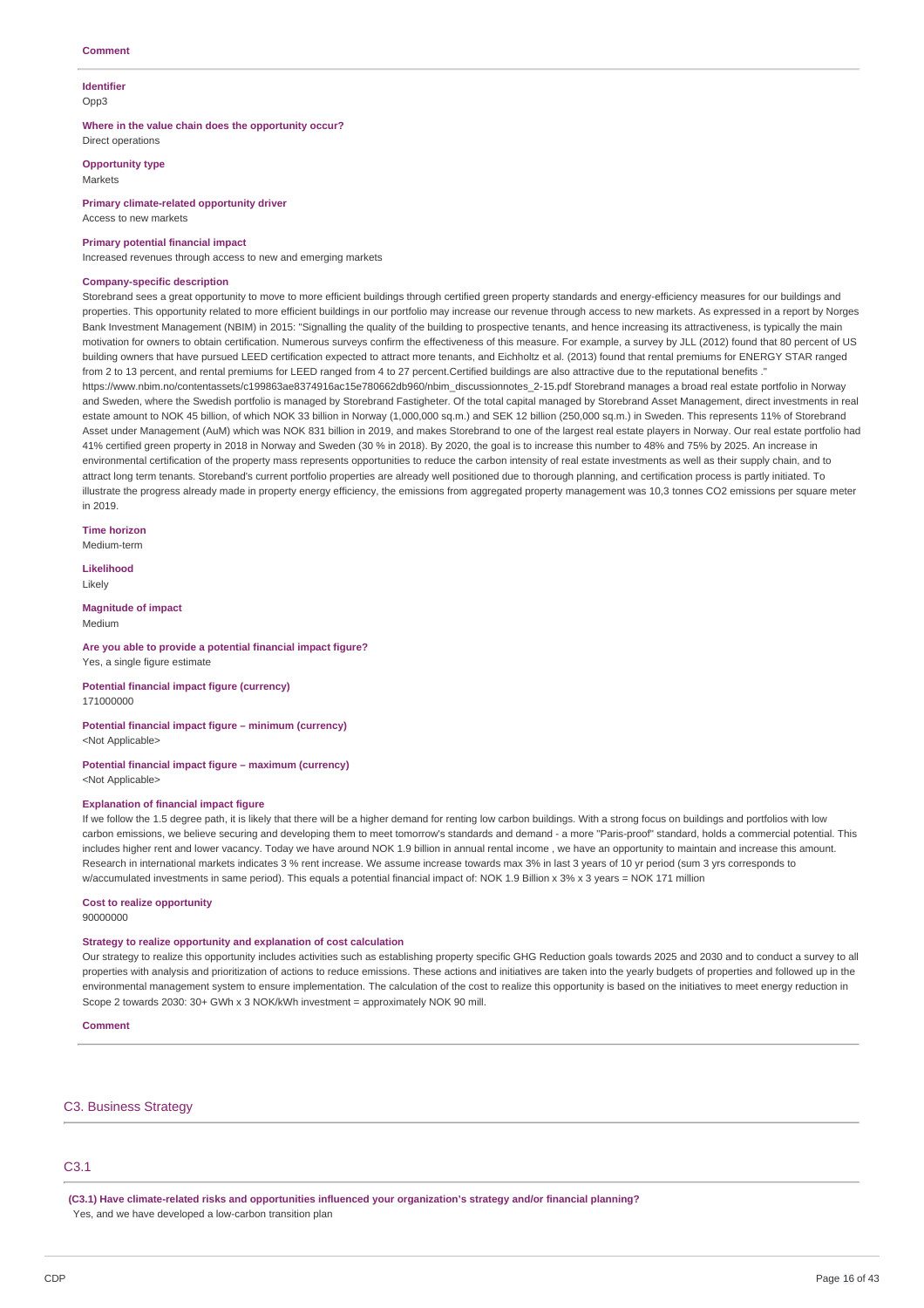### **(C3.1a) Does your organization use climate-related scenario analysis to inform its strategy?** Yes, qualitative and quantitative

# C3.1b

### **(C3.1b) Provide details of your organization's use of climate-related scenario analysis.**

| Climate-<br>related<br>scenarios<br>and models<br>applied | Details                                                                                                                                                                                                                                                                                                                                                                                                                                                                                                                                                                                                                                                                                                                                                                                                                                                                                                                                                                                                                                                                                                                                                                                                                                                                                                                                                                                                                                                                                                                                                                                                                                                                                                                                                                                                                                                                                                                                                                                                                                                                                                                                                                                                                                                                                                                                                                                                                                                                                                                                                                                              |
|-----------------------------------------------------------|------------------------------------------------------------------------------------------------------------------------------------------------------------------------------------------------------------------------------------------------------------------------------------------------------------------------------------------------------------------------------------------------------------------------------------------------------------------------------------------------------------------------------------------------------------------------------------------------------------------------------------------------------------------------------------------------------------------------------------------------------------------------------------------------------------------------------------------------------------------------------------------------------------------------------------------------------------------------------------------------------------------------------------------------------------------------------------------------------------------------------------------------------------------------------------------------------------------------------------------------------------------------------------------------------------------------------------------------------------------------------------------------------------------------------------------------------------------------------------------------------------------------------------------------------------------------------------------------------------------------------------------------------------------------------------------------------------------------------------------------------------------------------------------------------------------------------------------------------------------------------------------------------------------------------------------------------------------------------------------------------------------------------------------------------------------------------------------------------------------------------------------------------------------------------------------------------------------------------------------------------------------------------------------------------------------------------------------------------------------------------------------------------------------------------------------------------------------------------------------------------------------------------------------------------------------------------------------------------|
| Please<br>select                                          | Our Science Based Target (SBT) is based on the scenario RCP 2.6 in IPCC's ARG WGIII, chapter 6, table 6.3, page 431. It was identified through the Paris Agreement where we follow the analytical<br>methods, assumptions and inputs closely. Given the lowest overshoot (<0.4 W/m2) the global emissions must be reduced by 49-72% by 2050 from 2010 levels in order to have a 12 to 22% chance<br>of stabilizing temperatures below 2°C temperature increase relative to the preindustrial temperature. 72% reduction over 40 years implies an average of 3.13% annual reduction. This level of<br>contraction is used as an absolute minimum, and both mid-term and long-term target are well on the ambitious side of this annual reduction. As is evident in the findings of the 2019 UNEP Emissions<br>Gap Report (EGR). "Had serious climate action begun in 2010, the cuts required per year to meet the projected emissions levels for 2°C and 1.5°C would only have been 0.7 per cent and 3.3 per cent<br>per year on average. However, since this did not happen, the required cuts in emissions are now 2.7 per cent per year from 2020 for the 2°C goal and 7.6 per cent per year on average for the 1.5°C<br>goal. Evidently, greater cuts will be required the longer that action is delayed." Following these findings, Storebrand has set new targets in line with RCOP2.6 and the findings of the EGR 2019, where<br>our SBTs are set at base year 2019 with a 37.8% % reduction by 2025 and an 100 % reduction by 2050, which translates to a 7.6% decrease annually. This includes 100 % of Scope 1, 2 and 3<br>emissions. Thus, the target can be interpreted as in line with the decarbonisation required to stabilize the global temperature to less than 1.5°C over preindustrial levels. The target can therefore be<br>considered as a "science-based" target. The results of our work with the IPCC scenarios gave us our new SBT which is included in our business strategy. The results of this scenario analysis have<br>directly influenced our business objectives and strategy in order to implement appropriate emissions reduction and decarbonization activities. A case study of how the scenario analysis has influenced<br>our businesss, is our new climate policy for investments, which is available here:https://www.storebrand.no/en/asset-management/sustainable-investments/our-climate-<br>strategy/ /attachment/inline/4378826b-d7e2-4dc7-a16d-62e1300f2b12:ff7e4727b852f1ad724f84beab0598f045d1d71b/86128%20STB Clima policy investment rapport.pdf |
| <b>IEA</b><br>Sustainable<br>scenario                     | IEA Sustainable development scenario: IEA Scenarios pathways from the IEA Nordic Technology Perspectives 2016 are used for the trajectory on Nordic production of electricity and district heating<br>and cooling. Here, the location-based methodology is used, and the Nordic emission factors for energy follows the trajectory towards carbon neutrality in 2050, or about 10 grams CO2e per kWh set<br>development for Storebrands property subsidiary in both Norway and Sweden. This transition from low fossil fuel use today, towards extremely low to no fossil fuel is relevant for our Storebrands property<br>subsidiary's SBTs. This time horizon is relevant as the the SBTs are set at base year 2013 with a 50 % reduction by 2030 and an 80 % reduction by 2050. This includes 100 % of Scope 1 and 2<br>emissions, and some of Scope 3 also. This is a clear case study where the scenario analysis has influenced our business decisions directly, given that we have established targets and a trajectory<br>that is directly adopted from the IEA Nordic Technology Perspecives 2016.                                                                                                                                                                                                                                                                                                                                                                                                                                                                                                                                                                                                                                                                                                                                                                                                                                                                                                                                                                                                                                                                                                                                                                                                                                                                                                                                                                                                                                                                                          |

# C3.1d

### **(C3.1d) Describe where and how climate-related risks and opportunities have influenced your strategy.**

|                                             | related risks<br>and<br>opportunities<br>influenced<br>your strategy<br>in this area? | Have climate-Description of influence                                                                                                                                                                                                                                                                                                                                                                                                                                                                                                                                                                                                                                                                                                                                                                                                                                                                                                                                                                                                                                                                                                                                                                                                                                                                                                                                                                                                                                                                                                                                                                                                                                                                                                                                                                                                                                                                                                                                                                                                                                                                                                                                                         |
|---------------------------------------------|---------------------------------------------------------------------------------------|-----------------------------------------------------------------------------------------------------------------------------------------------------------------------------------------------------------------------------------------------------------------------------------------------------------------------------------------------------------------------------------------------------------------------------------------------------------------------------------------------------------------------------------------------------------------------------------------------------------------------------------------------------------------------------------------------------------------------------------------------------------------------------------------------------------------------------------------------------------------------------------------------------------------------------------------------------------------------------------------------------------------------------------------------------------------------------------------------------------------------------------------------------------------------------------------------------------------------------------------------------------------------------------------------------------------------------------------------------------------------------------------------------------------------------------------------------------------------------------------------------------------------------------------------------------------------------------------------------------------------------------------------------------------------------------------------------------------------------------------------------------------------------------------------------------------------------------------------------------------------------------------------------------------------------------------------------------------------------------------------------------------------------------------------------------------------------------------------------------------------------------------------------------------------------------------------|
| Products<br>and<br>services                 | Yes                                                                                   | Climate related risks and opportunities have had a major impact on our products and services in the recent years. For instance, SPP, Storebrands Swedish "arm" made all its funds<br>fossil free in 2019, leading to the group having 277 billion NOK AUM in fossil free products. Also, opportunities related to climate has increased our focus on what we call solution<br>companies, and specialized ESG funds. Climate-related risks and opportunities have also led to an increased focus on environmental aspects in our property portfolio, and we continue<br>our efforts to increase the share of green certified buildings, as our customers expect it. For insurance, the boom in sales of Electric Vehicles in recent years (especially in Norway) led us<br>to introduce a specific EV insurance product. As a result, electric cars, as part of the total car insurance portfolio, has increased from around 3% in 2015 to 12% in 2019. Climate risks<br>and opportunities will continue to influence our strategy, products and services in the future.                                                                                                                                                                                                                                                                                                                                                                                                                                                                                                                                                                                                                                                                                                                                                                                                                                                                                                                                                                                                                                                                                                                       |
| Supply<br>chain<br>and/or<br>value<br>chain | Yes                                                                                   | Climate related risks and opportunities has led to an increased focus on carbon emissions in our supply chain. We have set specific targets for emissions reductions across our supply<br>chain, and engage with our suppliers on how we can collaborate to achieve this. ESG factors have been weighted 20% in all new RfP processes for some years, but recently we have<br>started requesting specific emission data, reduction targets and plans from new suppliers.                                                                                                                                                                                                                                                                                                                                                                                                                                                                                                                                                                                                                                                                                                                                                                                                                                                                                                                                                                                                                                                                                                                                                                                                                                                                                                                                                                                                                                                                                                                                                                                                                                                                                                                      |
| Investment Yes<br>in R&D                    |                                                                                       | Storebrand does not produce or sell tangible products. Yet, investments in r&d is still relevant to the products we offer. The examples described above in the "products and services"<br>section are examples of this, for instance the development of our Electric Vehicle insurance that grew from around 3% of the insurance portfolio in 2015 to 12% in 2019. Also, our focus<br>on sustainable investments and specific targets related to increase our share of AUM in sustainable solutions, and decrease the carbon intensity of our portfolio has important<br>implications both for research and development. For research, our in-house ESG rating is an important tool that is based on extensive research by our ESG team. We calculate the<br>Sustainability Score on over 4500 companies and base it on a 0-100 scale. It is comprised of two main building blocks, ESG risks and SDG opportunities. On the ESG risk side, the<br>score assesses companies' exposure to, and management of, financially material sustainability risks, hereunder water risk. On the SDG opportunities side, we analyse sustainability<br>data sources, to find companies whose products and services contribute positively to the achievement of financially relevant SDGs. Fund Managers at Storebrand Asset Management<br>are able to access the score on a number of levels. Total Score, Risk Score, SDG Score, and scores for underlying themes within these building blocks, are all readily available. The<br>data sources underpinning the scores are external sources from quality controlled data providers, coupled with internal research. The rating is an important research tool for all fund<br>managers at Storebrand, and in particular to the managers of our ESG funds. Climate-related risks and opportunities has clearly influenced us to develop more ESG specific funds, and<br>was also an important factor in the business decision to make SPP, Storebrands Swedish "arm" completely fossil free in 2019. In this way, we developed a pension saving that by default<br>was fossil free, leading to the group having 277 billion NOK AUM in fossil free products. |
| Operations Yes                              |                                                                                       | Climate risks and opportunities has impacted our operations to a large degree. Especially, we seek to reduce emissions from corporate air travel and enhance the use of electronic<br>meetings. Both internally and with external parties. In order to achieve this, we also introduced an internal carbon tax specifically targeted at corporate flights of 1000 NOK per tonne of<br>co2 in January 2020. The funds collected from the internal carbon tax will be used for sustainability measures in our own operations, such as electric vehicles for use by employees to<br>meetings, electric bicycles etc. The carbon tax has no expiry date, and will be ongoing in the future.                                                                                                                                                                                                                                                                                                                                                                                                                                                                                                                                                                                                                                                                                                                                                                                                                                                                                                                                                                                                                                                                                                                                                                                                                                                                                                                                                                                                                                                                                                       |

# C3.1e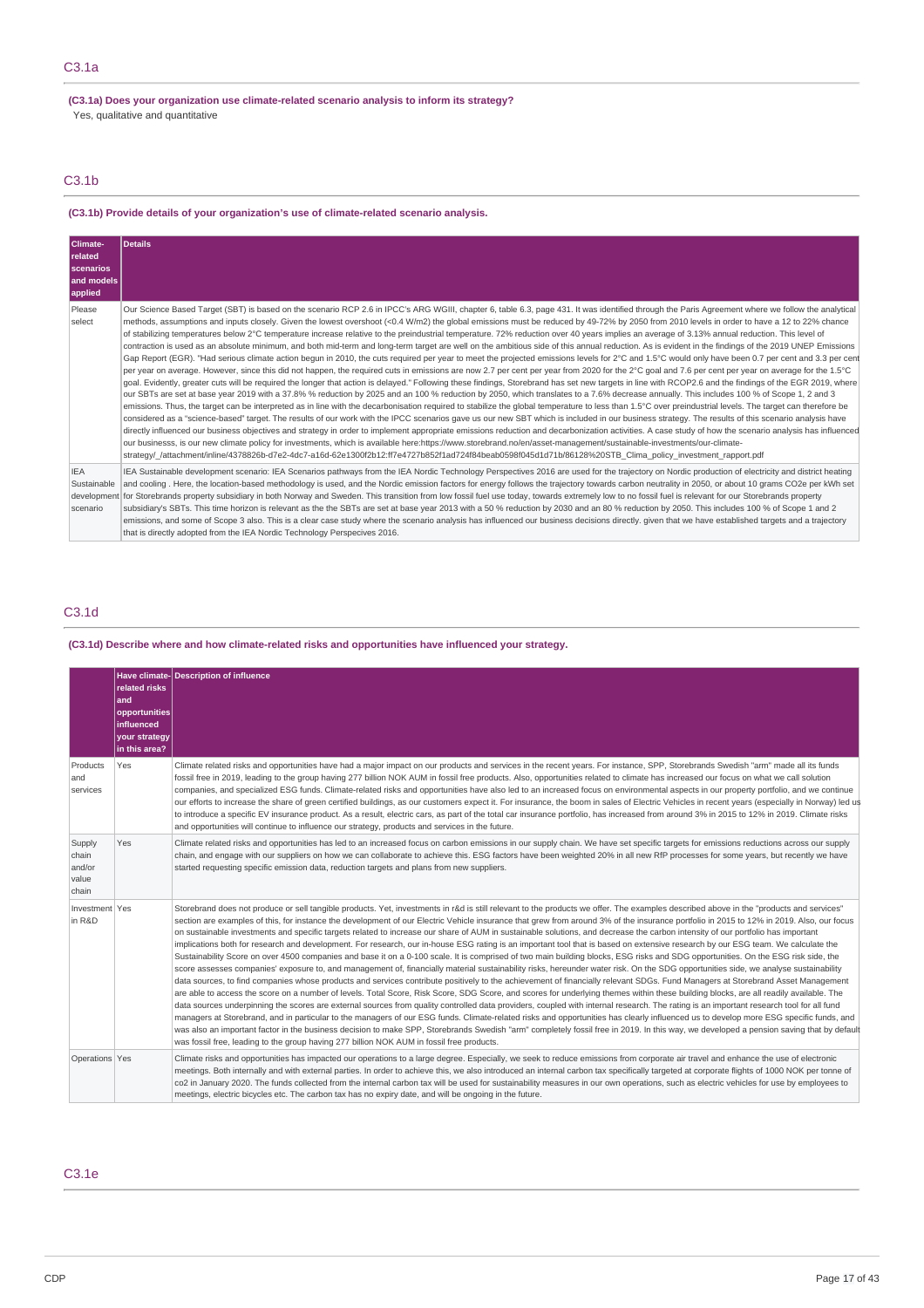### **(C3.1e) Describe where and how climate-related risks and opportunities have influenced your financial planning.**

| Financial<br>planning<br><b>elements</b><br>that have<br>l been<br>linfluenced             | <b>Description of influence</b>                                                                                                                                                                                                                                                                                                                                                                                                                                                                                                                                                                                                                                                                                                                                                      |
|--------------------------------------------------------------------------------------------|--------------------------------------------------------------------------------------------------------------------------------------------------------------------------------------------------------------------------------------------------------------------------------------------------------------------------------------------------------------------------------------------------------------------------------------------------------------------------------------------------------------------------------------------------------------------------------------------------------------------------------------------------------------------------------------------------------------------------------------------------------------------------------------|
| Row Capital<br>expenditures<br>Capital<br>allocation<br>Acquisitions<br>and<br>divestments | Capital expenditures/allocation: We have been impacted indirectly in our fund products when it comes to risks from acute physical climate change. This through Building up of reserves in<br>relation to the National collective pool of funds (mandatory) that cover damages from natural disasters. The magnitude of impact is considered to be medium in a long-term perspective.<br>Acquisitions and divestments: We have been impacted by risks from changes in consumer behavior and our reputation from transitional risk on offering low carbon products, e.g. ESG funding<br>Example: Storebrand is actively divesting in coal, oil, gas and rather focus on fossil free funds and clean-tech. The magnitude of impact is considered to be high in a long-term perspective. |

# C3.1f

(C3.1f) Provide any additional information on how climate-related risks and opportunities have influenced your strategy and financial planning (optional).

### C-FS3.2

**(C-FS3.2) Are climate-related issues considered in the policy framework of your organization?** Yes, climate-related issues are integrated into our general policy framework that relates to our financing activities

### C-FS3.2a

### **(C-FS3.2a) In which policies are climate-related issues integrated?**

|                                                            | <b>Type of policy</b>                                                                                                                             |                                 | Portfolio Description                                                                                                                                                                                                                                                                                                                                                                                                                                                                                                                                                                                                                                                                                                                                                                                                                                                                                                                                                                                                                                                                                                                                                                                                                                                                                                         |
|------------------------------------------------------------|---------------------------------------------------------------------------------------------------------------------------------------------------|---------------------------------|-------------------------------------------------------------------------------------------------------------------------------------------------------------------------------------------------------------------------------------------------------------------------------------------------------------------------------------------------------------------------------------------------------------------------------------------------------------------------------------------------------------------------------------------------------------------------------------------------------------------------------------------------------------------------------------------------------------------------------------------------------------------------------------------------------------------------------------------------------------------------------------------------------------------------------------------------------------------------------------------------------------------------------------------------------------------------------------------------------------------------------------------------------------------------------------------------------------------------------------------------------------------------------------------------------------------------------|
|                                                            |                                                                                                                                                   | coverage<br>of policy           |                                                                                                                                                                                                                                                                                                                                                                                                                                                                                                                                                                                                                                                                                                                                                                                                                                                                                                                                                                                                                                                                                                                                                                                                                                                                                                                               |
| Bank<br>lending<br>(Bank)                                  | <not applicable=""></not>                                                                                                                         | $<$ Not<br>Applicabl<br>e       | <not applicable=""></not>                                                                                                                                                                                                                                                                                                                                                                                                                                                                                                                                                                                                                                                                                                                                                                                                                                                                                                                                                                                                                                                                                                                                                                                                                                                                                                     |
| Investing<br>(Asset<br>manager)                            | <b>Engagement policy</b><br>Sustainable/Responsible portfolio<br><b>Investment Policy</b><br>Investment<br>policy/strategy<br>Proxy voting policy | All of the                      | Sustainability is one of the core elements of Storebrands investment strategy. Moreover, we have a specific sustainable investment policy, and a sustainable<br>investments strategy called the Storebrand standard. Climate related issues are integrated in our engagement strategy/policy, for instance through our<br>deforestation and land use policy and decarbonizing companies policy. Climate related issues such as carbon emissions and climate risk are included in our<br>proxy voting policy.                                                                                                                                                                                                                                                                                                                                                                                                                                                                                                                                                                                                                                                                                                                                                                                                                  |
| Investing<br>(Asset<br>owner)                              | <b>Engagement policy</b><br>Sustainable/Responsible portfolio<br><b>Investment Policy</b><br>Investment<br>policy/strategy<br>Proxy voting policy | All of the                      | Sustainability is one of the core elements of Storebrands investment strategy. Moreover, we have a specific sustainable investment policy, and a sustainable<br>investments strategy called the Storebrand standard. Climate related issues are integrated in our engagement strategy/policy, for instance through our<br>deforestation and land use policy and decarbonizing companies policy. Climate related issues such as carbon emissions and climate risk are included in our<br>proxy voting policy.                                                                                                                                                                                                                                                                                                                                                                                                                                                                                                                                                                                                                                                                                                                                                                                                                  |
| Insurance<br>underwriting policy<br>(Insurance<br>company) | Insurance underwriting                                                                                                                            | Majority<br>of the<br>portfolio | Storebrand's term conditions limit coverage of unwanted risk and behavior. Examples are exemptions for driving on race tracks and iced water, illegal rebuilding of<br>vehicles and use of vehicles beyond what has been agreed on with the company. We have three levels of underwriting and authorization documents. The lowest<br>level is available to all sales personnel, level two sales personnel with special authorization, and high-risk cases are lifted to level three, the underwriting<br>department with product managers. Special risks such as large, expensive cars or boats or special buildings are to be assessed by level 3 and here, the<br>underwriting instructions clearly define that sustainability principles are to be assessed in terms of and under what conditions insurance can be offered.                                                                                                                                                                                                                                                                                                                                                                                                                                                                                                |
| Other<br>products<br>and<br>services,<br>please<br>specify | Other, please specify<br>(Property portfolio)                                                                                                     | All of the<br>portfolio         | Climate-related issues are considered and integrated into the following policies and governing documents of our property subsisiary and its portfolio of buildings:<br>Property management Policy: Excerpt - The strategy within investment, management and development of property shall contribute to minimizing the<br>environmental footprint and negative impact on the outside world. Investment strategy: Excerpt - The strategy for investment, management and property<br>development is intended to help minimize the environmental footprint and negative impact on the outside world. Sustainability Strategy: Climate and energy:<br>Reduce greenhouse gas emissions from real estate to meet the requirements of the Paris Agreement, and make properties and management practices robust to<br>climate change and climate risk. Adaptation to the low-emission society, with, among other things, reduced energy consumption and transport, promoting<br>renewable energy. Reduce greenhouse gas emissions from real estate operations to meet the 1.5-degree targets of the Paris Treaty and make properties and<br>management practices robust against climate change and climate risk. Adapting to the low emission society, including reduced energy use and transport, and<br>promoting renewable energy. |

# C-FS3.3

**(C-FS3.3) Are climate-related issues factored into your external asset manager selection process?** Yes, for all assets managed externally

### C-FS3.3a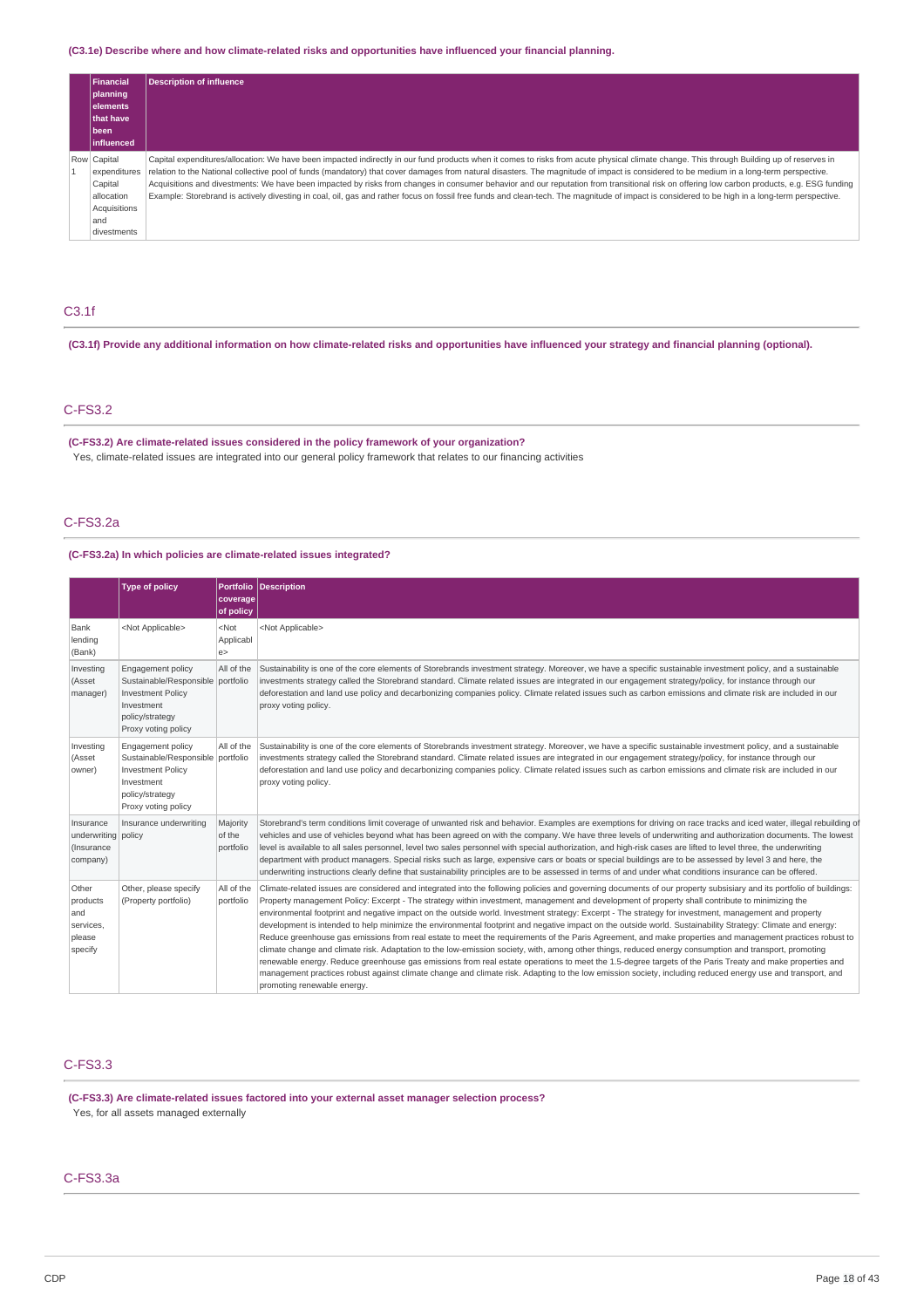### **(C-FS3.3a) How are climate-related issues factored into your external asset manager selection process?**

|   | <b>Process for</b><br>factoring<br>climate-related<br>issues into<br>external asset<br>management<br>selection                                                                                                                                                                                                                                                                                                                                                                                                                        | <b>Comment</b>                                                                                                                                                                                                                                                                                                                                                                                                                                                                                                                                                                                                                                                                                                                                                                                                                                                                                                                                                                                                                                                                                                                                                                                                                                                                                                                                                                                                                                                                                                                                                                                   |
|---|---------------------------------------------------------------------------------------------------------------------------------------------------------------------------------------------------------------------------------------------------------------------------------------------------------------------------------------------------------------------------------------------------------------------------------------------------------------------------------------------------------------------------------------|--------------------------------------------------------------------------------------------------------------------------------------------------------------------------------------------------------------------------------------------------------------------------------------------------------------------------------------------------------------------------------------------------------------------------------------------------------------------------------------------------------------------------------------------------------------------------------------------------------------------------------------------------------------------------------------------------------------------------------------------------------------------------------------------------------------------------------------------------------------------------------------------------------------------------------------------------------------------------------------------------------------------------------------------------------------------------------------------------------------------------------------------------------------------------------------------------------------------------------------------------------------------------------------------------------------------------------------------------------------------------------------------------------------------------------------------------------------------------------------------------------------------------------------------------------------------------------------------------|
| 1 | Row Review asset<br>manager's<br>climate-related<br>policies<br>Preference for<br>asset managers<br>with an offering<br>of low-carbon<br>products<br>Preference for<br>asset managers<br>with an offering<br>of climate-<br>resilient products<br>Assessment of<br>asset manager's<br>climate-related<br>performance<br>(e.g. active<br>ownership, proxy<br>voting records,<br>under-weighting<br>in high impact<br>activities)<br>Use of external<br>data on asset<br>managers<br>regarding<br>climate-related<br>risk<br>management | ESG is an integrated part of the Storebrand Asset Management manager selection process. The process includes qualitative and quantitative measures and assessments. Quantitative<br>measures include our proprietary ESG rating which covers E, S and G considerations on stock and portfolio level. We also complement internal ratings with data from our external data<br>providers. The quantitative measures will include considerations of the current and historical portfolio characteristics, but also how well the portfolios are positioned in terms of relevant future<br>sustainability trends. We also rate our external funds/managers using a wide range of criteria. The main areas in this qualitative assessment are as following: The fund mandate with respect<br>to ESG considerations Attitudes expressed, implemented policies and dedicated ESG resources in the fund organization Integration of ESG in the investment process Portfolio<br>manager/team knowledge and attitudes Previous experience with the manager in question When monitoring the external managers selected, we also use a combination of quantitative and<br>qualitative measures. Changes in overall ratings and portfolio content is of course important, as well as ongoing periodical fund reviews with the managers where we discuss portfolio<br>positions from an ESG perspective. Working together with our external managers to influence the portfolio companies in a better direction is also important for us, as this gives increased<br>leverage to our internal impact potential. |

# C4. Targets and performance

## C4.1

**(C4.1) Did you have an emissions target that was active in the reporting year?** Absolute target

# C4.1a

**(C4.1a) Provide details of your absolute emissions target(s) and progress made against those targets.**

| <b>Target reference number</b><br>Abs $1$                                                                          |
|--------------------------------------------------------------------------------------------------------------------|
| Year target was set<br>2019                                                                                        |
| <b>Target coverage</b><br>Company-wide                                                                             |
| Scope(s) (or Scope 3 category)<br>Scope 1+2 (location-based) +3 (upstream)                                         |
| <b>Base year</b><br>2019                                                                                           |
| Covered emissions in base year (metric tons CO2e)<br>1519                                                          |
| Covered emissions in base year as % of total base year emissions in selected Scope(s) (or Scope 3 category)<br>100 |
| <b>Target year</b><br>2025                                                                                         |
| Targeted reduction from base year (%)<br>37.8                                                                      |
| Covered emissions in target year (metric tons CO2e) [auto-calculated]<br>944.818                                   |
| Covered emissions in reporting year (metric tons CO2e)                                                             |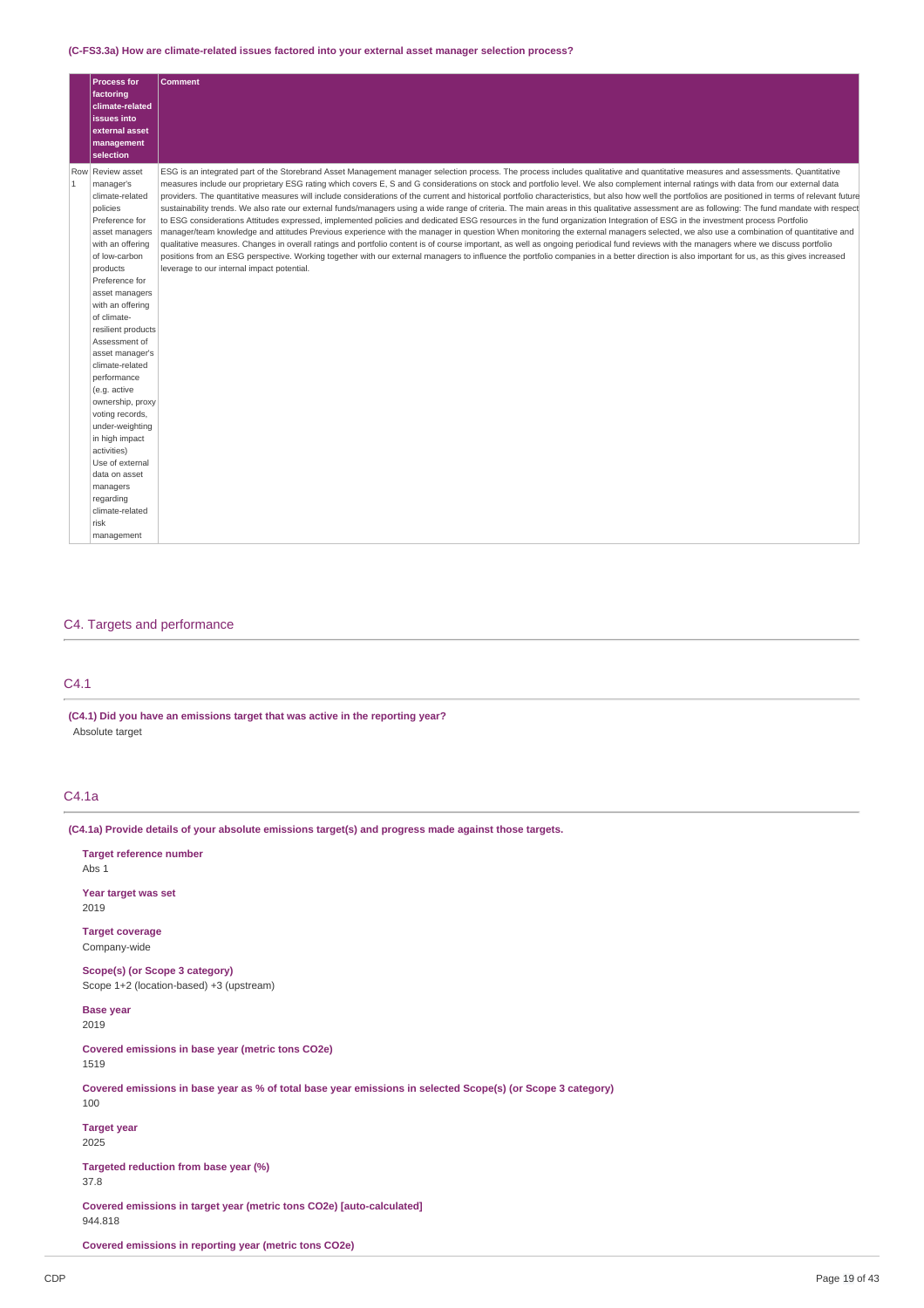### **% of target achieved [auto-calculated]**

 $\Omega$ 

**Target status in reporting year**

New

## **Is this a science-based target?**

Yes, we consider this a science-based target, but this target has not been approved as science-based by the Science-Based Targets initiative

### **Please explain (including target coverage)**

This target is new, and was established in 2019. The target can be considered as a science based target since it meets the criterias from CDP. The target is an absolute target, where 100 % of the emissions in scope 1, 2 and 3 of our own operations are covered. This is the mid-term target ending in 2025. The annual reduction is 7,6% from the base year. This is in line with the calculations presented in the emissions gap report by the UN. In addition, through our commitments through the Net Zero Asset Owner Alliance, we intend to make our entire investment portfolio carbon neutral by 2050 as well. Targets are currently being established, and will be reported in next years CDP questionaire, including a 2025 target.

**Target reference number** Abs 2

**Year target was set** 2019

**Target coverage** Company-wide

#### **Scope(s) (or Scope 3 category)** Scope 1+2 (location-based) +3 (upstream)

**Base year**

2019

**Covered emissions in base year (metric tons CO2e)** 1519

Covered emissions in base year as % of total base year emissions in selected Scope(s) (or Scope 3 category) 100

**Target year**

2050

**Targeted reduction from base year (%)** 100

**Covered emissions in target year (metric tons CO2e) [auto-calculated]**  $\Omega$ 

**Covered emissions in reporting year (metric tons CO2e)**

1519

**% of target achieved [auto-calculated]**

 $\theta$ 

**Target status in reporting year** New

### **Is this a science-based target?**

Yes, we consider this a science-based target, but this target has not been approved as science-based by the Science-Based Targets initiative

### **Please explain (including target coverage)**

The target is new, and was established this year. Hence, we can not report on progress yet. The target can be considered as a science based target since it meets the criterias from CDP. The target is an absolute target, where 100 % of emissions on scope 1, 2 and 3 for our own operations are covered. This is the long-term target ending in 2050. The annual reduction is 7.6% from the base year, in line with the Paris Agreement and a 1.5°C trajectory. This reduction meets the criteria of at least 2.1% annual reduction. In addition, through our commitments through the Net Zero Asset Owner Alliance, we intend to make our entire investment portfolio carbon neutral by 2050 as well. Targets are currently being established, and will be reported in next years CDP questionaire.

### C4.2

**(C4.2) Did you have any other climate-related targets that were active in the reporting year?** No other climate-related targets

# C4.3

(C4.3) Did you have emissions reduction initiatives that were active within the reporting year? Note that this can include those in the planning and/or **implementation phases.**

Yes

C4.3a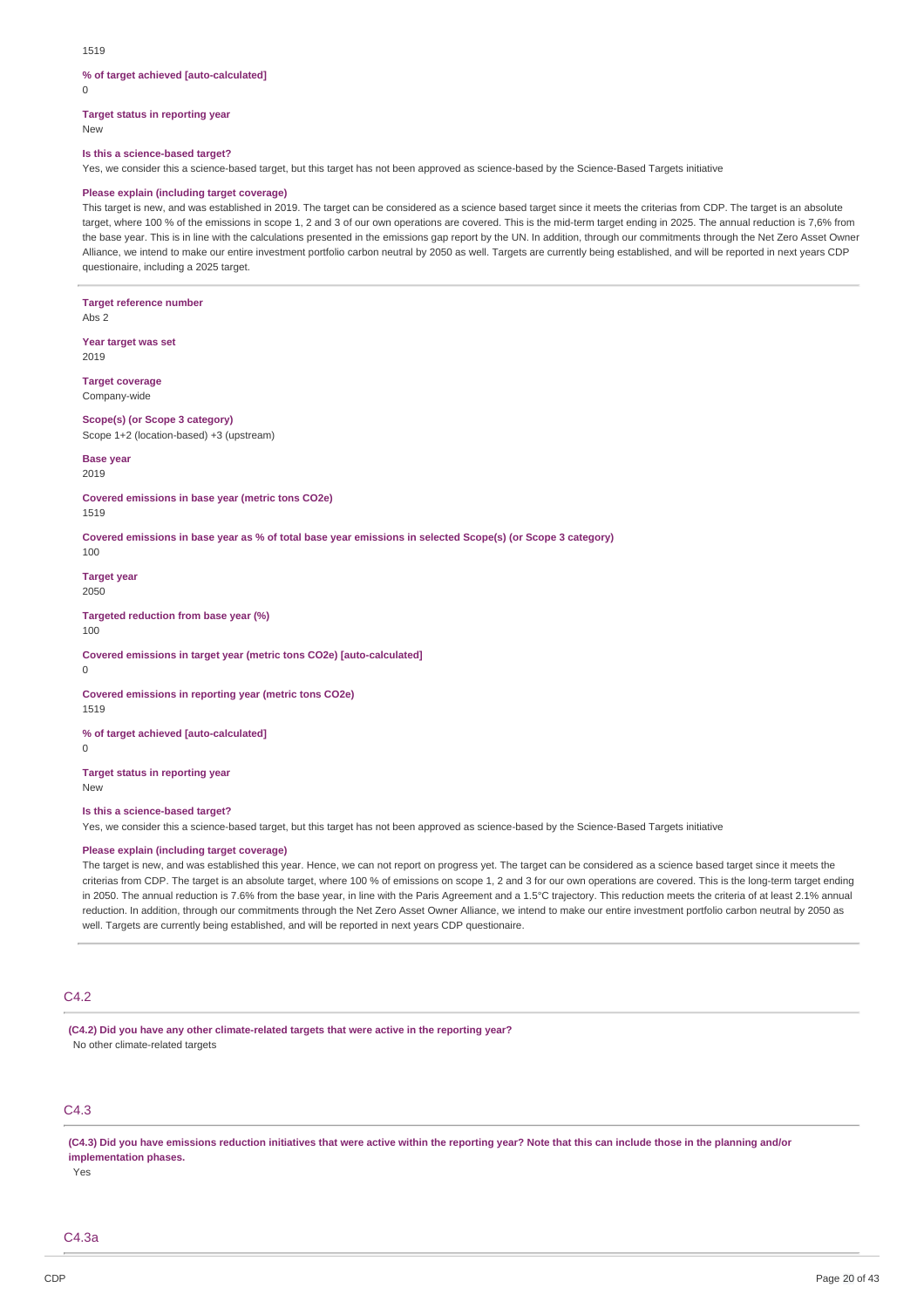### (C4.3a) Identify the total number of initiatives at each stage of development, and for those in the implementation stages, the estimated CO2e savings.

|                           | Number of initiatives | Total estimated annual CO2e savings in metric tonnes CO2e (only for rows marked *) $^{\prime}$ |
|---------------------------|-----------------------|------------------------------------------------------------------------------------------------|
| Under investigation       |                       |                                                                                                |
| To be implemented*        |                       | 14                                                                                             |
| Implementation commenced* |                       |                                                                                                |
| Implemented*              |                       | 12                                                                                             |
| Not to be implemented     |                       |                                                                                                |

### C4.3b

**(C4.3b) Provide details on the initiatives implemented in the reporting year in the table below.**

# **Initiative category & Initiative type** Transportation **Business travel policy Estimated annual CO2e savings (metric tonnes CO2e)** 0.3 **Scope(s)** Scope 1 **Voluntary/Mandatory** Voluntary **Annual monetary savings (unit currency – as specified in C0.4)** 2070 **Investment required (unit currency – as specified in C0.4)**  $\theta$ **Payback period** No payback **Estimated lifetime of the initiative** <1 year **Comment** We have implemented an emission reduction initiative policy on company car usage to reduce emissions. This initiative led to a reduction of 0.3 tCO2e in our scope 1. **Initiative category & Initiative type** Energy efficiency in buildings  $\vert$  Heating, Ventilation and Air Conditioning (HVAC) **Estimated annual CO2e savings (metric tonnes CO2e)** 8 **Scope(s)** Scope 2 (location-based) **Voluntary/Mandatory** Voluntary **Annual monetary savings (unit currency – as specified in C0.4)** 175000 **Investment required (unit currency – as specified in C0.4)** 250000 **Payback period** 1-3 years **Estimated lifetime of the initiative** 6-10 years **Comment** We have implemented an emission reduction initiative on frequency regulation in the head office building in Norway which reduced emissions from buildings. This initiative led to a reduction of 8 tCO2e in our scope 2 location based. **Initiative category & Initiative type** Energy efficiency in buildings **Heating, Ventilation and Air Conditioning (HVAC)**

**Estimated annual CO2e savings (metric tonnes CO2e)**

### 1.2

**Scope(s)** Scope 2 (location-based)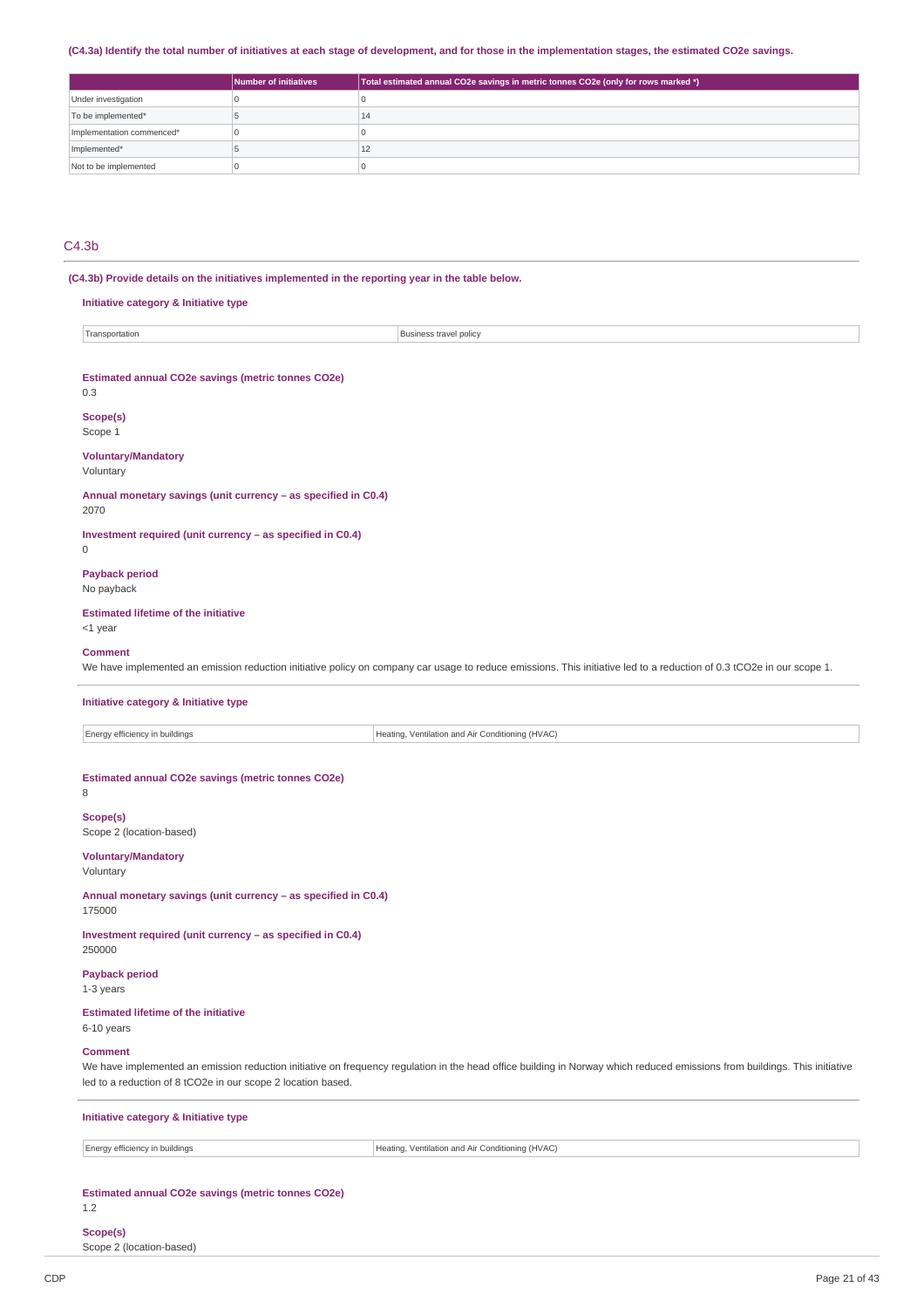## **Voluntary/Mandatory**

Voluntary

#### **Annual monetary savings (unit currency – as specified in C0.4)** 27000

**Investment required (unit currency – as specified in C0.4)** 126000

**Payback period** 4-10 years

# **Estimated lifetime of the initiative**

6-10 years

### **Comment**

We have implemented an emission reduction initiative on Conversion CAV to VAV, ventilation of common areas in the head office building in Norway which reduced emissions from buildings. This initiative led to a reduction of 1,2 tCO2e in our scope 2 location based.

### **Initiative category & Initiative type**

| v efficienc:<br><b>Energy</b><br>buildinas ו | Drai<br>uaht proofinc |
|----------------------------------------------|-----------------------|

### **Estimated annual CO2e savings (metric tonnes CO2e)**

2

### **Scope(s)**

Scope 2 (location-based)

#### **Voluntary/Mandatory** Voluntary

**Annual monetary savings (unit currency – as specified in C0.4)** 40000

**Investment required (unit currency – as specified in C0.4)** 125000

### **Payback period**

1-3 years

### **Estimated lifetime of the initiative**

6-10 years

#### **Comment**

We have implemented an emission reduction initiative on demand regulation of pumps with an automation system upgrade which reduced emissions from buildings. This initiative led to a reduction of 2 tCO2e in our scope 2 location based.

### **Initiative category & Initiative type**

Energy efficiency in buildings **Other, please specify (Snow melting regulation)** Other, please specify (Snow melting regulation)

### **Estimated annual CO2e savings (metric tonnes CO2e)**

1

**Scope(s)** Scope 2 (location-based)

# **Voluntary/Mandatory**

Voluntary

**Annual monetary savings (unit currency – as specified in C0.4)** 10000

**Investment required (unit currency – as specified in C0.4)** 80000

### **Payback period**

4-10 years

### **Estimated lifetime of the initiative**

# 6-10 years

# **Comment**

We have implemented an emission reduction initiative on snow melting regulation with an automation upgrade which reduced emissions from buildings. This initiative led to a reduction of 1 tCO2e in our scope 2 location based.

### C4.3c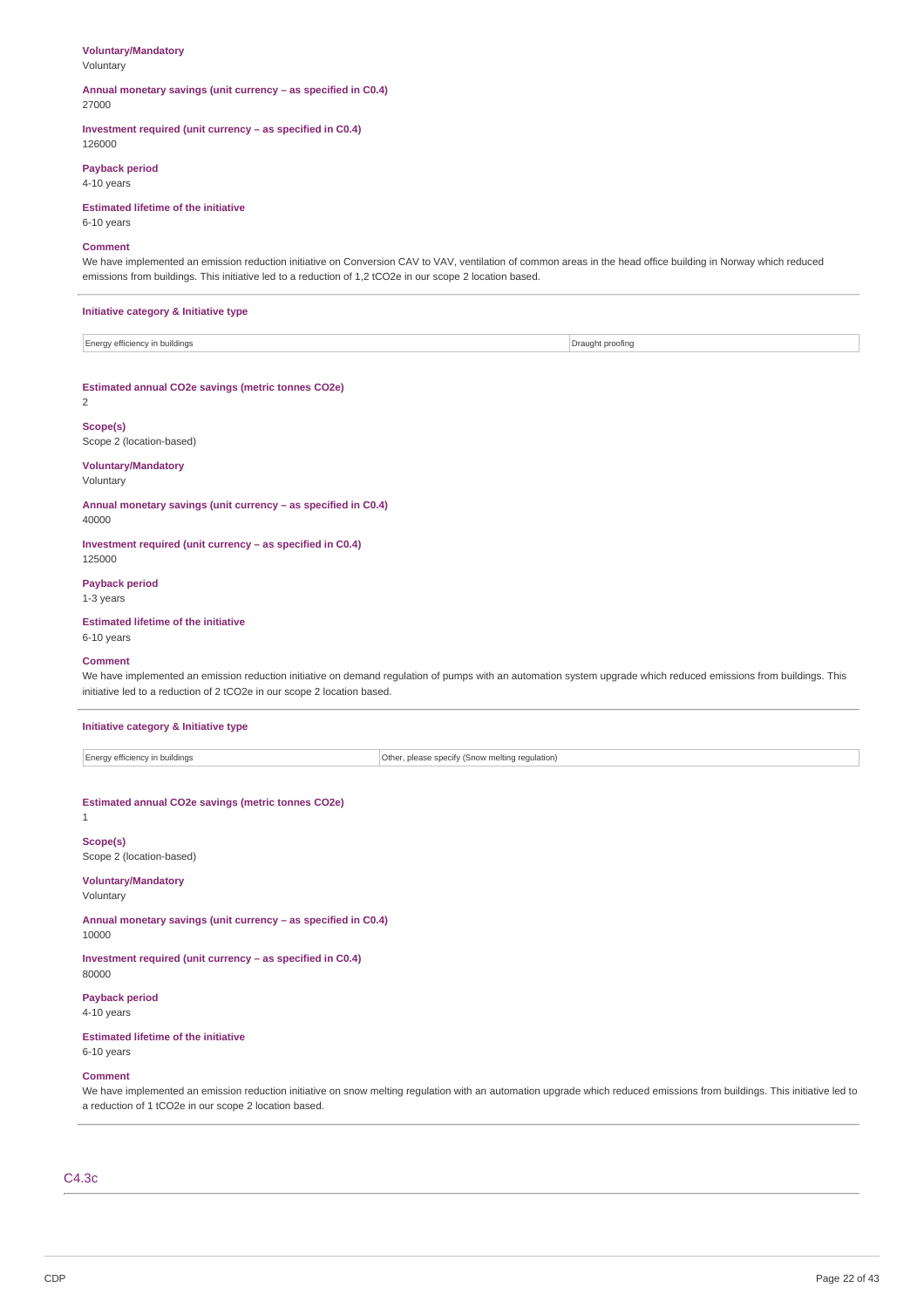#### **(C4.3c) What methods do you use to drive investment in emissions reduction activities?**

|  | l Method                                                | <b>Comment</b>                                                                                                                                                                                                                                                                                                                                                                                                                                                                                                                                                                                                                                                                                                                                                                                                                                                                                                                                                                                                                                                                                                                                                                                                                                                                                       |
|--|---------------------------------------------------------|------------------------------------------------------------------------------------------------------------------------------------------------------------------------------------------------------------------------------------------------------------------------------------------------------------------------------------------------------------------------------------------------------------------------------------------------------------------------------------------------------------------------------------------------------------------------------------------------------------------------------------------------------------------------------------------------------------------------------------------------------------------------------------------------------------------------------------------------------------------------------------------------------------------------------------------------------------------------------------------------------------------------------------------------------------------------------------------------------------------------------------------------------------------------------------------------------------------------------------------------------------------------------------------------------|
|  | Other                                                   | The emission reduction targets in the group scorecard drive activity and investments. The Group reports according to the triple bottom line where financial, environmental and social<br>responsibility is described. The action plan for emissions reduction activities is structured around the relationships to the Group's most important stakeholders: Owners, customers,<br>employees, suppliers, the rest of society and the international community. The aim of the action plan is to help us achieve our ambition to be a corporate responsibility leader in the Nordic<br>region and a world leader in responsible investment. Setting specific targets for the next 2-year period shows our stakeholders what areas we consider most important and give us goals to<br>aim for in our day-to-day work. The action plan has been developed in close dialoque with key personnel in various parts of the Group. The indicators and targets have been carefully<br>selected in consultation with various expert groups in the Group and the measures to achieve the targets can be found in the scorecards and actions plans for business units. The action<br>plan is considered and approved by Storebrand's Board and the targets are followed up in the company's various expert groups. |
|  | Compliance with<br>regulatory<br>requirements/standards | Storebrand has energy labelled all properties (downstream leased assets), and is determined to voluntary improve standards and reduce energy consumption in order to serve tenants and<br>public expectations (energy label is publically displayed through the building energy certificate).                                                                                                                                                                                                                                                                                                                                                                                                                                                                                                                                                                                                                                                                                                                                                                                                                                                                                                                                                                                                        |
|  | Financial optimization<br>calculations                  | Real estate: evaluation of technical solutions for improvements according to ROI or equivalent before concluding and budgeting maintenance and development costs on properties.<br>Increased energy efficiency is expected to give long term increased lease and property value development.                                                                                                                                                                                                                                                                                                                                                                                                                                                                                                                                                                                                                                                                                                                                                                                                                                                                                                                                                                                                         |
|  | Dedicated budget for<br>energy efficiency               | Real estate - downstream leased assets: Environment action plan includes energy efficiency investments year by year, as an integrated part of maintenance and development budgets for<br>properties. This is reflected in intensity target 2.                                                                                                                                                                                                                                                                                                                                                                                                                                                                                                                                                                                                                                                                                                                                                                                                                                                                                                                                                                                                                                                        |

### C4.5

(C4.5) Do you classify any of your existing goods and/or services as low-carbon products or do they enable a third party to avoid GHG emissions? Yes

### C4.5a

(C4.5a) Provide details of your products and/or services that you classify as low-carbon products or that enable a third party to avoid GHG emissions.

## **Level of aggregation**

Product

### **Description of product/Group of products**

SPP Global Pluss a fund that satisfies various ESG criteria. Relative to MSCI World this fund shows a reduction in carbon intensity of 10% + the last 3 years. Less than 5% of Revenue comes from fossil.

**Are these low-carbon product(s) or do they enable avoided emissions?** Low-carbon product

**Taxonomy, project or methodology used to classify product(s) as low-carbon or to calculate avoided emissions**

Please select

**% revenue from low carbon product(s) in the reporting year**

8

#### **% of total portfolio value**

**Asset classes/ product types** Please select

**Comment** ESG funds are a part of our sustainability focus.

#### **Level of aggregation** Group of products

#### **Description of product/Group of products**

Storebrand's fossil free range of Equity funds has been developed over the past 2 years. These funds give Clients the opportunity to invest in low risk funds that avoid all fossil fuels and actively Select Companies With a low carbon footprint (emissions/ Revenue). In addition the funds are optimised on Storebrand's inhouse sustainability rating. 1,9% av the funds assets are invested in "solution Stocks" or Companies that through their business models, drive the transition to a low carbon economy. Examples of fossil free funds are SPP Global Plus, SPP Sverige Plus, Storebrand Norge Fossil free and SPP Emerging Markets Plus.

#### **Are these low-carbon product(s) or do they enable avoided emissions?**

Low-carbon product

**Taxonomy, project or methodology used to classify product(s) as low-carbon or to calculate avoided emissions** Other, please specify (Fossil free fund products)

|      |  | % revenue from low carbon product(s) in the reporting year |  |  |
|------|--|------------------------------------------------------------|--|--|
| 39.8 |  |                                                            |  |  |
|      |  |                                                            |  |  |

**% of total portfolio value** 39.8

#### **Asset classes/ product types**

Investing **Mutual** funds

#### **Comment**

Calculation for 39.8% - reference to annual report page 33 for public information: https:// www.storebrand.no/en/investor-relations/annual-

reports/\_/attachment/inline/d0e9764c-1757-4fe1-a96bc71c90a998a4: 7cf55a6b7cc6fcd106f6bad885985c4c3608b11d/2019-annual-report-storebrand-asa.pdf Also, see 1.9.4 for more information and breakdowns of different asset classes. Storebrand does not report on, nor utilize the "revenues" measurement when it comes to our low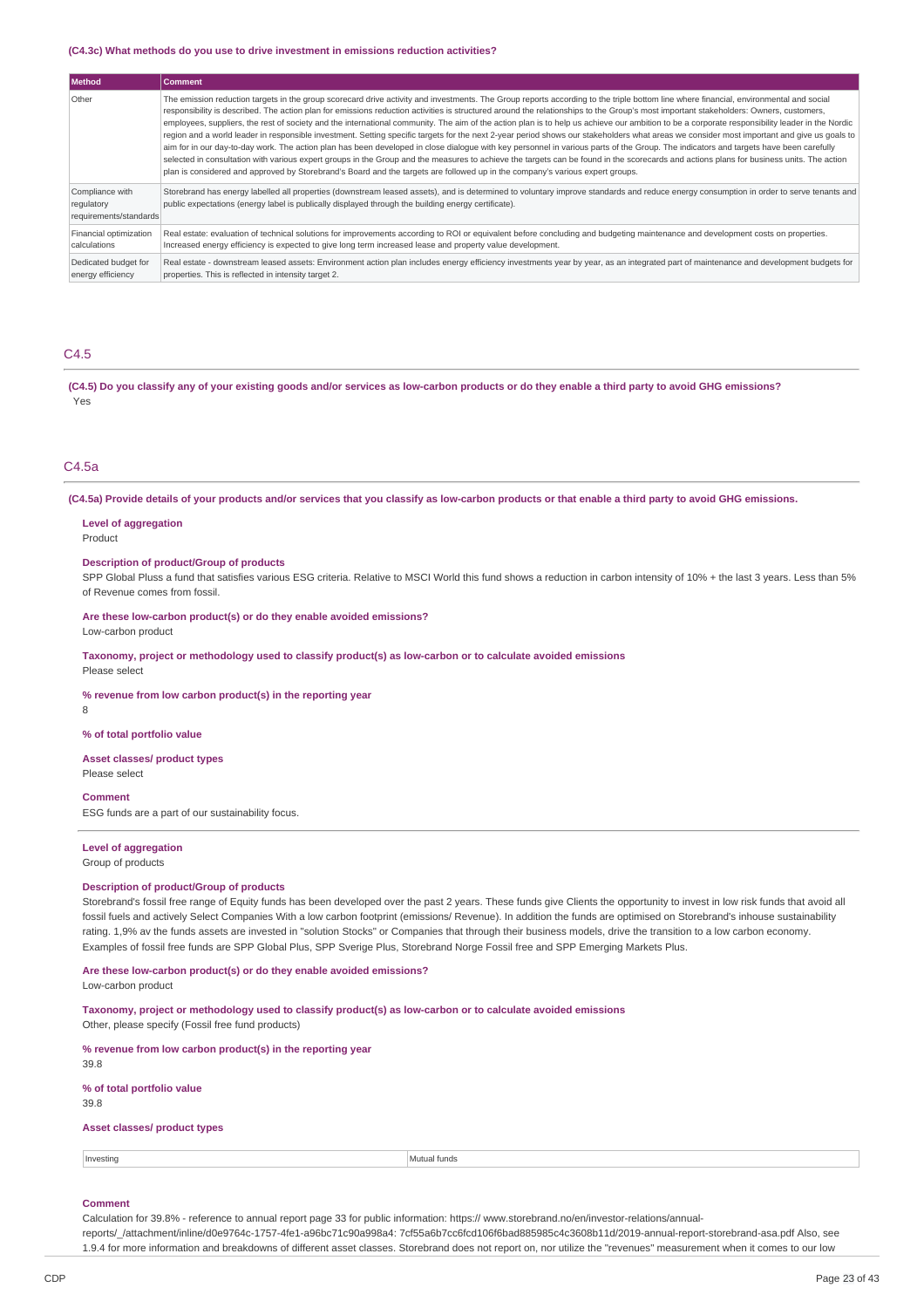carbon products, targets for increasing these and reporting on developments. We consequently set targets related to increasing the share of assets under management (AUM) in sustainable, or low carbon products. This is also a natural metric for the company and our industry. Hence, we are reporting the share of AUM that is in low carbon products, in line with what was reported last year. Revenues is in general not a key indicator that we use, as can be seen on page 4 of our annual report, linked above. - AUM invested in Green bonds: 12.4 billion nok - AUM invested in Green sertified property: 17 billion nok - AuM invested in solution companies, cleantech and renewable energy: 24.3 billion nok - AUM invested in fossil free products = 277 billion nok Total AUM invested in low-carbon products: 330.7 billion NOK Total AUM: 831 204 billion NOK Share of AUM in low-carbon products: 39.8% PLEASE NOTE: there might be some double counting, given that certain companies that are included in the category "fossil free products" are also included in the category "solution companies". Our carbon footprint in equity investments is 17 Tons CO2e per 1 million of sales income NOK/SEK, vs. the index which has 22. This demonstrates that on the Whole Our funds outperform the Reference indeks on carbon intensity. Storebrand believes that Reporting on Direct emissions reductions for mutual funds can be misleading as emissions are not avoided. As investors we rather choose to invest in companies that are more efficient. For more information, see here for the carbon footprint of our investments compared to the index:

https://www.storebrand.no/en/sustainability/reports/ attachment/10817? ts=16b2cdcc4ef. This, however, is in our definition not avoided emissions. We have seen that this has been framed as avoided emissions by some companies, and hope you take this into account when you set the score.

### **Level of aggregation**

Product

#### **Description of product/Group of products**

- Avoided emissions through our electric car insurance: 14% of our car insurance is for electric vehicles.; Car insurance: 59.5% of Storebrand's insurance revenue comes from car insurance, of which 14% is electric car insurance which has more attractive conditions when compared to nonelectric cars. We price-differentiate based on fuel usage. Storebrand has a larger market share for electric vehicle insurance than for non-electric car insurance. Electric Vehocle insurance grew from 3% in 2015 to 12% in 2019. Avoided emissions through electric car insurance: Estimated to 39 442.4 metric ton CO2. See comment below for calculation method.

## **Are these low-carbon product(s) or do they enable avoided emissions?**

Avoided emissions

**Taxonomy, project or methodology used to classify product(s) as low-carbon or to calculate avoided emissions** Green Bond Principles (ICMA)

**% revenue from low carbon product(s) in the reporting year**

8.3

#### **% of total portfolio value**

8.3

#### **Asset classes/ product types**

Insurance underwriting **Insurance** underwriting **COLOGITY** COLOGITY **Other, please specify (Car Insurance)** 

#### **Comment**

59.5% of Storebrand's insurance revenue comes from car insurance, of which 14% is electric car insurance which has more attractive conditions when compared to nonelectric cars. We price-differentiate based on fuel usage. Storebrand has a larger market share for electric vehicle insurance than for non-electric car insurance. 14% of 59.5% gives 8.3% which is what is reported above Avoided emissions through our electric car insurance: Avoided emissions through electric car insurance: Estimated to 39 442,4 metric ton CO2. - Calculation: We have used number of sold electric car insurances in 2019 (8392) and emission estimates for fossil cars from EPA (www.mysuezwater.com/sites/default/files/420f14040a.pdf:) A typical passenger vehicle emits about 4.7 metric tons of carbon dioxide per year. A vehicle that operates exclusively on electricity (an EV) will not emit any tailpipe emissions. So 8392\*4.7 = 39 442.4 metric tons of CO2

### C5. Emissions methodology

C5.1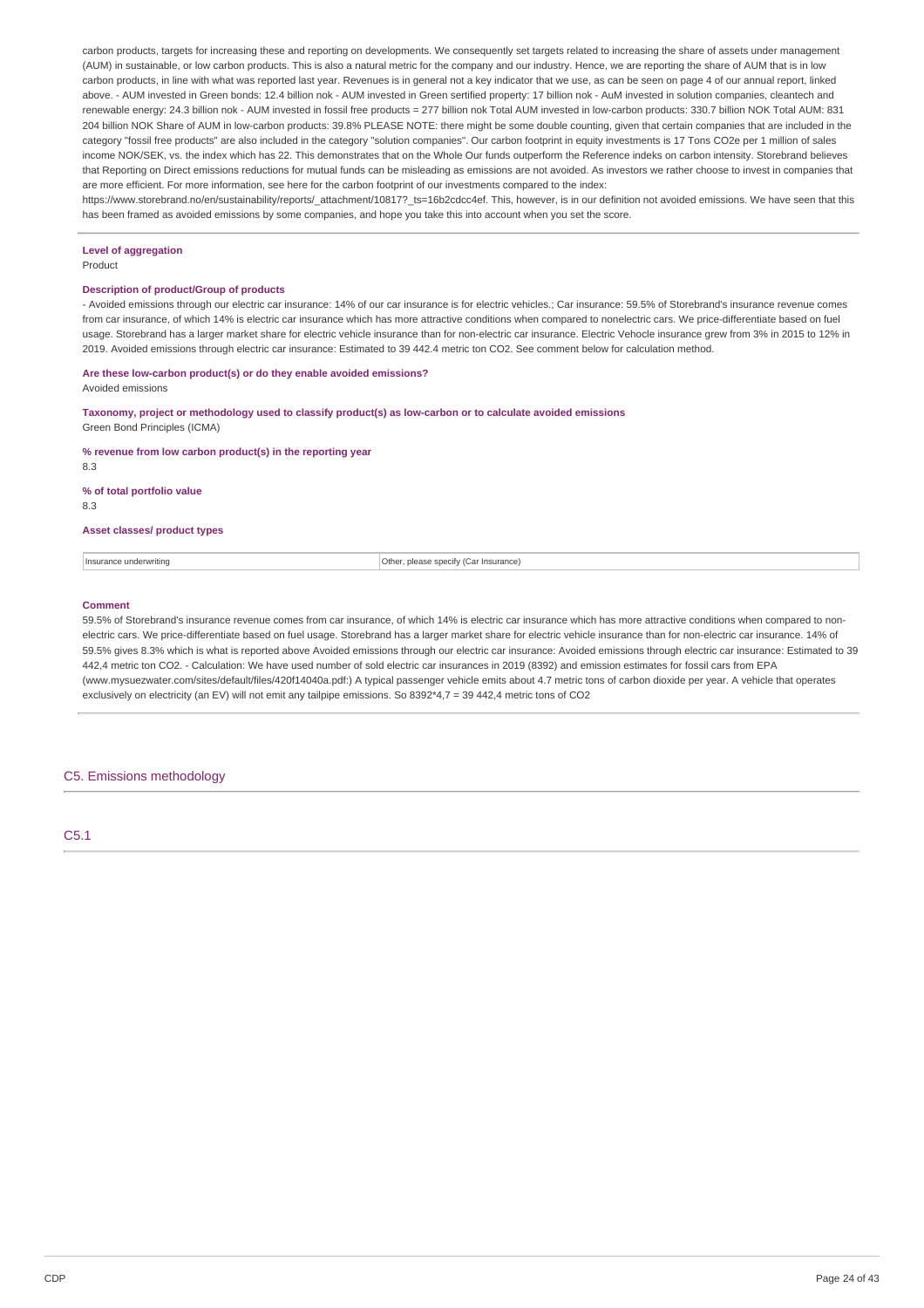### **(C5.1) Provide your base year and base year emissions (Scopes 1 and 2).**

#### **Scope 1**

**Base year start**

January 1 2019

**Base year end** December 31 2019

**Base year emissions (metric tons CO2e)** 1.1

**Comment**

**Scope 2 (location-based)**

**Base year start** January 1 2019

**Base year end** December 31 2019

**Base year emissions (metric tons CO2e)** 179.4

**Comment**

#### **Scope 2 (market-based)**

**Base year start** January 1 2019

**Base year end** December 31 2019

**Base year emissions (metric tons CO2e)** 58

**Comment**

### C5.2

(C5.2) Select the name of the standard, protocol, or methodology you have used to collect activity data and calculate emissions. The Greenhouse Gas Protocol: A Corporate Accounting and Reporting Standard (Revised Edition)

### C6. Emissions data

# C6.1

**(C6.1) What were your organization's gross global Scope 1 emissions in metric tons CO2e?**

**Reporting year**

**Gross global Scope 1 emissions (metric tons CO2e)**

```
1
```
**Start date** <Not Applicable>

**End date**

<Not Applicable>

# **Comment**

## C6.2

**(C6.2) Describe your organization's approach to reporting Scope 2 emissions.**

#### **Row 1**

**Scope 2, location-based** We are reporting a Scope 2, location-based figure

**Scope 2, market-based**

We are reporting a Scope 2, market-based figure

**Comment**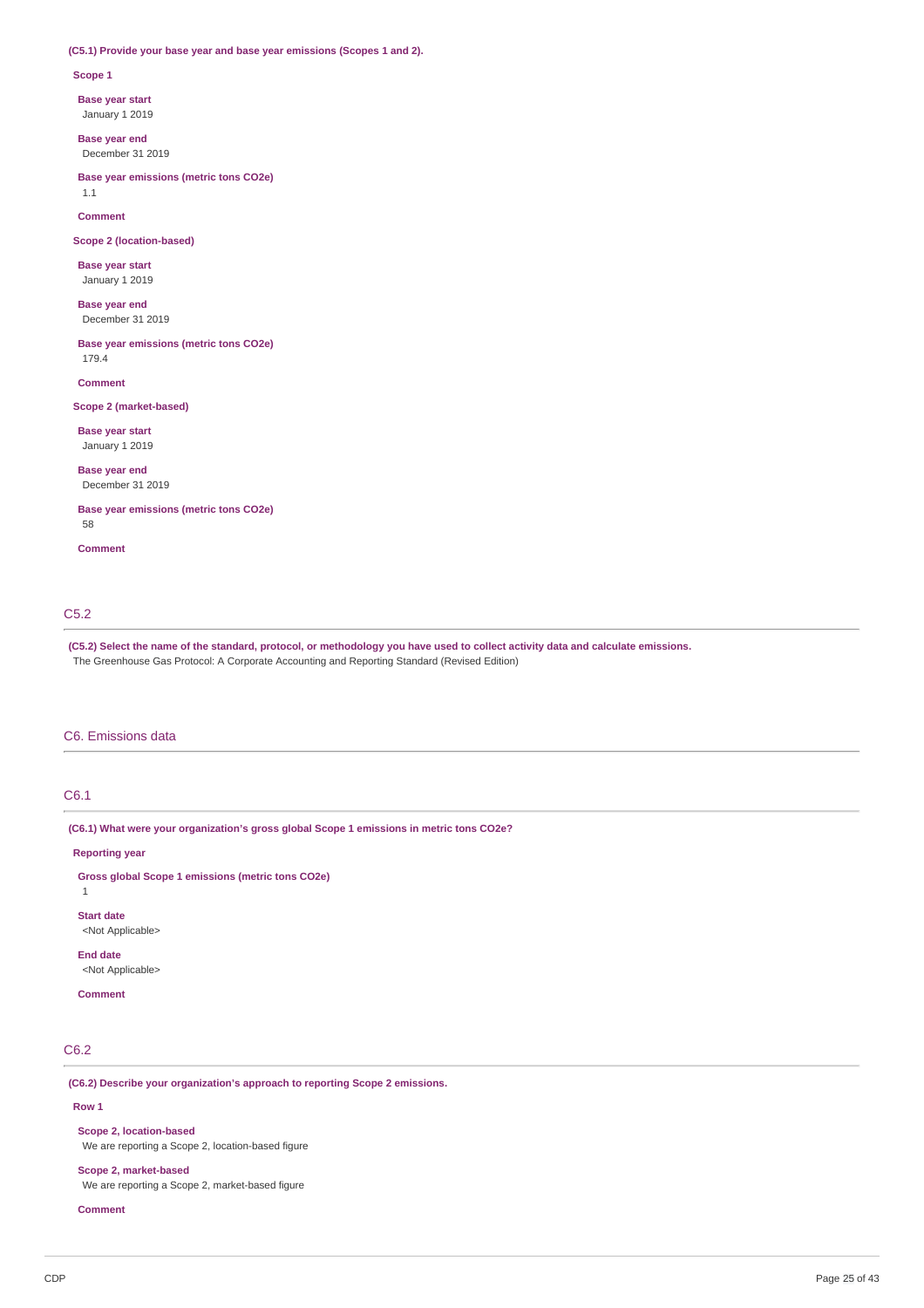C6.3

**(C6.3) What were your organization's gross global Scope 2 emissions in metric tons CO2e?**

#### **Reporting year**

**Scope 2, location-based** 179

**Scope 2, market-based (if applicable)** 58

**Start date** <Not Applicable>

### **End date**

<Not Applicable>

### **Comment**

# C6.4

(C6.4) Are there any sources (e.g. facilities, specific GHGs, activities, geographies, etc.) of Scope 1 and Scope 2 emissions that are within your selected reporting **boundary which are not included in your disclosure?** No

### C6.5

**(C6.5) Account for your organization's gross global Scope 3 emissions, disclosing and explaining any exclusions.**

**Purchased goods and services**

**Evaluation status** Not relevant, explanation provided

# **Metric tonnes CO2e**

<Not Applicable>

### **Emissions calculation methodology**

<Not Applicable>

#### **Percentage of emissions calculated using data obtained from suppliers or value chain partners**

<Not Applicable>

#### **Please explain**

The environment is an important factor in all our procurement and we require our significant suppliers to be carbon neutral. Storebrand has also been previously nominated as the purchaser of the year by the Swan network. We do however not intend to include all our purchased goods and services in our scope 3 emissions, but we control them through our purchasing agreements.

#### **Capital goods**

**Evaluation status**

Not relevant, explanation provided

**Metric tonnes CO2e** <Not Applicable>

#### **Emissions calculation methodology**

<Not Applicable>

**Percentage of emissions calculated using data obtained from suppliers or value chain partners**

<Not Applicable>

### **Please explain**

The emissions from the category of capital goods are not considered to be relevant for Storebrand 2019 due to a low estimated proportion of emissions. Storebrand's energy efficient head office in Oslo was inaugurated in 2010 and gained a lot of attention and was awarded the recognized 2010 City Prize by the real estate industry. The head office has also an ecolighthouse certification. Our focus has been to use sustainable materials and efficient solutions, and not necessarily to calculate the life-cycle emissions from building materials per se. The emissions from downstream leased assets are further specified in the proper category.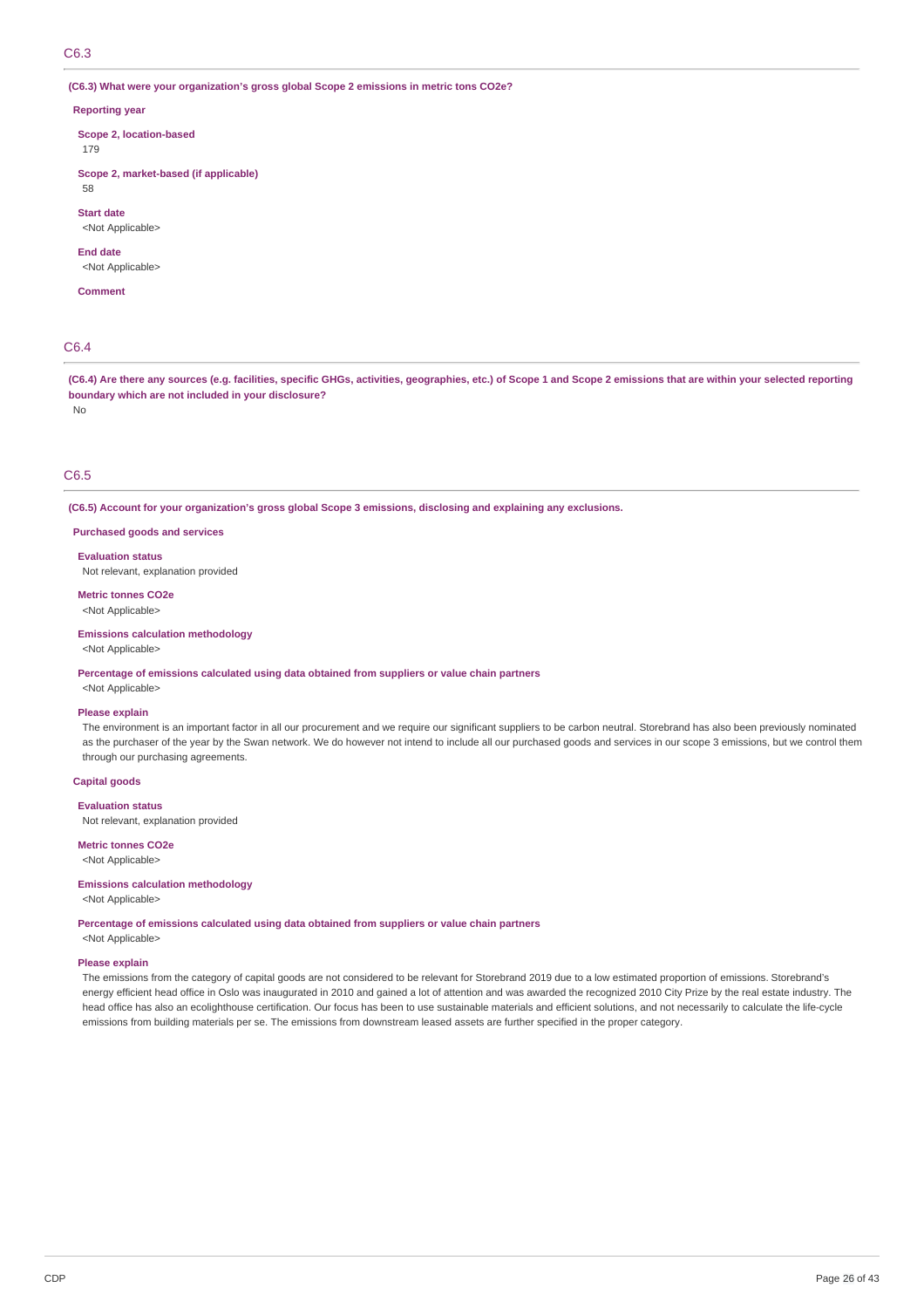#### **Fuel-and-energy-related activities (not included in Scope 1 or 2)**

#### **Evaluation status**

Relevant, calculated

#### **Metric tonnes CO2e**

**91** 

#### **Emissions calculation methodology**

These are fuel and energy related activities from indirect emissions from our electricity consumption. The emission factors used are: Diesel (WTT) and is 0.6262kgCO2e/l (DEFRA 2019) Electricity Nordic Location-based mix from well-to-tank (WTT) and is 0.029 kgCO2e/kWh (IEA2012-2014/NVE2015).

**Percentage of emissions calculated using data obtained from suppliers or value chain partners**

100

### **Please explain**

Well to tank emission scope 1 and 2, 2019

#### **Upstream transportation and distribution**

**Evaluation status**

Not relevant, explanation provided

**Metric tonnes CO2e** <Not Applicable>

# **Emissions calculation methodology**

<Not Applicable>

**Percentage of emissions calculated using data obtained from suppliers or value chain partners**

<Not Applicable>

#### **Please explain**

The emissions from this category is not relevant for Storebrand ASA because we do not have any upstream distribution of significance. However, we do require that our main suppliers of services are carbon neutral.

#### **Waste generated in operations**

**Evaluation status**

### Relevant, calculated

**Metric tonnes CO2e**

32

#### **Emissions calculation methodology**

These are emissions from waste generated. The emission factors used are waste incinerated 0,502 kgCO2e/kg with reference to Ecoinvent 2, and waste recycled 0,032 kgCO2e/kg DEFRA 2019

**Percentage of emissions calculated using data obtained from suppliers or value chain partners**

100

### **Please explain**

This includes waste from our offices

### **Business travel**

**Evaluation status**

#### Relevant, calculated

**Metric tonnes CO2e**

1307

### **Emissions calculation methodology**

These are emissions from business travel by air , train, taxi, car allowance and mileage allowance. The emissionsfactor used are flights, all regions average 0,272 with the reference DEFRA, 2017, and mileage allowance fuel cars 0,144 kgCO2e/km with reference OFV 2002-2018, mileage allowance electrical cars nordic 0,0066 kgCO2e/km from Norsk elbilforening and IEA 2002-2019, Train Sweden 0,0002 kgCO2e/pkm from reference SJ annual sustainability report, 2018.

**Percentage of emissions calculated using data obtained from suppliers or value chain partners**

100

**Please explain**

**Employee commuting**

**Evaluation status** Relevant, calculated

#### **Metric tonnes CO2e**

651

### **Emissions calculation methodology**

Estimated emissions from employee commuting and the emission factor from Norwegian carpark from OFV 2017 was 0,484tCO2e.

**Percentage of emissions calculated using data obtained from suppliers or value chain partners**

100

#### **Please explain**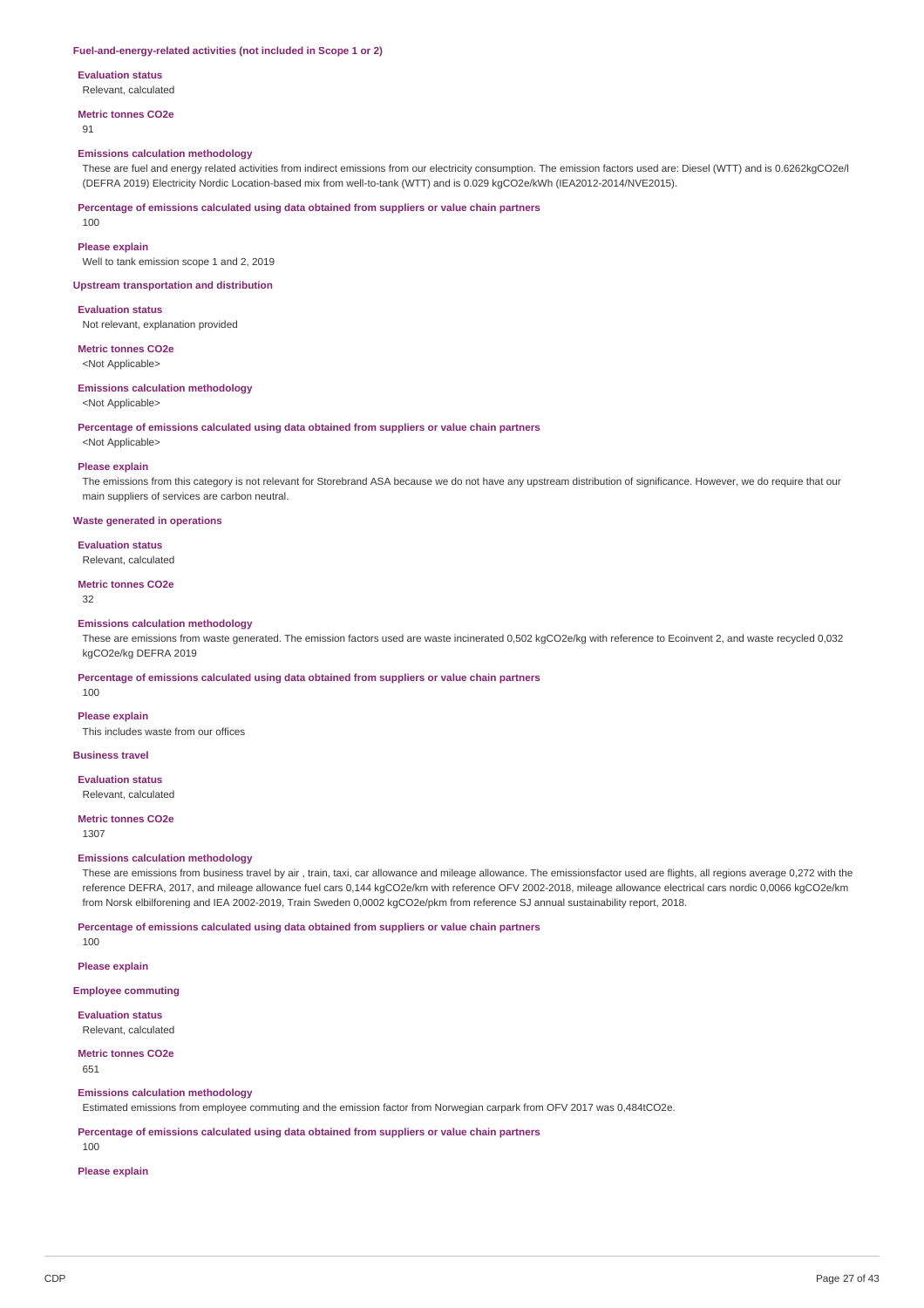#### **Upstream leased assets**

**Evaluation status** Not relevant, explanation provided

**Metric tonnes CO2e**

# <Not Applicable>

**Emissions calculation methodology**

<Not Applicable>

**Percentage of emissions calculated using data obtained from suppliers or value chain partners**

<Not Applicable>

### **Please explain**

Storebrand ASA does not have any upstream leased assets and does therefore not consider this category as relevant.

#### **Downstream transportation and distribution**

**Evaluation status** Not relevant, explanation provided

**Metric tonnes CO2e**

<Not Applicable>

#### **Emissions calculation methodology**

<Not Applicable>

**Percentage of emissions calculated using data obtained from suppliers or value chain partners**

<Not Applicable>

#### **Please explain**

Storebrand ASA does not have any downstream distribution of significance and does therefore not consider this category as relevant. However, we do require that our main suppliers of services are carbon neutral.

### **Processing of sold products**

**Evaluation status** Not relevant, explanation provided

# **Metric tonnes CO2e**

<Not Applicable>

### **Emissions calculation methodology**

<Not Applicable>

**Percentage of emissions calculated using data obtained from suppliers or value chain partners** <Not Applicable>

#### **Please explain**

Storebrand does not produce any physical Products and does therefore not consider the category of processing of sold products as relevant.

### **Use of sold products**

**Evaluation status** Not relevant, explanation provided

# **Metric tonnes CO2e**

<Not Applicable>

### **Emissions calculation methodology**

<Not Applicable>

**Percentage of emissions calculated using data obtained from suppliers or value chain partners** <Not Applicable>

#### **Please explain**

Storebrand does not produce any physical Products and does therefore not consider the category of Use of sold products as relevant.

### **End of life treatment of sold products**

**Evaluation status** Not relevant, explanation provided

**Metric tonnes CO2e**

# <Not Applicable>

# **Emissions calculation methodology**

<Not Applicable>

**Percentage of emissions calculated using data obtained from suppliers or value chain partners** <Not Applicable>

### **Please explain**

Storebrand does not produce any physical Products and does therefore not consider the category within End of life treatment of sold products as relevant.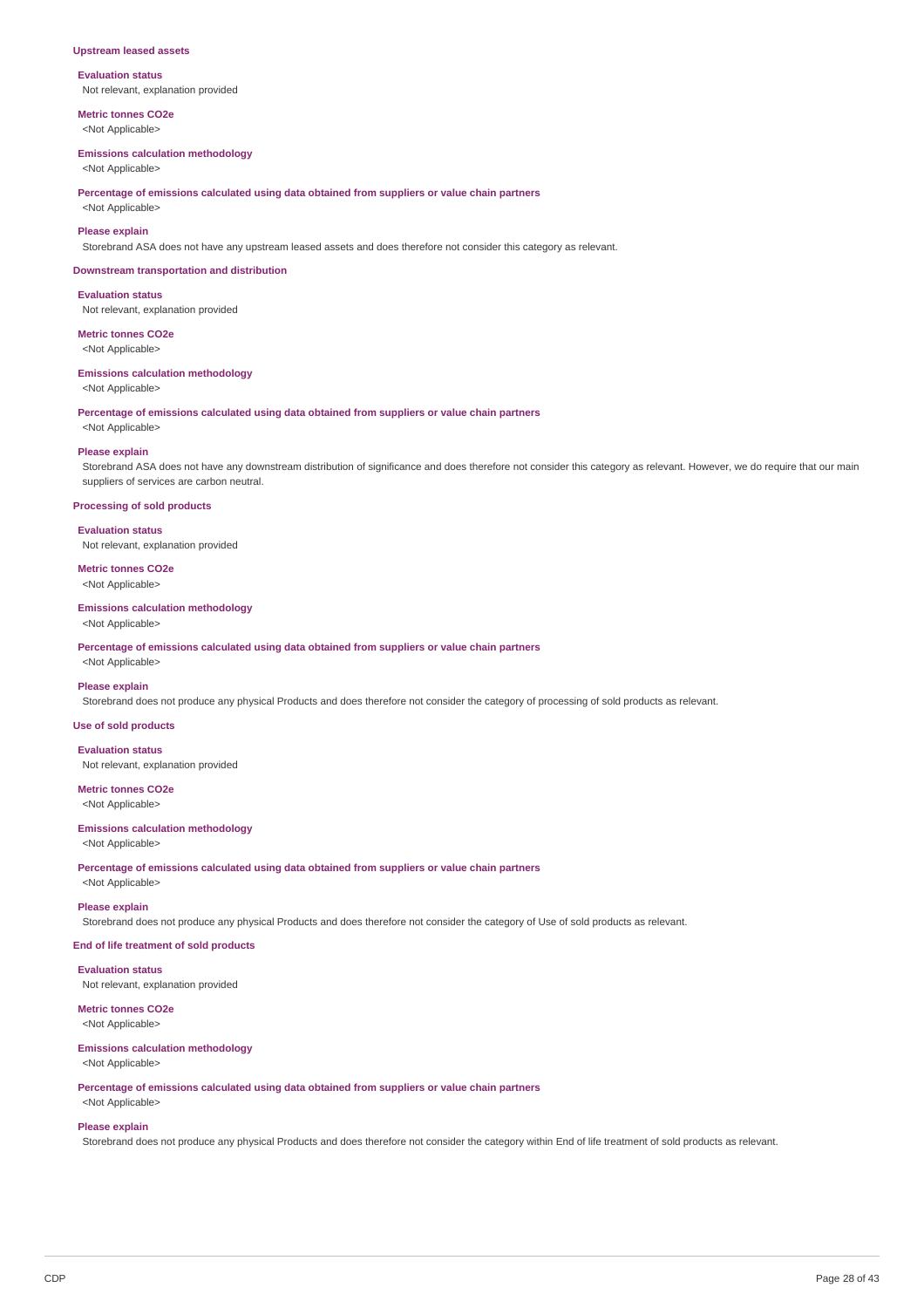#### **Evaluation status** Relevant, calculated

**Metric tonnes CO2e**

### 9901

100

### **Emissions calculation methodology**

These are emissions from downstream leased assets. The emissionsfactor used are Electricity Nordic Locationbased mix 0,039 kgCO2e/kWh with the reference Electricity IEA 2013-2018, District heating factors for each location has supplier specific emission factors.

**Percentage of emissions calculated using data obtained from suppliers or value chain partners**

# **Please explain**

This includes our properties

#### **Franchises**

**Evaluation status** Not relevant, explanation provided

### **Metric tonnes CO2e** <Not Applicable>

#### **Emissions calculation methodology** <Not Applicable>

**Percentage of emissions calculated using data obtained from suppliers or value chain partners** <Not Applicable>

#### **Please explain**

Storebrand does not have any Franchises and does therefore not consider this category as relevant.

### **Other (upstream)**

**Evaluation status** Not evaluated

#### **Metric tonnes CO2e** <Not Applicable>

**Emissions calculation methodology** <Not Applicable>

**Percentage of emissions calculated using data obtained from suppliers or value chain partners** <Not Applicable>

# **Please explain**

Other Upstream emissions are not relevant compared to the share of emissions with comparison to the emissions included.

### **Other (downstream)**

**Evaluation status** Not relevant, explanation provided

# **Metric tonnes CO2e**

<Not Applicable>

### **Emissions calculation methodology**

<Not Applicable>

**Percentage of emissions calculated using data obtained from suppliers or value chain partners** <Not Applicable>

#### **Please explain**

Other Downstream emissions are not relevant compared to the share of emissions with comparison to the emissions included.

# C6.10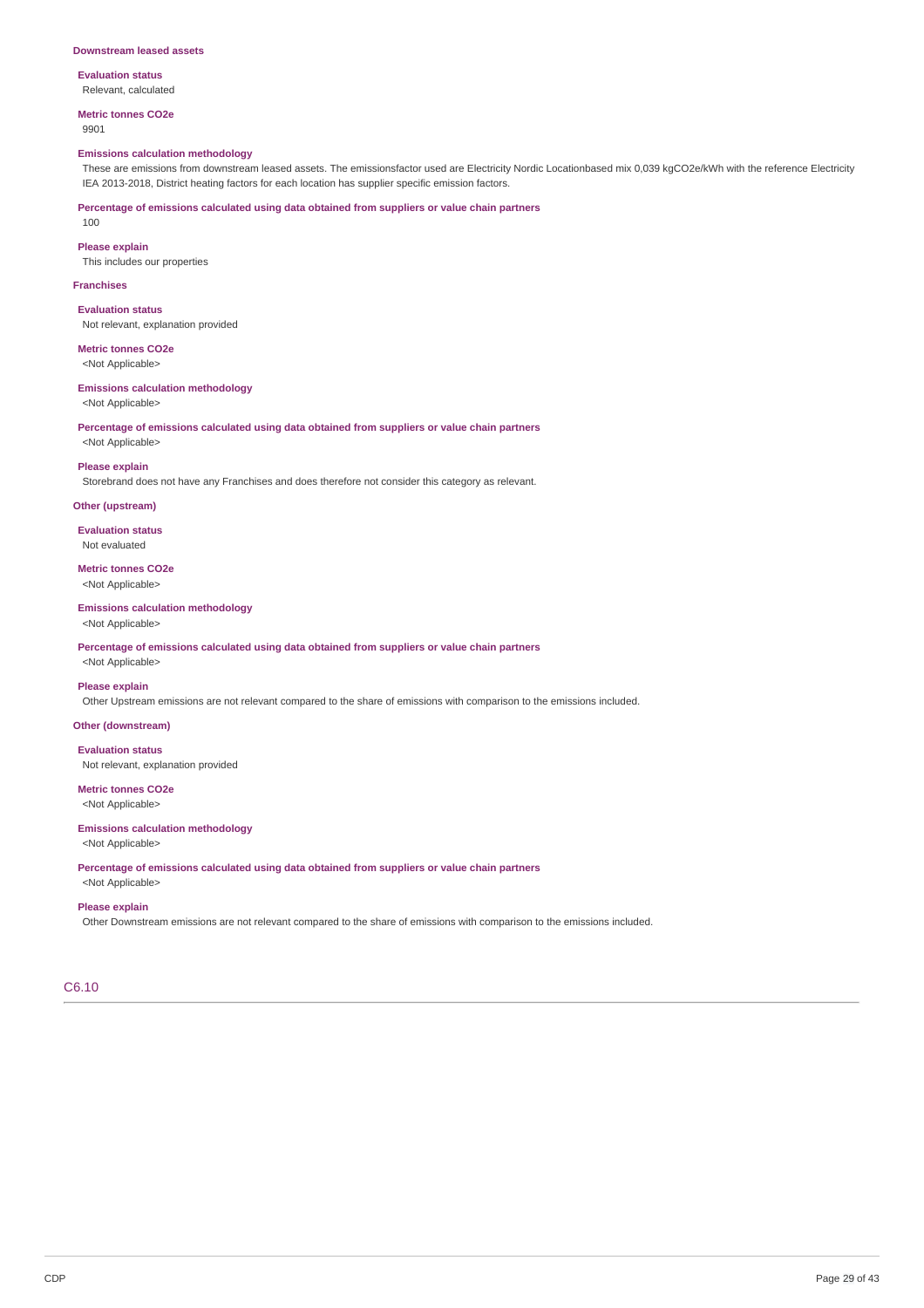(C6.10) Describe your gross global combined Scope 1 and 2 emissions for the reporting year in metric tons CO2e per unit currency total revenue and provide any **additional intensity metrics that are appropriate to your business operations.**

# **Intensity figure**

0.03

**Metric numerator (Gross global combined Scope 1 and 2 emissions, metric tons CO2e)** 181

**Metric denominator**

unit total revenue

**Metric denominator: Unit total** 5308

**Scope 2 figure used** Location-based

**% change from previous year** 16

**Direction of change** Decreased

### **Reason for change**

The intensity figure has reduced by 16%, due a scope 1 and 2 reduction by 22 tCO2e and our revenues grew by 297 MNOK amount

## **Intensity figure**

#### 11

**Metric numerator (Gross global combined Scope 1 and 2 emissions, metric tons CO2e)** 181

**Metric denominator** full time equivalent (FTE) employee

**Metric denominator: Unit total**

1649

**Scope 2 figure used** Location-based

**% change from previous year** 13

**Direction of change** Decreased

# **Reason for change**

The intensity figure has decreased by 13%, due to a reduction in our scope 1 and 2 by 22 tCO2e and FTE increased by 38

#### **Intensity figure** 0.22

**Metric numerator (Gross global combined Scope 1 and 2 emissions, metric tons CO2e)**

181

**Metric denominator** billion (currency) funds under management

**Metric denominator: Unit total**

831

**Scope 2 figure used** Location-based

**% change from previous year** 31

**Direction of change** Decreased

### **Reason for change**

The intensity figure has decreased by 31%, due to a reduction in our 1 and 2 by 22 tCO2e and billion (currency) funds under management increased by 182 billion.

# C7. Emissions breakdowns

# C7.9

(C7.9) How do your gross global emissions (Scope 1 and 2 combined) for the reporting year compare to those of the previous reporting year? Decreased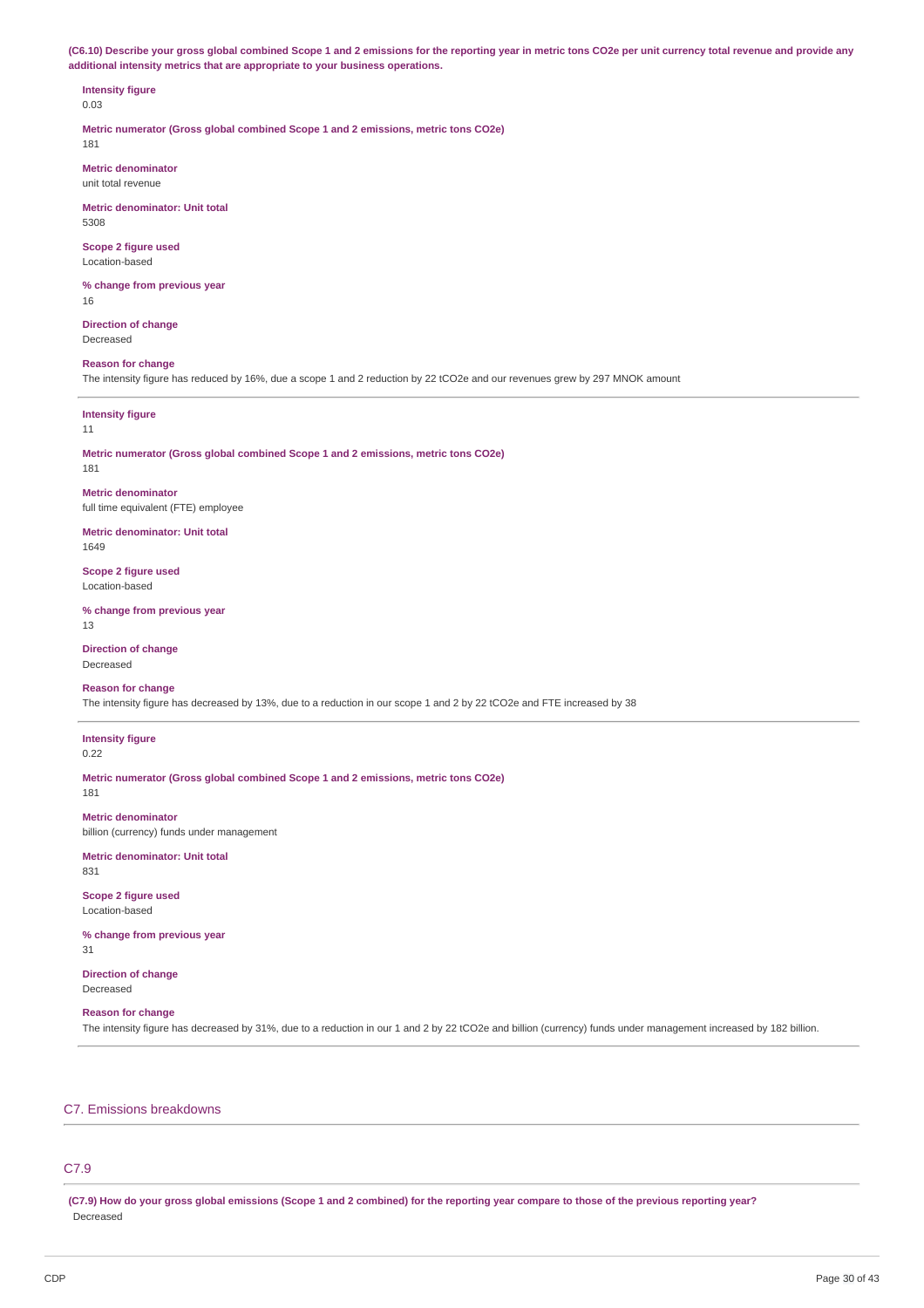### (C7.9a) Identify the reasons for any change in your gross global emissions (Scope 1 and 2 combined), and for each of them specify how your emissions compare **to the previous year.**

|                                             | <b>Change in emissions Direction</b><br>(metric tons CO2e) | of change value     | <b>Emissions</b><br>(percentage) | Please explain calculation                                                                                                                                                                                                                                 |
|---------------------------------------------|------------------------------------------------------------|---------------------|----------------------------------|------------------------------------------------------------------------------------------------------------------------------------------------------------------------------------------------------------------------------------------------------------|
| Change in renewable 0<br>energy consumption |                                                            | No change $ 0 $     |                                  | There has been no changes in renewable energy consumption from 2018 to 2019                                                                                                                                                                                |
| Other emissions<br>reduction activities     | 3                                                          | Decreased 2         |                                  | 2018 to 2019 we reduced our consumption of heating and diesel. These initiatives resulted in a total reduction of 3 tCO2e reduction or -<br>2% in Scope 1 and Scope 2 from 2018 to 2019. Scope 1+2 emissions in 2018 was 203 tCO2e, thus (-3/203)*100=-2%. |
| Divestment                                  | $\Omega$                                                   | No change 0         |                                  | There have been no changes in renewable energy consumption from 2018 to 2019                                                                                                                                                                               |
| Acquisitions                                | $\mathbf 0$                                                | No change $ 0 $     |                                  | There have been no changes in renewable energy consumption from 2018 to 2019                                                                                                                                                                               |
| Mergers                                     | $\Omega$                                                   | No change $0$       |                                  | There have been no changes in renewable energy consumption from 2018 to 2019                                                                                                                                                                               |
| Change in output                            | $\mathbf 0$                                                | No change $\vert$ 0 |                                  | There have been no changes in renewable energy consumption from 2018 to 2019                                                                                                                                                                               |
| Change in<br>methodology                    | 18                                                         | Decreased 9         |                                  | These are the emission factor changes from 2018 to 2019. This resulted in a total reduction of 18 tCO2e reduction or - 9% in Scope 1<br>and Scope 2 from 2018 to 2019. Scope 1+2 emissions in 2018 was 203 tCO2e, thus (-18/203)*100=-9%                   |
| Change in boundary $ 0\rangle$              |                                                            | No change $\vert$ 0 |                                  | There have been no changes in renewable energy consumption from 2018 to 2019                                                                                                                                                                               |
| Change in physical<br>operating conditions  | 0                                                          | No change 0         |                                  | There have been no changes in renewable energy consumption from 2018 to 2019                                                                                                                                                                               |
| Unidentified                                | $\mathbf 0$                                                | No change $ 0 $     |                                  | There have been no changes in renewable energy consumption from 2018 to 2019                                                                                                                                                                               |
| Other                                       | $\Omega$                                                   | No change $ 0 $     |                                  | There have been no changes in renewable energy consumption from 2018 to 2019                                                                                                                                                                               |

# C7.9b

(C7.9b) Are your emissions performance calculations in C7.9 and C7.9a based on a location-based Scope 2 emissions figure or a market-based Scope 2 **emissions figure?**

Location-based

### C8. Energy

# C8.1

**(C8.1) What percentage of your total operational spend in the reporting year was on energy?** More than 0% but less than or equal to 5%

# C8.2

#### **(C8.2) Select which energy-related activities your organization has undertaken.**

|                                                    | Indicate whether your organization undertook this energy-related activity in the reporting year |
|----------------------------------------------------|-------------------------------------------------------------------------------------------------|
| Consumption of fuel (excluding feedstocks)         | <b>No</b>                                                                                       |
| Consumption of purchased or acquired electricity   | Yes                                                                                             |
| Consumption of purchased or acquired heat          | Yes                                                                                             |
| Consumption of purchased or acquired steam         | <b>No</b>                                                                                       |
| Consumption of purchased or acquired cooling       | Yes                                                                                             |
| Generation of electricity, heat, steam, or cooling | N <sub>0</sub>                                                                                  |

### C8.2a

**(C8.2a) Report your organization's energy consumption totals (excluding feedstocks) in MWh.**

|                                                         | <b>Heating value</b>      | MWh from renewable sources | MWh from non-renewable sources | Total (renewable and non-renewable) MWh |
|---------------------------------------------------------|---------------------------|----------------------------|--------------------------------|-----------------------------------------|
| Consumption of fuel (excluding feedstock)               | <not applicable=""></not> | <not applicable=""></not>  | <not applicable=""></not>      | <not applicable=""></not>               |
| Consumption of purchased or acquired electricity        | <not applicable=""></not> | 3124                       | l C                            | 3124                                    |
| Consumption of purchased or acquired heat               | <not applicable=""></not> | 1013                       | 1042                           | 2056                                    |
| Consumption of purchased or acquired steam              | <not applicable=""></not> | <not applicable=""></not>  | <not applicable=""></not>      | <not applicable=""></not>               |
| Consumption of purchased or acquired cooling            | <not applicable=""></not> | 184                        | 12                             | 197                                     |
| Consumption of self-generated non-fuel renewable energy | <not applicable=""></not> | <not applicable=""></not>  | <not applicable=""></not>      | <not applicable=""></not>               |
| Total energy consumption                                | <not applicable=""></not> | 4321                       | 1054                           | 5375                                    |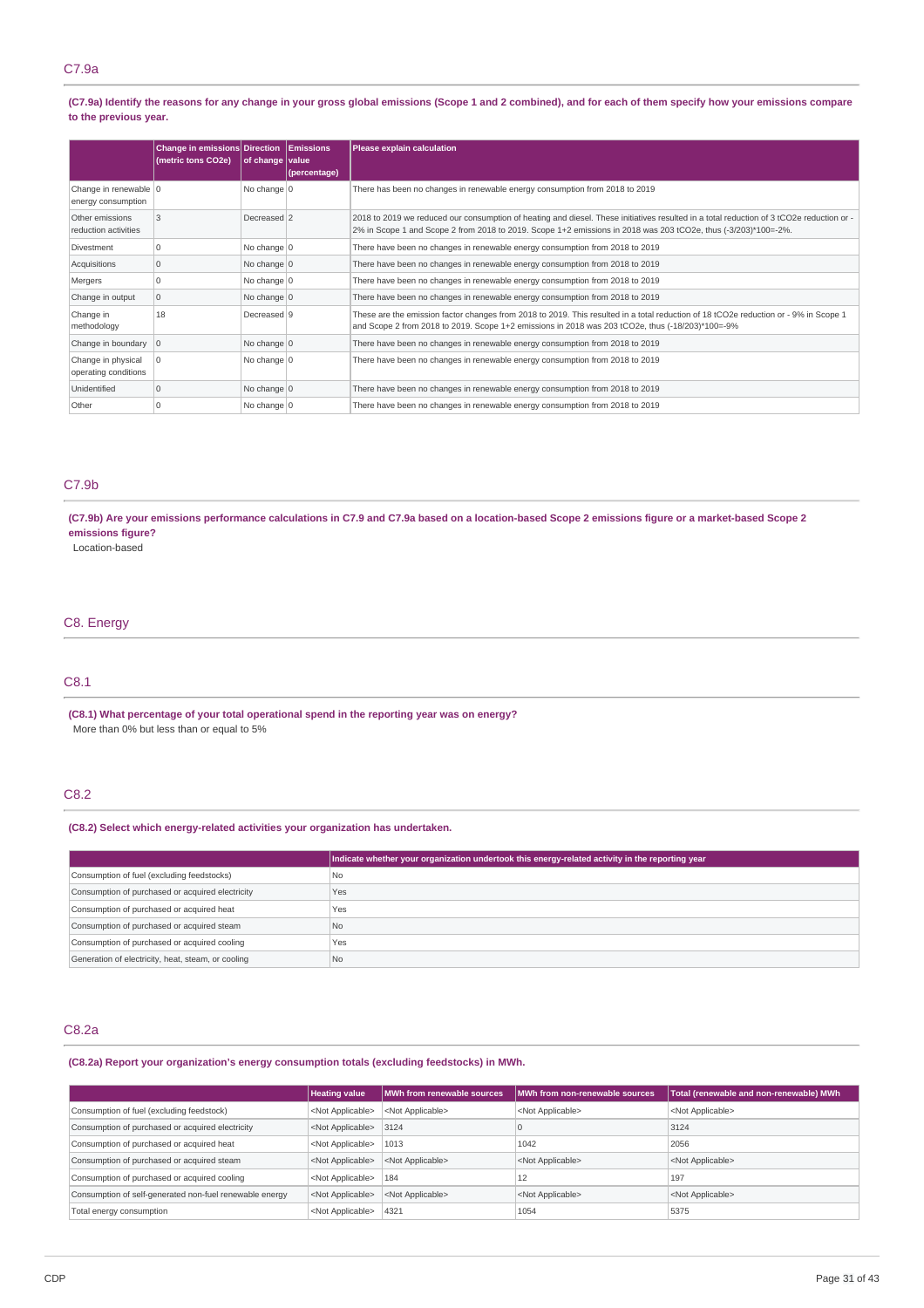# C9.1

**(C9.1) Provide any additional climate-related metrics relevant to your business.**

### C10. Verification

## C10.1

**(C10.1) Indicate the verification/assurance status that applies to your reported emissions.**

|                                          | Verification/assurance status                          |
|------------------------------------------|--------------------------------------------------------|
| Scope 1                                  | Third-party verification or assurance process in place |
| Scope 2 (location-based or market-based) | Third-party verification or assurance process in place |
| Scope 3                                  | Third-party verification or assurance process in place |

### C10.1a

(C10.1a) Provide further details of the verification/assurance undertaken for your Scope 1 emissions, and attach the relevant statements.

**Verification or assurance cycle in place** Annual process

**Status in the current reporting year** Complete

**Type of verification or assurance** Limited assurance

**Attach the statement** 2019-annual-report-storebrand-asa.pdf

**Page/ section reference** 218-219

**Relevant standard** ASAE3000

**Proportion of reported emissions verified (%)** 100

## C10.1b

(C10.1b) Provide further details of the verification/assurance undertaken for your Scope 2 emissions and attach the relevant statements.

**Scope 2 approach** Scope 2 market-based

**Verification or assurance cycle in place** Annual process

**Status in the current reporting year** Complete

**Type of verification or assurance** Moderate assurance

**Attach the statement** 2019-annual-report-storebrand-asa.pdf

**Page/ section reference** 218-219

**Relevant standard** ASAE3000

**Proportion of reported emissions verified (%)** 100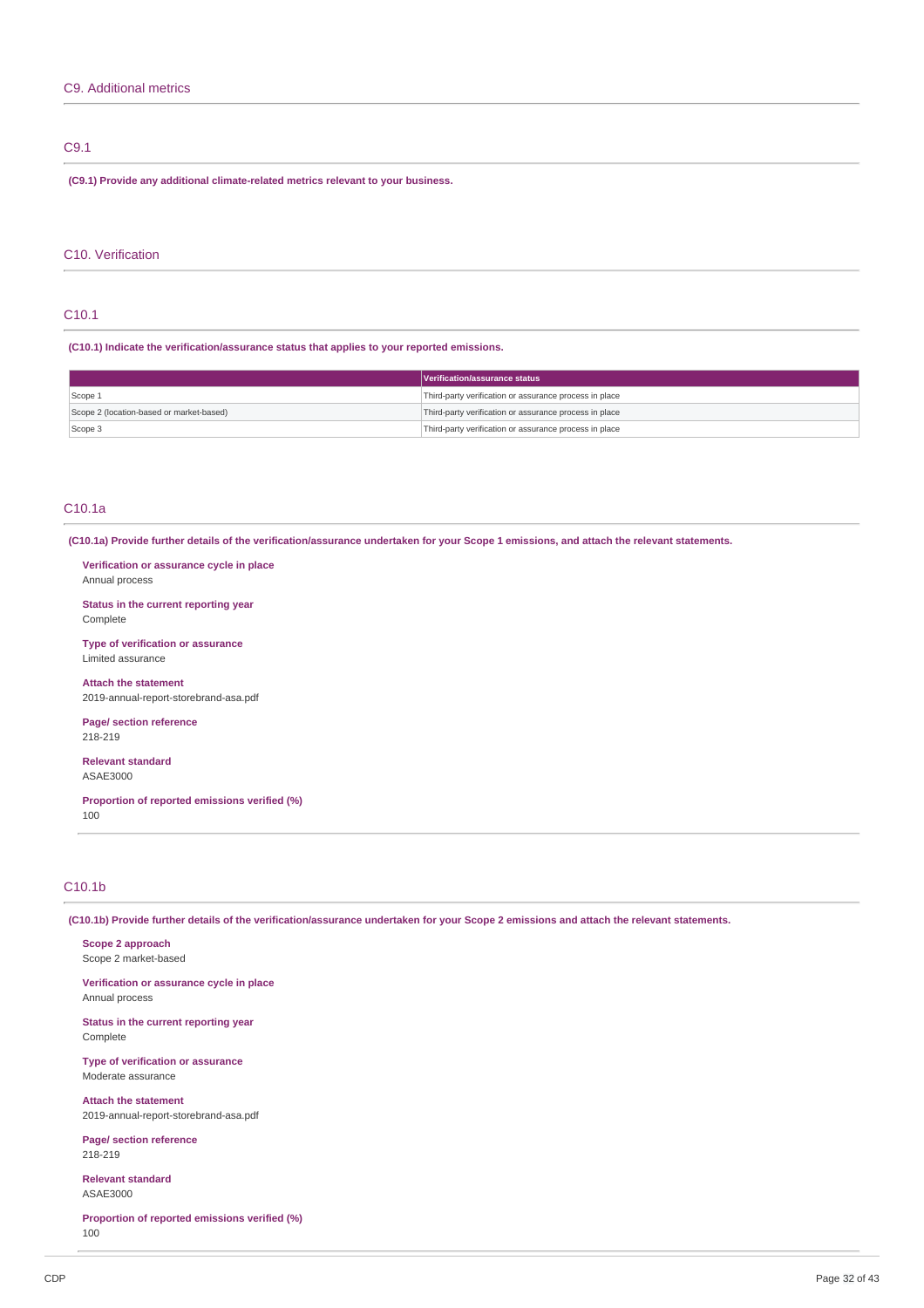# C10.1c

(C10.1c) Provide further details of the verification/assurance undertaken for your Scope 3 emissions and attach the relevant statements.

**Scope 3 category** Scope 3: Waste generated in operations

**Verification or assurance cycle in place** Annual process

**Status in the current reporting year** Complete

**Type of verification or assurance** Limited assurance

**Attach the statement** 2019-annual-report-storebrand-asa.pdf

**Page/section reference** 218-219

**Relevant standard** ASAE3000

**Proportion of reported emissions verified (%)** 100

**Scope 3 category** Scope 3 (downstream)

**Verification or assurance cycle in place** Annual process

**Status in the current reporting year** Complete

**Type of verification or assurance** Limited assurance

**Attach the statement** 2019-annual-report-storebrand-asa.pdf

**Page/section reference** 218-219

**Relevant standard** ASAE3000

**Proportion of reported emissions verified (%)** 100

**Scope 3 category** Scope 3: Business travel

**Verification or assurance cycle in place** Annual process

**Status in the current reporting year** Complete

**Type of verification or assurance** Limited assurance

**Attach the statement** 2019-annual-report-storebrand-asa.pdf

**Page/section reference** 218-219

**Relevant standard** ASAE3000

**Proportion of reported emissions verified (%)** 100

**Scope 3 category** Scope 3: Investments

**Verification or assurance cycle in place** Annual process

**Status in the current reporting year** Complete

**Type of verification or assurance**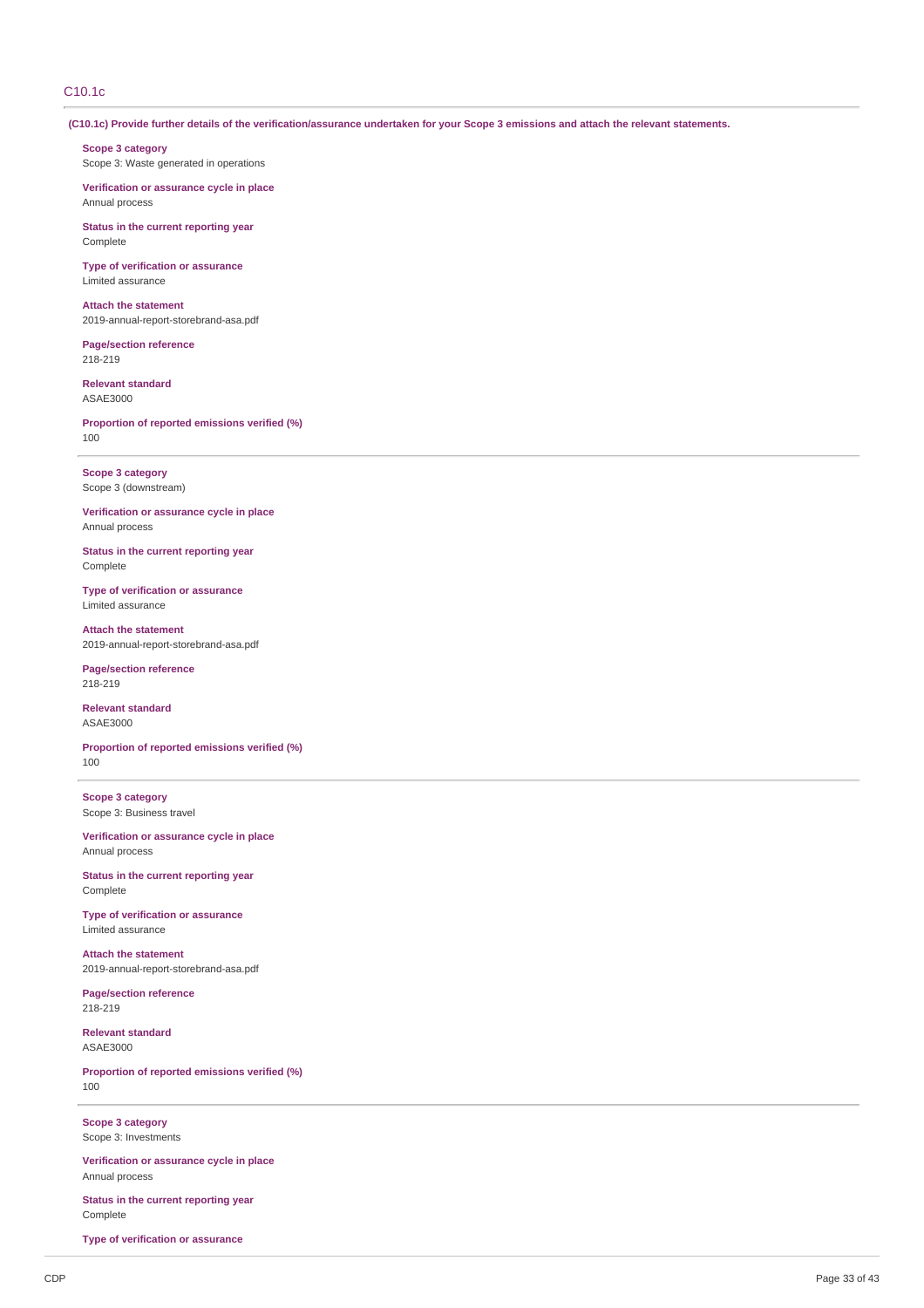#### Limited assurance

#### **Attach the statement**

2019-annual-report-storebrand-asa.pdf

**Page/section reference** 218-219

# **Relevant standard**

ASAE3000

**Proportion of reported emissions verified (%)**

100

# C10.2

(C10.2) Do you verify any climate-related information reported in your CDP disclosure other than the emissions figures reported in C6.1, C6.3, and C6.5? No, we do not verify any other climate-related information reported in our CDP disclosure

### C11. Carbon pricing

### C11.2

**(C11.2) Has your organization originated or purchased any project-based carbon credits within the reporting period?** Yes

### C11.2a

(C11.2a) Provide details of the project-based carbon credits originated or purchased by your organization in the reporting period.

**Credit origination or credit purchase** Credit purchase

**Project type** Forests

**Project identification** The Kasigau Corridor REDD Project - Phase II The Community Ranches

**Verified to which standard** VCS (Verified Carbon Standard)

**Number of credits (metric tonnes CO2e)** 1519

**Number of credits (metric tonnes CO2e): Risk adjusted volume**

**Credits cancelled** Yes

**Purpose, e.g. compliance** Voluntary Offsetting

#### C11.3

**(C11.3) Does your organization use an internal price on carbon?** Yes

# C11.3a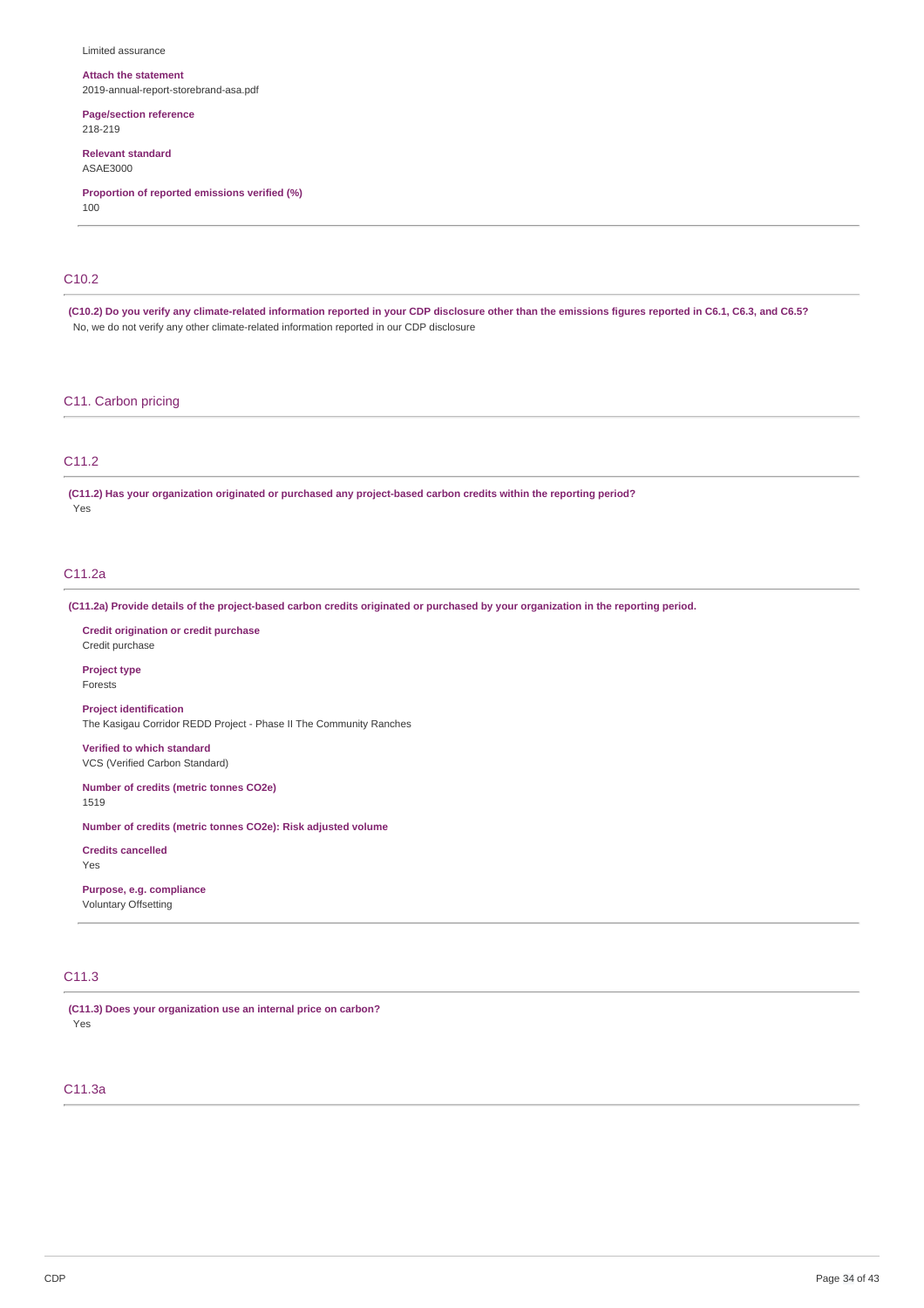#### **(C11.3a) Provide details of how your organization uses an internal price on carbon.**

# **Objective for implementing an internal carbon price**

Drive energy efficiency Drive low-carbon investment Identify and seize low-carbon opportunities

### **GHG Scope** Scope 2

## **Application**

Storebrand has as well bought Guarantees of origins for our Scope 2 emissions for all electricity consumption in our offices, and this is included as a price set from these purchases for each kWh used.

**Actual price(s) used (Currency /metric ton)**

90

#### **Variance of price(s) used**

An evolutionary pricing system is used where the price develops over time with the change in relation to the price of Guarantees of origin in 2018.

### **Type of internal carbon price**

**Offsets** 

### **Impact & implication**

Storebrand use this internal price on carbon through allocating the costs of the guarantees of origin to our business areas and divisions and in our real estate portfolio. Emissions reduction measures and energy efficiency measures we undertake will therefore reduce their cost. These costs are thereby incentivized through emission reductions when considering new investments and measures. Energy efficiency measures that reduce emissions are undertaken continuously and is a part of our strategy to reduce emissions in accordance with our science based target.

### **Objective for implementing an internal carbon price**

Change internal behavior

**GHG Scope** Scope 3

**Application**

Corporate air travel

#### **Actual price(s) used (Currency /metric ton)** 1000

**Variance of price(s) used** None

### **Type of internal carbon price**

Internal fee

### **Impact & implication**

Storebrand has introduced a carbon fee of 1000 NOK per tonne co2 for corporate air travel in order to change internal behavior and reduce the number of flights and hence carbon emissions of our own operations.

### C12. Engagement

### C12.1

**(C12.1) Do you engage with your value chain on climate-related issues?**

Yes, our suppliers Yes, our customers

## C12.1a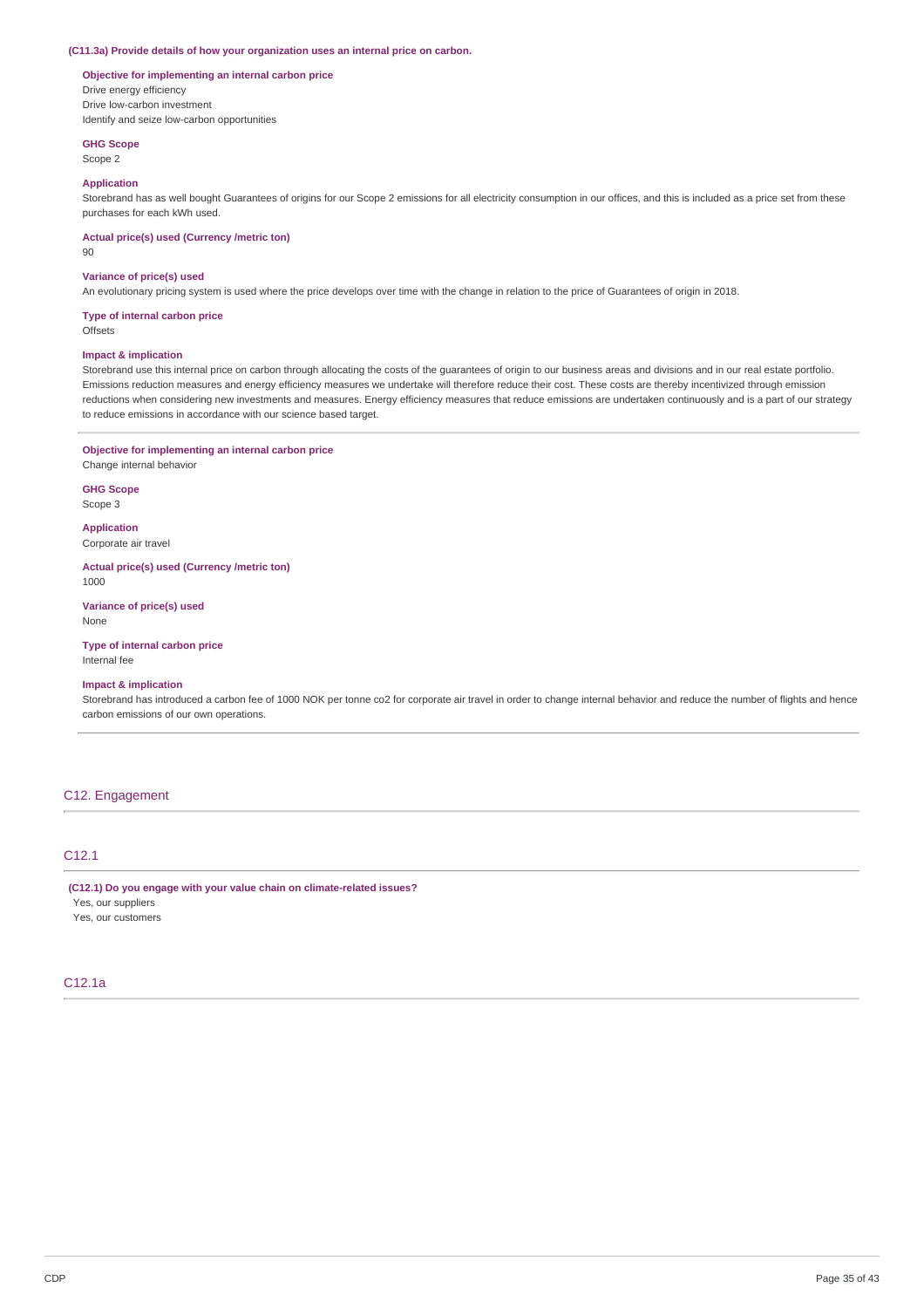#### **(C12.1a) Provide details of your climate-related supplier engagement strategy.**

#### **Type of engagement**

Information collection (understanding supplier behavior)

#### **Details of engagement**

Collect climate change and carbon information at least annually from suppliers

#### **% of suppliers by number**

90

#### **% total procurement spend (direct and indirect)**

 $90$ 

**% of supplier-related Scope 3 emissions as reported in C6.5**

#### **Rationale for the coverage of your engagement**

All suppliers who deliver products or services for more than 800.000NOK ex Vat to Storebrand. This gives a 90% coverage of our spend.

#### **Impact of engagement, including measures of success**

We are collecting information on the carbon emissions of our sullpiers, in order to establish a baseline of the emissions from our sullpy chain. The impact of the engagement is to reduce emissions in our supply chain over time. Hence, the measure of success will be reduced emissions, however we are still working on establishing concrete reduction targets. These will be finalized and published later this year.

#### **Comment**

### C12.1b

**(C12.1b) Give details of your climate-related engagement strategy with your customers.**

#### **Type of engagement**

Education/information sharing

#### **Details of engagement**

Share information about your products and relevant certification schemes (i.e. Energy STAR)

**% of customers by number**

100

**% of customer - related Scope 3 emissions as reported in C6.5** 100

#### **Portfolio coverage (total or outstanding)**

All of the portfolio

### **Please explain the rationale for selecting this group of customers and scope of engagement**

We engage with our customers on climate-related issues through a multitude of channels, such as direct dialogue and meetings, newsletters, and our "worth knowing" pages on Storebrand website. The "worth knowing" site gives a lot of helpfull tips on how to be a more sustainable customer through use of our products. Moreover, we publish sustainable investments reports, including carbon footprinting of our funds every quarter. These are available here: https://www.storebrand.no/en/assetmanagement/sustainable-investments/document-library/ Moreover, all fund sheets for our funds include climate-related information such as Morningstar rating, carbon footprint and exposure etc. All customers (and those who want to become customers) have access to these and can compare the climate-related impact of different funds. These are available here: https://www.storebrand.no/en/asset-management/equity-funds On the same site, our exclusions list is also available and updated frequently.

#### **Impact of engagement, including measures of success**

We have a target to increase our share of AUM in sustainable solutions (solution companies, Green Bonds, and real estate with Green Building Certificate). Our target is to have 8% of our AUM invested in solutions by 2020, and 15% by 2025. Currently, 6.5% is invested in such assets. In order to achieve this, we engage with our customers so that they will obtain products which have a greater exposure to such investments, for example our specialiced ESG funds, such as our new renewable energy fund: https://www.storebrand.no/asset-management/nyhetsside?article=nytt-fond-med-formidabel-historikk. Moreover, we are constanly working to reduce the carbon intensity of our portofolio, and seek to have a lower carbon intensity than comparable indexes for all our funds.

# C12.3

(C12.3) Do you engage in activities that could either directly or indirectly influence public policy on climate-related issues through any of the following? Direct engagement with policy makers

Trade associations Funding research organizations Other

### C12.3a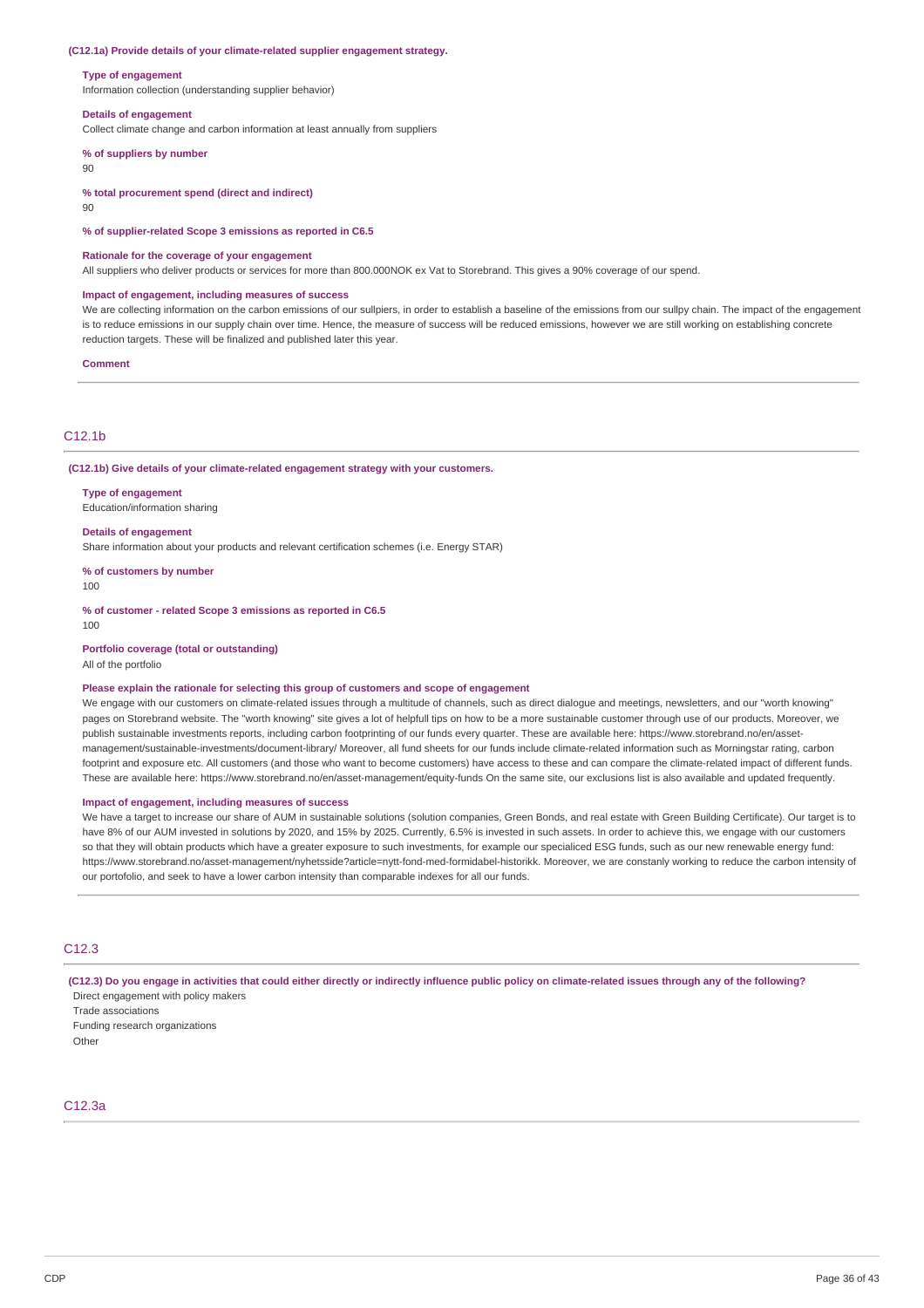### **(C12.3a) On what issues have you been engaging directly with policy makers?**

| <b>Focus of</b><br>legislation position  |         | Corporate Details of engagement                                                                                                                                                                                                                                                                                                                                                                                                                                                                                                                                                                                                                                                                                                                                                                                                                                                                                                                                                                                                                                                                                                                                                                                                                                                                                                                                                                                                           | <b>Proposed</b><br>legislative solution                                                                                                                                                                        |
|------------------------------------------|---------|-------------------------------------------------------------------------------------------------------------------------------------------------------------------------------------------------------------------------------------------------------------------------------------------------------------------------------------------------------------------------------------------------------------------------------------------------------------------------------------------------------------------------------------------------------------------------------------------------------------------------------------------------------------------------------------------------------------------------------------------------------------------------------------------------------------------------------------------------------------------------------------------------------------------------------------------------------------------------------------------------------------------------------------------------------------------------------------------------------------------------------------------------------------------------------------------------------------------------------------------------------------------------------------------------------------------------------------------------------------------------------------------------------------------------------------------|----------------------------------------------------------------------------------------------------------------------------------------------------------------------------------------------------------------|
| Climate<br>finance                       | Support | We are engaged with many policy makers within the field of sustainability. We are channelling a majority of our engagement via World Business Council for Sustainable Partly included in<br>Development and UNEP FI. Together with companies in WBCSD we have been working with trying to get the new framework Solvency II to make it easier and more<br>beneficial to invest in sustainable infrastructure. Since 2006 up until 2013 Storebrand has been co-chairing one of the focus area projects of the WBCSD, called the<br>Business Role. In February 2010 Storebrand's former CEO, among others, launched the "Vision 2050 - a scenario project discussing the role of business (risks and<br>opportunities) going forward. We are also active in the working group for Principles for sustainable insurance within UNEP FI to get a broader and deeper engagement initiative to increase<br>for sustainable insurance, climate friendly products and services within our sector. In 2015 Storebrand signed PDC and Montreal Pledge. We are also a part of the<br>Project 2030(40), which has many leading companies from Norway working together to reduce co2 emission by 40 % by 2030. We believe that the private sector is<br>also part of the solution.                                                                                                                                                                     | the details of<br>engagement. We<br>support any<br>sustainability efforts<br>withtin the finance<br>sector, and we are<br>frontrunners in this<br>work.                                                        |
| Mandatory<br>carbon<br>reporting         | Support | Storebrand invites parliament representatives and government representatives to its own seminars on climate changes and sustainable development hosted by our<br>CEO. On these seminars we discuss strategies for a responsible and sustainable society, i.e. the annual SRI seminar which devotes time to certain specific topics to<br>issues with the policymakers. The Group has contributed to the Government's White Paper on CSR (launched in January 2009). Storebrand is participating in the CR-<br>forum (KOMPakt) hosted by the Ministry of Foreign Affairs and other seminars hosted by the Dept. of Finance on Norway's action plan for a sustainable development.                                                                                                                                                                                                                                                                                                                                                                                                                                                                                                                                                                                                                                                                                                                                                          | Partly included in<br>the details of<br>engagement. We<br>support the<br>introduction of GRI<br>reporting standard<br>in the Norwegian<br>Accounting act.                                                      |
| Mandatory Support<br>carbon<br>reporting |         | Storebrand is very actively participating in the Nordic CEOs for a sustainable future working group. All companies in the working group has committed to: Initiate or<br>strengthen practices around the following actions by the reporting year 2020: 1. Climate disclosure - Disclose information on Climate Data through the Carbon<br>Disclosure Project (CDP) or similar methods. Integrate the recommendations from the Task Force on Climate-related Financial Disclosures (TCFD). 2. Target setting -<br>Use verifiable methods and illustrating pathways that support the Paris Agreement 3. Assurance - Undergo external validation of key climate data. 4. Suppliers -<br>Engage with relevant suppliers to adopt a proactive approach to address climate change. We request the private sector to: Incentivise and encourage the private<br>sector to evaluate, report and act on climate related risks and opportunities. E.g. using the recommendations by the Taskforce on Climate-related Financial<br>Disclosures to improve preparedness and resilience among business. Lenke: https://www.nordic-ceos.com/blog/a-call-for-a-sustainable-future-society                                                                                                                                                                                                                                                                 | Mandatory carbon<br>reporting for the<br>private sector                                                                                                                                                        |
| Please<br>select                         | Support | Storebrand is very actively participating in the Nordic CEOs for a sustainable future working group. The working group sent an open letter to the Nordic Council of<br>Ministers, urging them to: Stimulate the transition to net-zero carbon societies - with a smart mix of government measures - to a level that corresponds to the gravity<br>and urgency of the situation. 1. Incentives and regulation Incentivize and de-risk sustainable solutions while pursuing policy that promotes the phase-out of carbon<br>intensive solutions over time. E.g. risk-sharing schemes between governments and business for sustainable energy investments. 2. Procurement Public sector<br>investment and procurement, which on average accounts for 15% of GDP in Nordic countries, is an impactful lever for stimulating the development and uptake of low<br>carbon and resource efficient solutions. Clear sustainability requirements, deployed systematically, are needed to accelerate the shift towards sustainable economic<br>growth. 3. Private sector reporting Incentivise and encourage the private sector to evaluate, report and act on climate related risks and opportunities. E.g. using the<br>recommendations by the Taskforce on Climate-related Financial Disclosures to improve preparedness and resilience among business. Link:Lenke: https://www.nordic-<br>ceos.com/blog/a-call-for-a-sustainable-future-society | Mandatory carbon<br>reporting for the<br>private sector,<br>better incentives<br>stimulating the<br>transition to net-<br>zero, Public<br>procurement and<br>investment that<br>stimulates<br>decarbonization. |

### C12.3b

**(C12.3b) Are you on the board of any trade associations or do you provide funding beyond membership?** Yes

# C12.3c

(C12.3c) Enter the details of those trade associations that are likely to take a position on climate change legislation.

#### **Trade association**

Finance Norway (FNO)

# **Is your position on climate change consistent with theirs?**

Consistent

### **Please explain the trade association's position**

FNO, together with the other Nordic trade association in the Insurance sector has climate change mitigation and adaptation high on the agenda, actively encouraging the industry to develop best practice solutions to curb climate change, and to propose solutions for customers, product development and risk management.

### **How have you influenced, or are you attempting to influence their position?**

Our CEO is in the board of FNO, and is directly taking part in the formation of the FNO Climate strategy.

# C12.3d

**(C12.3d) Do you publicly disclose a list of all research organizations that you fund?** Yes

# C12.3e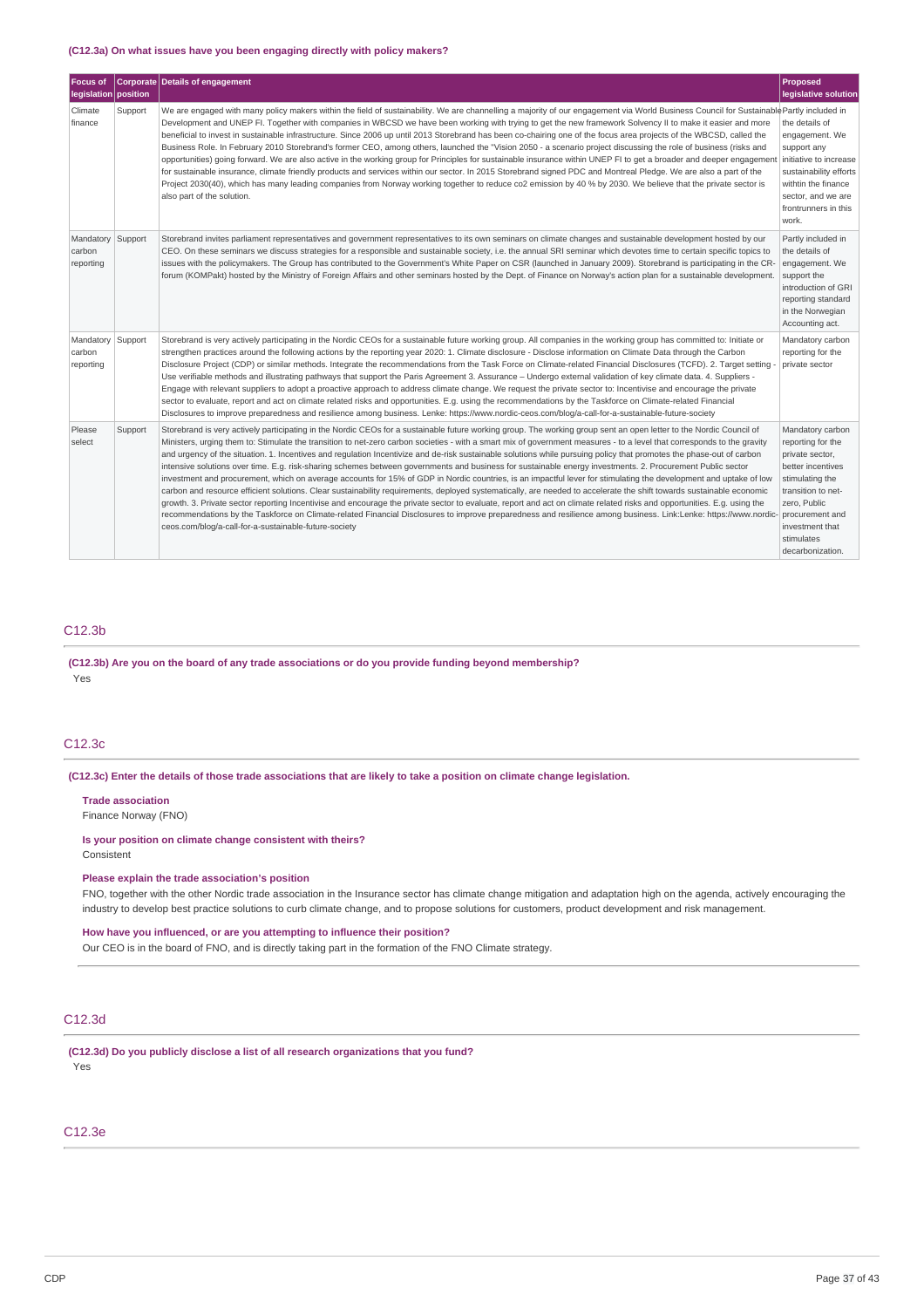#### **(C12.3e) Provide details of the other engagement activities that you undertake.**

Storebrand entered into a strategic partnership with Young Entrepreneurship (Ungt Entreprenørskap) in 2017, a partnership that makes it possible to meet young people between 16 and 19 years of age. The purpose of the partnership is to motivate young people to choose sustainable and future-oriented solutions when they start companies.

In order to ensure that we have a comprehensive and long-term strategy for how we will create value for shareholders, customers, employees and society in general, a materiality analysis has been conducted to prioritise our most important input factors and most important drivers forcreating value from these input factors. The guidelines for International Integrated Reporting Council (IIRC) are used as a starting point for themateriality analysis for long-term value creation. This model is based on identifying input factors for ensuring an overall picture of the valuecreation. To highlight how we create value, we have identified value drivers linked to each of the input factors. The materiality analysis alsofollows the principles in the Global Reporting Initiative (GRI) to ensure that the environmental and social impact, as well as stakeholderexpectations, are a part of the analysis. The materiality analysis and Storebrand's most important challenges are managed and decided byexecutive management and the board and provide the basis for the reporting of Storebrand's sustainable model for long-term value creation. The target figures and key performance indicators that are reported after each input factor in the following are part of the company's ongoing follow-up and are reported to both executive management and the board.

The most important issues and activities within each input factor are those that our stakeholders and Storebrand consider to be the mostimportant for Storebrand to be able to succeed with a sustainable business model. Dialogue has been conducted with the most importantstakeholders to identify important issues and activities. We have dialogue with stakeholders through a number of forums such as one-on-oneinterviews, conferences, roadshows, opinion polls and feedback from customers.

Storebrand is highly transparent regarding the organizations we contribute to and our "political" spending (to trade unions). These numbers are reported publicly in the following documents:

https://www.storebrand.no/en/sustainability/sustainability-library/\_/attachment/inline/cf0f8503-1f24-4597-ad31- 8b3de6a03fe4:cce152648ae0633e9dce778413468dad5d1fd882/2020\_Storebrand\_Corporate%20\_Citizenship\_Strategy%20.pdf

https://www.storebrand.no/en/sustainability/sustainability-library/\_/attachment/inline/9a7c6ac1-99a1-4082-8ed5- 79ef1599e03e:f53c81708bfd7510cceda17ca9682ebbd00f8446/2020\_45471a%20Storebrand%20Political%20Activities%20.pdf

### C12.3f

(C12.3f) What processes do you have in place to ensure that all of your direct and indirect activities that influence policy are consistent with your overall climate **change strategy?**

Storebrand's climate strategy is embedded into our sustainability strategy and our integrated reporting, this includes our influence policy on climate change, which is a part of overall influence policy. Our overall policies are reviewed and updated on a yearly basis and confirmed by the board. Each policy is owned by the corresponding business unit in order to be able to guide and make sure we are compliant.

Storebrand has the objective of ensuring optimal purchases in terms of costs, quality and user experience, and that this takes place inaccordance with laws, regulations and internal rules. Purchases shall take place in accordance with Storebrand's core values andcomply with the requirements and expectations that are set for our business activities by our customers, suppliers, governmentauthorities, employees and partners. The Group shall not select suppliers or products that violate international agreements, nationallaws or internal guidelines. Furthermore, Storebrand shall contribute to sustainable development and that human rights and labourlaws are not violated. Our ambition is to increase the proportion of certified purchases to 40% in 2018 and up to 50% in 2025.

### $C.12.4$

(C12.4) Have you published information about your organization's response to climate change and GHG emissions performance for this reporting year in places **other than in your CDP response? If so, please attach the publication(s).**

#### **Publication**

In mainstream reports, incorporating the TCFD recommendations

**Status Complete** 

**Attach the document** 2019-annual-report-storebrand-asa.pdf

#### **Page/Section reference**

10-14, 15-24 (climate risk in line with TCFD), 24-33, 50-61

#### **Content elements**

Governance **Strategy** Risks & opportunities Emissions figures Emission targets Other metrics

### **Comment**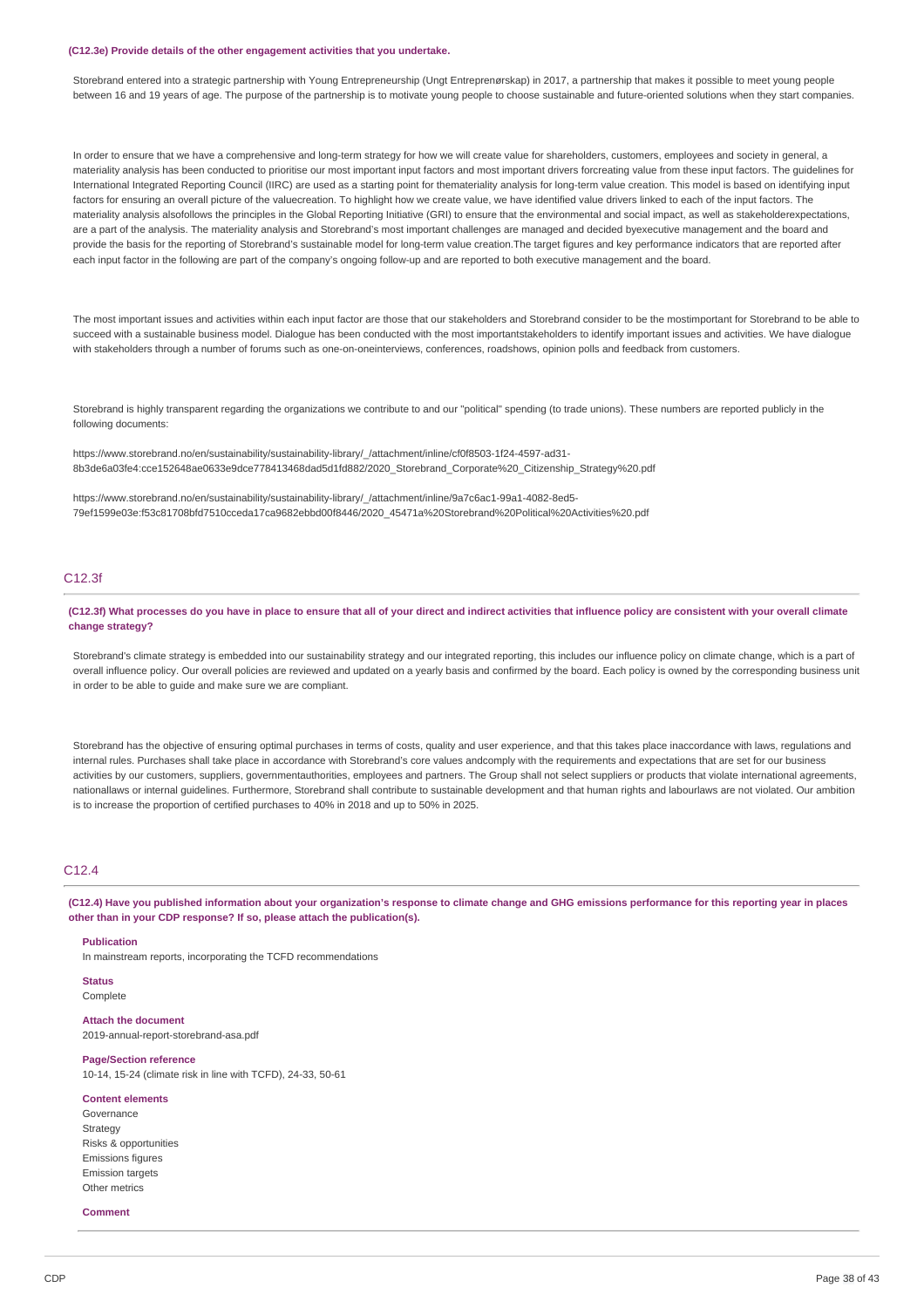### **(C-FS12.5) Are you a signatory of any climate-related collaborative industry frameworks, initiatives and/or commitments?**

|                        | <b>Industry collaboration</b>                                                                                                                                                                                                                                                                                                                                                 | <b>Comment</b>                                                                                                                                                                                                                |
|------------------------|-------------------------------------------------------------------------------------------------------------------------------------------------------------------------------------------------------------------------------------------------------------------------------------------------------------------------------------------------------------------------------|-------------------------------------------------------------------------------------------------------------------------------------------------------------------------------------------------------------------------------|
| Reporting<br>framework | <b>Equator Principles</b><br>Principles for Responsible Investment (PRI)<br>Task Force on Climate-related Financial<br>Disclosures (TCFD)<br>UNEP FI Principles for Sustainable<br>Insurance                                                                                                                                                                                  |                                                                                                                                                                                                                               |
| Industry<br>initiative | Principles for Responsible Investment (PRI)<br>UNEP FI Principles for Sustainable<br>Insurance<br>Climate Action 100+<br>Institutional Investors Group on Climate<br>Change (IIGCC)<br>Net-Zero Asset Owner Alliance<br>UNEP FI<br>UNEP FI Portfolio Decarbonization Coalition<br>UNEP FI TCFD Pilot<br>Other, please specify (A4S - Accounting for<br>sustainability, Skift) | A4S - Accounting for sustainability, hereunder signatory to the CFO net zero pledge. Skift - A national business driven climate initiative with a purpose<br>to be a driver for Norway to reach its climate targets for 2030. |
| Commitment             | Net-Zero Asset Owner Alliance<br>Montreal Pledge                                                                                                                                                                                                                                                                                                                              |                                                                                                                                                                                                                               |

# C14. Portfolio Impact

# C-FS14.1

# (C-FS14.1) Do you conduct analysis to understand how your portfolio impacts the climate? (Scope 3 portfolio impact)

|                                                            | We<br>conduct<br>analysis<br>on our<br>portfolio's<br>impact on<br>the<br>climate | Disclosure   Comment<br>metric                                                                          |                                                                                                                                                                                                                                                                                                                                                                                                                                                                                                                                                                                                                                                                                                                                                                                                                                                                                                                                                                                                                                                                                                                                                                                                                                                                                                                                                                                                 |
|------------------------------------------------------------|-----------------------------------------------------------------------------------|---------------------------------------------------------------------------------------------------------|-------------------------------------------------------------------------------------------------------------------------------------------------------------------------------------------------------------------------------------------------------------------------------------------------------------------------------------------------------------------------------------------------------------------------------------------------------------------------------------------------------------------------------------------------------------------------------------------------------------------------------------------------------------------------------------------------------------------------------------------------------------------------------------------------------------------------------------------------------------------------------------------------------------------------------------------------------------------------------------------------------------------------------------------------------------------------------------------------------------------------------------------------------------------------------------------------------------------------------------------------------------------------------------------------------------------------------------------------------------------------------------------------|
| Bank<br>lending<br>(Bank)                                  | $<$ Not<br>Applicable<br>1>                                                       | <not<br>Applicable<br/><math>\overline{ }</math></not<br>                                               | <not applicable=""></not>                                                                                                                                                                                                                                                                                                                                                                                                                                                                                                                                                                                                                                                                                                                                                                                                                                                                                                                                                                                                                                                                                                                                                                                                                                                                                                                                                                       |
| Investing<br>(Asset<br>manager)                            | Yes                                                                               | Alternative<br>carbon<br>footprinting<br>and/or<br>exposure<br>metrics (as<br>defined by<br><b>TCFD</b> | In 2019 Storebrand Asset Management conducted Scenario analysis using the Paris Agreement Capital Transition Assessment (PACTA) tool. The tool was used on the<br>following fund groups Skagen funds Storebrand Funds SPP Funds The tool offers a good overall insight into sector specific alignment with 2 degrees scenarios, specifically<br>oil and gas, coal, renewable energy and electric vehicles. The performance of Our entire fund selection regarding CO2 emissions is quantified on a carbon intensity metric<br>(Wheighted average carbon intensity). The metric used is tonnes CO2e per 1 million NOK/SEK sales revenue The results for 2019 were Storebrand funds 17, Index<br>comparison: 22. This demonstrates that, overall, our funds outperform the Reference indeks on carbon intensity. Storebrand beleives that Reporting on Direct emissions<br>reductions for mutual funds can be misleading as missions are not avoided. As investors we rather choose to invest in comapnies that are more efficient. We report on the<br>wheighted average carbon intensity for all our funds quarterly, and this is available on our website: https://www.storebrand.no/en/asset-management/sustainable-<br>investments/document-library/ /attachment/inline/6742cb1e-e4ca-4b14-95fb-cebb538296cd:3a48c2da7812eebe1d6bae30ee1b13443bc6e4a9/45365CarbonFootprintingQ2-<br>2020.pdf |
| Investing<br>(Asset<br>owner)                              | Yes                                                                               | Alternative<br>carbon<br>footprinting<br>and/or<br>exposure<br>metrics (as<br>defined by<br><b>TCFD</b> | As an asset owner, we continuously track the The performance of Our entire fund selection regarding CO2 emissions is quantified on a carbon intensity metric (Wheighted<br>average carbon intensity). The metric used is tonnes CO2e per 1 million NOK/SEK sales revenue.The results for 2019 were Storebrand funds 17, Index comparison: 22. This<br>demonstrates that, overall, our funds outperform the Reference indeks on carbon intensity. Storebrand beleives that Reporting on Direct emissions reductions for mutual<br>funds can be misleading as missions are not avoided. As investors we rather choose to invest in comapnies that are more efficient. We report on the wheighted average<br>carbon intensity for all our funds quarterly, and this is available on our website: https://www.storebrand.no/en/asset-management/sustainable-investments/document-<br>library/ /attachment/inline/6742cb1e-e4ca-4b14-95fb-cebb538296cd:3a48c2da7812eebe1d6bae30ee1b13443bc6e4a9/45365CarbonFootprintingQ2-2020.pdf                                                                                                                                                                                                                                                                                                                                                                   |
| Insurance<br>underwriting<br>(Insurance<br>company)        | Yes                                                                               | Alternative<br>carbon<br>footprinting<br>and/or<br>exposure<br>metrics (as<br>defined by<br><b>TCFD</b> | For our insurance portfolio, we track the share of the insurance portfolio that is in low carbon products, and the avoided emissions from these products: In 2019 59.5% of<br>Storebrand's insurance revenue comes from car insurance, of which 14% is electric car insurance which has more attractive conditions when compared to non-electric cars.<br>We price-differentiate based on fuel usage. Storebrand has a larger market share for electric vehicle insurance than for non-electric car insurance. 14% of 59.5% gives 8.3%<br>which is what is our share of revenues from low carbon products in insurance. Avoided emissions through our electric car insurance: Avoided emissions through electric car<br>insurance: Estimated to 39 442,4 metric ton CO2. Calculation: We have used number of sold electric car insurances in 2019 (8392) and emission estimates for fossil cars<br>from EPA (www.mysuezwater.com/sites/default/files/420f14040a.pdf:) A typical passenger vehicle emits about 4.7 metric tons of carbon dioxide per year. A vehicle that<br>operates exclusively on electricity (an EV) will not emit any tailpipe emissions. So 8392cars*4,7tonnes co2 = 39 442,4 metric tons of CO2                                                                                                                                                                           |
| Other<br>products<br>and<br>services,<br>please<br>specify | Yes                                                                               | Alternative<br>carbon<br>footprinting<br>and/or<br>exposure<br>metrics (as<br>defined by<br><b>TCFD</b> | For our property portfolio, we track the absolute emissions from our portfolio, as well as an intensity figure, namley tonnes CO2e per m2, as suggested by the TCFD and SBTi.<br>Our cabon intensity figure for 2019 was 9.12 tonnes CO2e per m2, which is well below the sector average. In addition to this, we also track our portfolios impact on the<br>climate through other indicators such as waste generated and recycled, water use, material use and the like as expressed in our annual<br>report:https://www.storebrand.no/en/investor-relations/annual-reports/ /attachment/inline/d0e9764c-1757-4fe1-a96b-<br>c71c90a998a4:7cf55a6b7cc6fcd106f6bad885985c4c3608b11d/2019-annual-report-storebrand-asa.pdf                                                                                                                                                                                                                                                                                                                                                                                                                                                                                                                                                                                                                                                                        |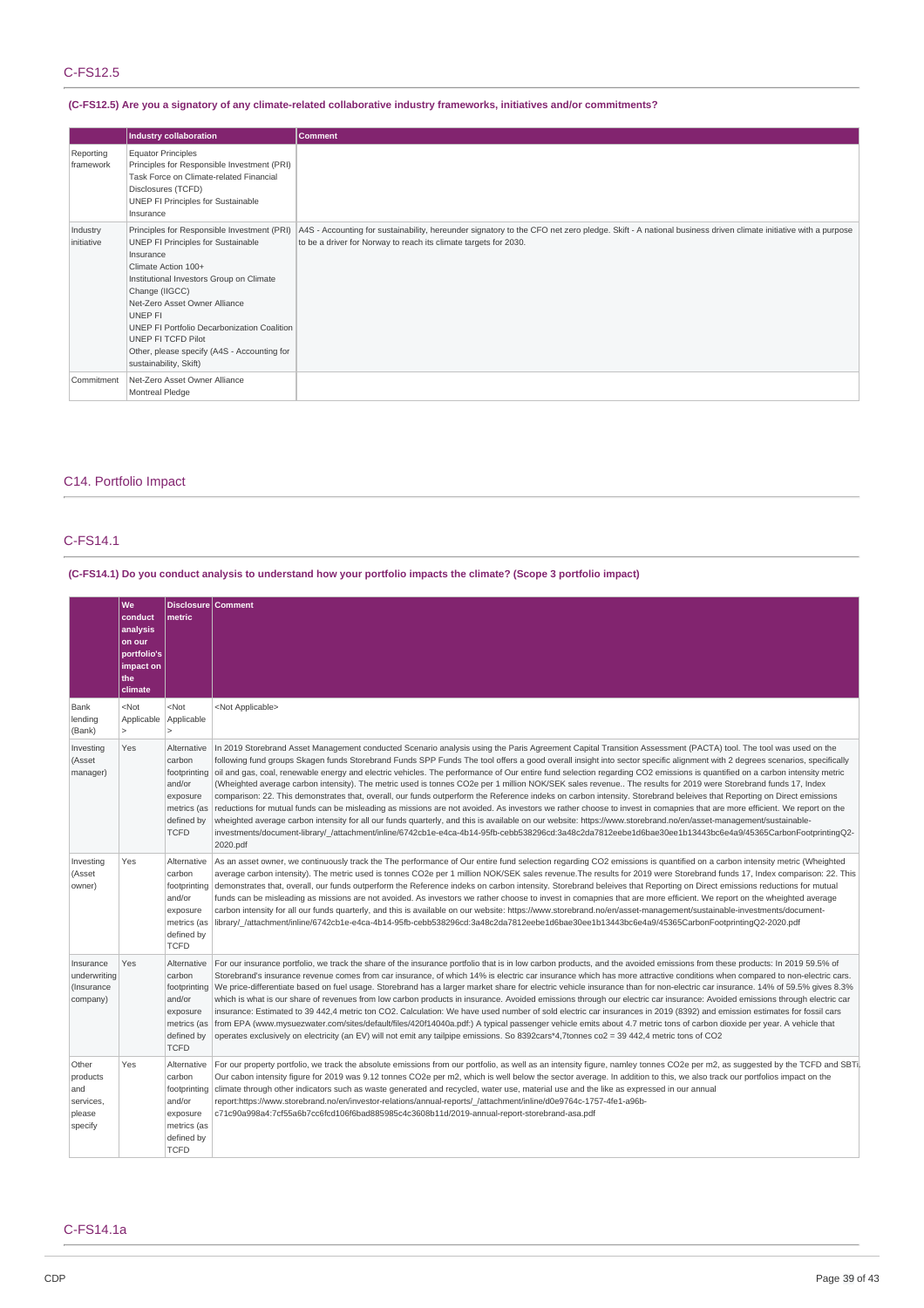#### **(C-FS14.1a) What are your organization's Scope 3 portfolio emissions? (Category 15 "Investments" total emissions)**

#### **Category 15 (Investments)**

**Evaluation status**

Relevant, calculated

#### **Scope 3 portfolio emissions (metric tons CO2e)**

3634998

## **Portfolio coverage**

More than 40% but less than or equal to 50%

**Percentage calculated using data obtained from client/investees**

 $\theta$ 

#### **Emissions calculation methodology**

The calculations cover Storebrand's equity holdings in mutual funds as well as the equity investments in our guaranteed portfolios. The provided number is calculated as a weighted sum of total carbon emissions whereas weight represents Storebrand as an asset manager's equity investment in a company divided by company's market capitalization. We use carbon data from Truecost to calculate the carbon footprint of our holdings (https://www.trucost.com/publication/the-carbon-scorecard/). The source for market capitalization is Bloomberg. The source for Storebrand asset managements equity investment size is our investment management system (Simcorp Dimension). . Storebrand reports on carbon dioxide equivalents, which is a measurement that includes carbon dioxide and equivalent greenhouse gases. The reporting includes investees' Scope 1 and 2 as defined by the Greenhouse Gas Protocol (www. ghgprotocol.org), which means the company's direct emissions from owned or controlled sources and indirect emissions from purchased energy. The coverage reported is 45% of our total AUM. If we were to report the portfolio coverage for only our Equity investments, the coverage is 90% of total AUM invested in equities.

#### **Please explain**

Storebrand does not use the number for total scope 3 emissions as a management tool, neither as a metric in our decarbonization targets. Rather, we utilize the weighted average carbon intensity metric as expressed below. We find this figure to better measure our carbon exposure over time in a manner that is consistent and makes it possible to compare our own funds performance against each other, in addition to making comparisons to relevant indexes possible. Therefore, the number reported here cannot be directly compared to the figure reported last year. A low carbon footprint means that the portfolio has a low exposure to carbonintensive companies. Carbon Intensity is a measurement of the carbon dioxide and other greenhouse gases released annually by a company at a given time, in relation to the revenue of the company. In other words, it shows how carbon efficient the company is. A fund's Carbon Intensity is a weighted average of Carbon Intensities of companies which constitute the fund. Unlike the ownership approach which was used in the period of 2015-2018, the weighted average method gives an opportunity to evaluate not only equity positions, but also bonds. Along with mutual funds, Storebrand also calculates the Carbon Intensity of their benchmark indexes. It is important to note that Carbon Intensity is a point in time measurement which is constantly changing and does not fully represent fund's carbon risk. Management quality, carbon emission trends, fossil fuel reserves and clean technology solutions of the relevant companies is the factors which should be taken into consideration for a better understanding of the risk involved. These factors are not reflected in the carbon intensity metric. As of today, there is no global standard on how to calculate Carbon intensity, though the TCFD framework has gained significant momentum globally. Since both methods and data are continuously adjusted and refined, the Storebrand Group is following the developments and adjusting reporting guidelines accordingly. Data is not always available for individual companies, and there are still quality issues with the data and the methods of calculation. Therefore, the carbon intensity results should be seen as indicative, and they should be used together with a broader forward-looking sustainability analysis.

## C-FS14.1b

(C-FS14.1b) What is your organization's Scope 3 portfolio impact? (Category 15 "Investments" alternative carbon footprinting and/or exposure metrics)

#### **Metric type**

Weighted average carbon intensity

**Metric unit** CO2e/\$M revenue

#### **Scope 3 portfolio metric** 106.5

**Portfolio coverage** More than 90% but less than or equal to 100%

#### **Percentage calculated using data obtained from clients/investees** 94

#### **Calculation methodology**

Storebrand uses the weighted average model recommended by the TCFD guidelines. The metric used is tonnes CO2e per 1 million NOK/SEK sales revenue. Here, the figure is reported in UDS, given that this was the only option available in the questionaire. 106.5 tonnes CO2 pr. million USD in revenue is the average carbon intensity for portfolio companies that have coverage, compared to a carbon intensity of 161.9 for the reference indexes

#### **Please explain**

Storebrand's securities investments (bonds, stocks and funds etc) of AuM NOK 830 billion are by far the largest Scope 3 source. We actively address the climate-change risks and impacts in this field, in order to secure investments and make positive changes in these indirect activities. This also meets stakeholders' demands. We publicly report on our Carbon footprinting and decarbonisation, and have committed to the Montreal Pledge and PDC, see https://www.storebrand.no/assetmanagement/barekraftige-investeringer/dokumentbibliotek-rapporter/\_/attachment/inline/3d0638b4-2cea-4e15-a370-

c7bec1fc7775:1be2bbfcaf8625b94ca9ee30bba608340a35bd44/45365%20Carbon%20footprinting\_b%C3%A6rekraft.\_Q4%202019.pdf Calculations cover Storebrand's equity and bond holdings in mutual funds as well as the equity and bond investments in our guaranteed portfolios. Storebrand uses carbon data from Trucost to calculate the carbon footprint of our holdings, using the "weighted average" intensity model. If we have carbon information covering less than 75% of the market share of the fund's equity holdings we will not report on that fund's carbon footprint. In this report we have excluded a few funds due to lack of carbon data. Storebrand reports on carbon dioxide equivalents, which is a measurement that includes carbon dioxide and equivalent greenhouse gases. The reporting includes investees' Scope 1 and 2 as defined by the Greenhouse Gas Protocol (www. ghgprotocol.org), which means the company's direct emissions from owned or controlled sources and indirect emissions from purchased energy. Scope 1 & 2 for Investments is scope 3 for Stprebrand ASA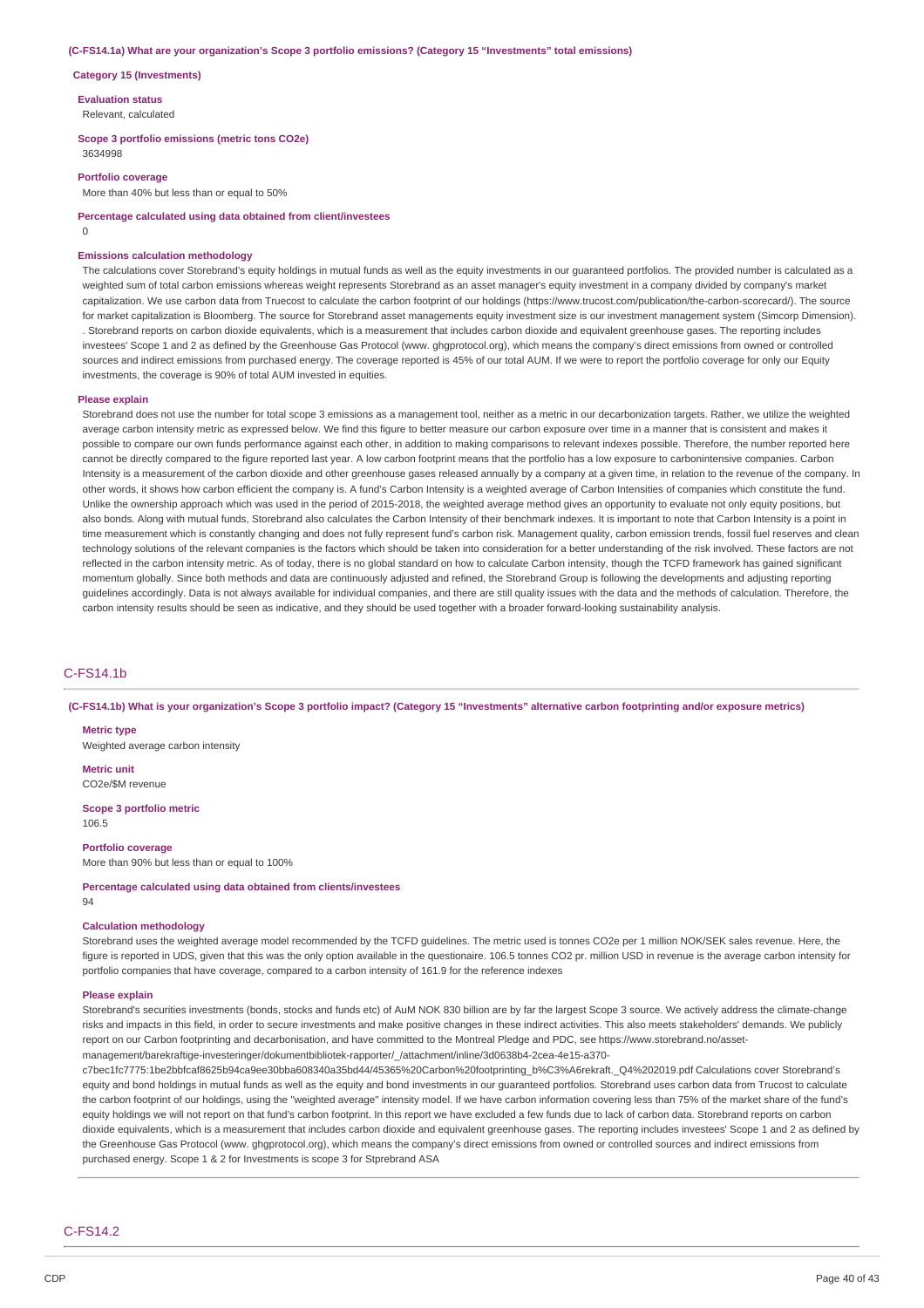### **(C-FS14.2) Are you able to provide a breakdown of your organization's Scope 3 portfolio impact?**

| Scope 3<br> breakdown | <b>Comment</b>                                                                                                                                                                                 |
|-----------------------|------------------------------------------------------------------------------------------------------------------------------------------------------------------------------------------------|
| Row Yes, by           | We report annually on the carbon footprint of our equity and bond investments in our annual report. The metric used is tonnes CO2e per 1 million NOK/SEK sales revenue Moreover, we publish    |
|                       | asset class   carbon footprint reports for our portfolio every quarter, and have also recently started reporting the ESG investment impact of individual funds. The reports can be found here: |
|                       | https://www.storebrand.no/en/asset-management/sustainable-investments/document-library                                                                                                         |

# C-FS14.2a

**(C-FS14.2a) Break down your organization's Scope 3 portfolio impact by asset class.**

|        | <b>Asset class Metric type</b> | Metric unit | Scope 3 portfolio emissions or alternative<br>Imetric | Please explain                                                                                 |
|--------|--------------------------------|-------------|-------------------------------------------------------|------------------------------------------------------------------------------------------------|
| Listed | Weighted average carbon        | CO2e/\$M    |                                                       | Carbon footprint from equity investments: tonnes CO2e per 1 million NOK/SEK sales revenue (vs. |
| equity | intensity                      | revenue     |                                                       | index)                                                                                         |
| Fixed  | Weighted average carbon        | CO2e/\$M    |                                                       | Carbon footprint from bonds investments: tonnes CO2e per 1 million NOK/SEK sales revenue       |
| income | intensity                      | revenue     |                                                       | (vs. index)                                                                                    |

## C-FS14.3

### **(C-FS14.3) Are you taking actions to align your portfolio to a well below 2-degree world?**

|                                                            | <b>We are</b><br>taking<br>actions<br>to align<br>our<br>portfolio<br>to a well<br>below 2-<br>degree<br>world | <b>Please explain</b>                                                                                                                                                                                                                                                                                                                                                                                                                                                                                                                                                                                                                                                                                                                                                                                                                                                                                                                                                                                                                                                                                                                                                                                                                                                                                                                                                                                                                                                                                                                                                                                                                                                                                                                              |
|------------------------------------------------------------|----------------------------------------------------------------------------------------------------------------|----------------------------------------------------------------------------------------------------------------------------------------------------------------------------------------------------------------------------------------------------------------------------------------------------------------------------------------------------------------------------------------------------------------------------------------------------------------------------------------------------------------------------------------------------------------------------------------------------------------------------------------------------------------------------------------------------------------------------------------------------------------------------------------------------------------------------------------------------------------------------------------------------------------------------------------------------------------------------------------------------------------------------------------------------------------------------------------------------------------------------------------------------------------------------------------------------------------------------------------------------------------------------------------------------------------------------------------------------------------------------------------------------------------------------------------------------------------------------------------------------------------------------------------------------------------------------------------------------------------------------------------------------------------------------------------------------------------------------------------------------|
| Bank<br>lending<br>(Bank)                                  | $<$ Not<br>Applicabl<br>e                                                                                      | <not applicable=""></not>                                                                                                                                                                                                                                                                                                                                                                                                                                                                                                                                                                                                                                                                                                                                                                                                                                                                                                                                                                                                                                                                                                                                                                                                                                                                                                                                                                                                                                                                                                                                                                                                                                                                                                                          |
| Investing<br>(Asset<br>manager)                            | Yes                                                                                                            | Storebrand joined two international initiatives in 2015 with a focus on reportingon and lowering the carbon intensity of our equity investments; the Montréal Pledge<br>(http://montrealpledge.org/) and the Portfolio Decarbonisation Coalition (PDC, http://unepfi.org/pdc/). The climate issue is one of the most important strategic issues facing the world today,<br>and has a direct impact on both investments and any company's future success. Therefore, it is in the interest of both institutional and individual investors that climate impacts are measured<br>and managed. Calculation of the Carbon intensity of investment products is one of several methods used to understand climate impact. This is why we have chosen to support both the<br>Montreal Pledge which drives reporting of the carbon intensity, as well as the Portfolio Decarbonisation Coalition which entails a commitment to lower the footprint. As part of our active<br>committment to the Net Zero Asset Owner Alliace, Storebrand has Committed to become Carbon neutral by 2050. Storebrand co-leads the sector targets working group within the Net Zero<br>Asset Owner Alliace, and has taken an active role in improving target setting methods for financial institutions. Moreover, we have committed to setting a science based target. We will set a<br>science based target in the fall of 2020 (if and when the methodology for financial institutions is finalized). At present, Storebrand is setting a Science Based Target for our property<br>investment portfolio, as part of a Pilot project with the Science Based Target initiative, that will be part of a report on setting SBT targets that will be published later this year. |
| Investing<br>(Asset<br>owner)                              | Yes                                                                                                            | As part of our active committment to the Net Zero Asset Owner Alliace, Storebrand has Committed to become Carbon neutral by 2050. Storebrand co-leads the sector targets working group<br>within the Net Zero Asset Owner Alliace, and has taken an active role in improving target setting methods for financial institutions. Moreover, we have committed to setting a science based<br>target. We will set a science based target in the fall of 2020 (if and when the methodology for financial institutions is finalized). At present, Storebrand is setting a Science Based Target for<br>our property investment portfolio, as part of a Pilot project with the Science Based Target initiative, that will be part of a report on setting SBT targets that will be published later this year.                                                                                                                                                                                                                                                                                                                                                                                                                                                                                                                                                                                                                                                                                                                                                                                                                                                                                                                                               |
| Insurance<br>underwriting<br>(Insurance<br>company)        | Yes                                                                                                            | As expressed in section C-FS14.1, we are tracking the share of revenues in our insurance portofolio that comes from low carbon products. Therefore, we are continuously working to reduce<br>the climate impact of our existing products, and to develop products that promote carbon reductions for our clients. The Electric Vehicle insurance explained above is an example of this,<br>and the EV insurances share of the insurance portofolio has grown from 3% in 2015 to 14% in 2019. Other measures include: In order to nudge our home insurance customers to behave<br>more sustainably, we offer a grant of up to NOK 150,000 for installation of climate-friendly or safety-related measures beyond what is required by law or regulations when rebuilding insured<br>houses. Climate-friendly measures are defined as fixed installations, construction methods and use of building materials that are intended to reduce carbon emissions and energy<br>consumption. We recycle and repair when possible. In 2019, we started a strategic partnership with Hurtigruta Carglass, a car glass company with a high repair ratio. Instead of replacing all<br>car windows after accidents, four out of ten windows are now repaired through Hurtigruta Carglass. This helps reduce waste. 40 replaced car windows fill a trailer with waste, while the waste<br>of 40 repaired car windows can be held in the palm of your hand.                                                                                                                                                                                                                                                                                                         |
| Other<br>products<br>and<br>services,<br>please<br>specify | Yes                                                                                                            | Storebrand real estate investments: For our property portfolio, we are continuously working to align our portfolio to a well below 2-degree world. This includes energy efficiency measures,<br>green building certification, BREEAM certifications of new builds and the like. Through these measures, we are well within the targets of our newly established SBT targets for our property<br>portfolio (awaiting validation), with our cabon intensity figure for 2019 was 9.12 tonnes CO2e per m2, which is well below the sector average.                                                                                                                                                                                                                                                                                                                                                                                                                                                                                                                                                                                                                                                                                                                                                                                                                                                                                                                                                                                                                                                                                                                                                                                                     |

# C-FS14.3a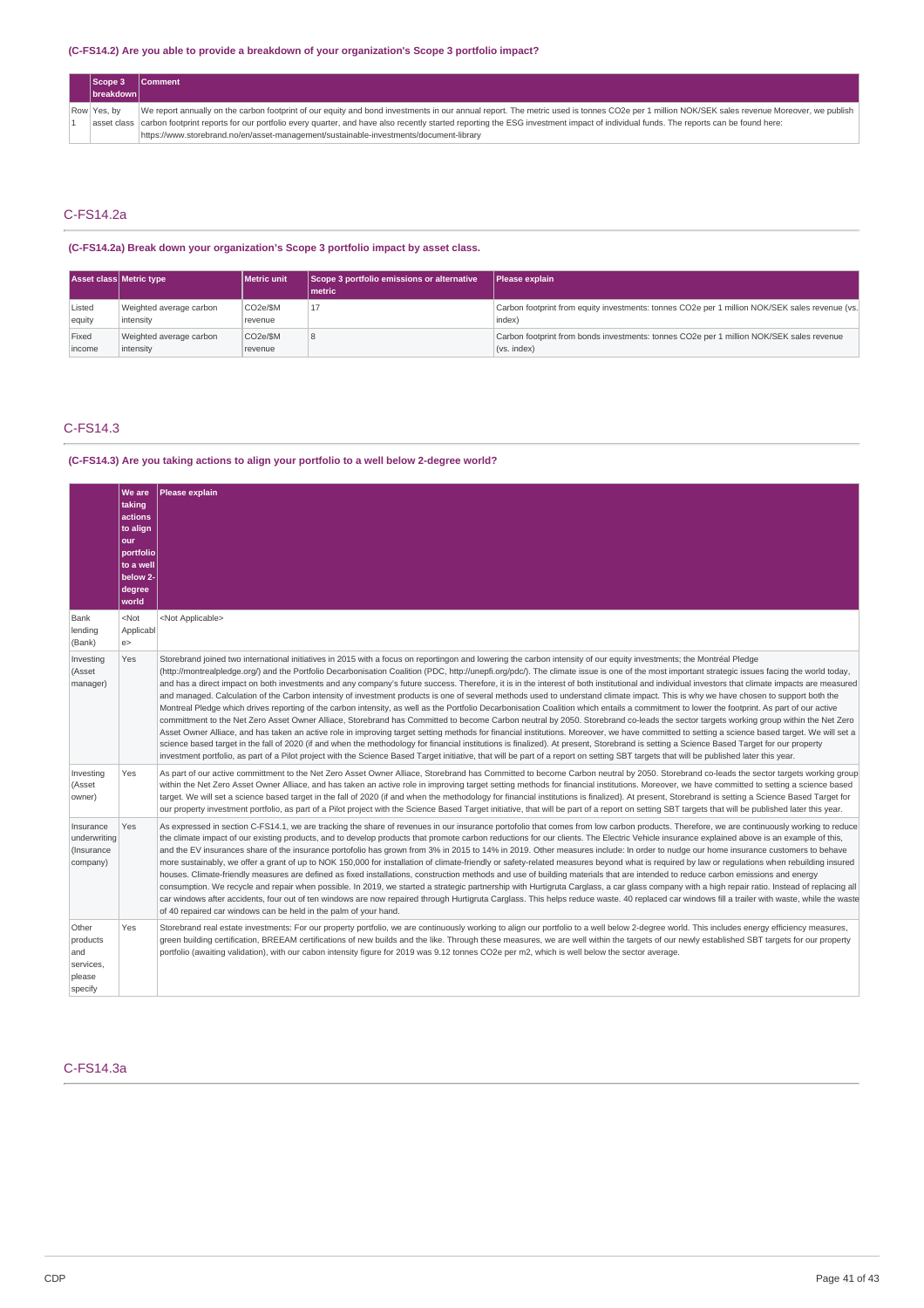# (C-FS14.3a) Do you assess if your clients/investees' business strategies are aligned to a well below 2-degree world?

|                                                                | We<br>assess<br>alignment               | Please explain                                                                                                                                                                                                                                                                                                                                                                                                                                                                                                                                                                                                                                                                                                                                                                                                                                                                                                                                                                                                                                                                                                                                                                                                                                                                                                                                                                                                                                                                                                                                                                                                                                                                                                                                                                                                                                                                                                                                                                                                                                                                                                                                                                                                                                                                                                                                                                                                     |
|----------------------------------------------------------------|-----------------------------------------|--------------------------------------------------------------------------------------------------------------------------------------------------------------------------------------------------------------------------------------------------------------------------------------------------------------------------------------------------------------------------------------------------------------------------------------------------------------------------------------------------------------------------------------------------------------------------------------------------------------------------------------------------------------------------------------------------------------------------------------------------------------------------------------------------------------------------------------------------------------------------------------------------------------------------------------------------------------------------------------------------------------------------------------------------------------------------------------------------------------------------------------------------------------------------------------------------------------------------------------------------------------------------------------------------------------------------------------------------------------------------------------------------------------------------------------------------------------------------------------------------------------------------------------------------------------------------------------------------------------------------------------------------------------------------------------------------------------------------------------------------------------------------------------------------------------------------------------------------------------------------------------------------------------------------------------------------------------------------------------------------------------------------------------------------------------------------------------------------------------------------------------------------------------------------------------------------------------------------------------------------------------------------------------------------------------------------------------------------------------------------------------------------------------------|
| Bank<br>lending<br>(Bank)                                      | $<$ Not<br>Applicable<br>$\overline{ }$ | <not applicable=""></not>                                                                                                                                                                                                                                                                                                                                                                                                                                                                                                                                                                                                                                                                                                                                                                                                                                                                                                                                                                                                                                                                                                                                                                                                                                                                                                                                                                                                                                                                                                                                                                                                                                                                                                                                                                                                                                                                                                                                                                                                                                                                                                                                                                                                                                                                                                                                                                                          |
| Investing<br>(Asset<br>manager)                                |                                         | Yes, for all   In 2019 Storebrand Asset Management conducted Scenario analysis using the Paris Agreement Capital Transition Assessment (PACTA) tool. The tool was used on the following fund<br>groups Skagen funds Storebrand Funds SPP Funds The tool offers a good overall insight into sector specific alignment with 2 degrees scenarios, specifically oil and gas, coal, renewable<br>energy and electric vehicles. Moreover, we continuously track the emissions of our investee companies, and publish carbon footprint reports for our portfolio every quarter. We have also<br>recently started reporting the ESG investment impact of individual funds. The reports can be found here: https://www.storebrand.no/en/asset-management/sustainable-<br>investments/document-library Through our engagements, we assess if our investee companies business strategies are aligned to a well below 2-degree world. Recently, Storebrand asset<br>management has been engaging directly with Equinor, a major oil company. Together with Equinor we have defined an ambitious pathway which will see the company play an even more<br>active role in the transition to a low carbon economy. Some of Equinor's commitments, as detailed in the joint statement with investors, include: *To assess its portfolio, including new<br>material capital expenditure investments, in relation to a well below 2°C scenario from 2019 onwards. * Reviewing existing climate-related targets up to 2030 and setting new ambitions<br>beyond 2030. Targets currently cover operating emission reductions, methane intensity and upstream carbon intensity, as well as a 2020 target for low-carbon R&D expenditure. *Further<br>strengthening the link between climate related targets and remuneration for senior executives and employees. Equinor will seek to align remuneration for executives and employees<br>across its business with updated short, medium and long-term climate-related targets and ambitions, once these are defined in 2020. *To report in line with final recommendations of the<br>Task Force on Climate-related Financial Disclosures. *From 2020, report overall estimated carbon intensity of energy products and services provided and explore additional approaches to<br>drive de-carbonization along the company's value chain and the end use of products (scope 3 emissions). |
| Investing<br>(Asset<br>owner)                                  |                                         | Yes, for all As an asset owner we set the strategic prioritizations for the sustainable investments work that is executed by Storebrand Asset management. Our climate change policy aims to reduce<br>investment exposure to climate risk, hereunder to ensure that our investee companies business strategies are aligned to a well below 2-degree world. Storebrand Asset management is<br>responsible for the execution of our strategic ambitions, as expressed above.                                                                                                                                                                                                                                                                                                                                                                                                                                                                                                                                                                                                                                                                                                                                                                                                                                                                                                                                                                                                                                                                                                                                                                                                                                                                                                                                                                                                                                                                                                                                                                                                                                                                                                                                                                                                                                                                                                                                         |
| Insurance<br>underwriting applicable<br>(Insurance<br>company) | Not                                     | Storebrand does not offer B2B insurance, and thus does not engage with our B2C clients to set science-based targets given that our insurance products are within private car, housing,<br>health and travel insurance.                                                                                                                                                                                                                                                                                                                                                                                                                                                                                                                                                                                                                                                                                                                                                                                                                                                                                                                                                                                                                                                                                                                                                                                                                                                                                                                                                                                                                                                                                                                                                                                                                                                                                                                                                                                                                                                                                                                                                                                                                                                                                                                                                                                             |
| Other<br>products<br>and<br>services,<br>please<br>specify     |                                         | Yes, for all Storebrand Real Estate: For our property portfolio, we are continuously tracking the work that is being done the properties in our portfolio, in order to align our portfolio to a well below 2-<br>degree world. This includes energy efficiency measures, green building certification, BREEAM certifications of new builds and the like. Through these measures, we are well within the<br>targets of our newly established SBT targets for our property portfolio (awaiting validation), with our cabon intensity figure for 2019 was 9.12 tonnes CO2e per m2, which is well below the<br>industry average.                                                                                                                                                                                                                                                                                                                                                                                                                                                                                                                                                                                                                                                                                                                                                                                                                                                                                                                                                                                                                                                                                                                                                                                                                                                                                                                                                                                                                                                                                                                                                                                                                                                                                                                                                                                       |

# C-FS14.3b

# **(C-FS14.3b) Do you encourage your clients/investees to set a science-based target?**

|                                                            | We encourage<br><b>clients/investees</b><br>to set a science-<br><b>based target</b> | Please explain                                                                                                                                                                                                                                                                                                                                                                                                                                                                                                                                                                                                                                                                                                                                                                                                                                                                                                                                                                                                                                                                                                                                                                                                                                                                                                                                                                                                                                                                                                                                                                                                                                                                                                                                                                                                                                                                                                                                                                                                                                                                                                                                                                                     |
|------------------------------------------------------------|--------------------------------------------------------------------------------------|----------------------------------------------------------------------------------------------------------------------------------------------------------------------------------------------------------------------------------------------------------------------------------------------------------------------------------------------------------------------------------------------------------------------------------------------------------------------------------------------------------------------------------------------------------------------------------------------------------------------------------------------------------------------------------------------------------------------------------------------------------------------------------------------------------------------------------------------------------------------------------------------------------------------------------------------------------------------------------------------------------------------------------------------------------------------------------------------------------------------------------------------------------------------------------------------------------------------------------------------------------------------------------------------------------------------------------------------------------------------------------------------------------------------------------------------------------------------------------------------------------------------------------------------------------------------------------------------------------------------------------------------------------------------------------------------------------------------------------------------------------------------------------------------------------------------------------------------------------------------------------------------------------------------------------------------------------------------------------------------------------------------------------------------------------------------------------------------------------------------------------------------------------------------------------------------------|
| Bank<br>lending<br>(Bank)                                  | <not applicable=""></not>                                                            | <not applicable=""></not>                                                                                                                                                                                                                                                                                                                                                                                                                                                                                                                                                                                                                                                                                                                                                                                                                                                                                                                                                                                                                                                                                                                                                                                                                                                                                                                                                                                                                                                                                                                                                                                                                                                                                                                                                                                                                                                                                                                                                                                                                                                                                                                                                                          |
| Investing<br>(Asset<br>manager)                            | Yes, for some                                                                        | Engagement is one of the core strategies of our work on sustainable investments. We do both individual and collaborative engagements, often through international initiatives and<br>investor coalitions such as the PRI. As an example, one of our main engagement activities in recent times has been to engage with companies to reduce water use and GHG<br>emissions within intensive livestock producers. The engagement has been through FAIRR, a collaborative investor network that raises awareness of ESG risks and opportunities<br>caused by intensive livestock production. Livestock production consumes nearly a third of global freshwater use and contributes 14.5% of global GHG emission. We directly ask<br>companies to de-risk their meat and dairy supply chains by requiring them to undertake climate risk scenario analysis, develop strong supplier policies on climate and water, set<br>science-based targets, and publicly report on progress against these targets. This is just one example of where we engage with the companies we are invested in to set Science-<br>based targets.                                                                                                                                                                                                                                                                                                                                                                                                                                                                                                                                                                                                                                                                                                                                                                                                                                                                                                                                                                                                                                                                            |
| Investing<br>(Asset<br>owner)                              | Yes, for some                                                                        | As an asset owner we set the strategic prioritizations for the sustainable investments work that is executed by Storebrand Asset management. Our climate change policy aims to<br>reduce investment exposure to climate risk. We are part of several global collaborations where we have a leading role in engaging with companies that are top carbon emitters. With<br>the decision to phase out investments in coal by 2026, we are engaging with investee entities on reducing their exposure to coal production, distribution and consumption. We will<br>also co-file shareholder proposals on two-degree scenario planning and methane emission reduction targets. Storebrand's management of climate risk is aligned with the main<br>aspects of the TCFD recommendations. As part of our climate change strategy, one of the main thematic areas within active ownership is engagement with investee companies to;<br>"Decarbonize Companies", hereunder engaging with companies to set Science based targets. Moreover, throught our commitments to the Net Zero Asset Owner Alliance,<br>specifically our dedication to the target setting group of the initiative, we are currently establishing targets directly related to the share of portfolio companies with SBTs. Engaging<br>with companies to set SBTs will therefore be an even more important focus in the years to come. In addition to this, through our active participation in the working group, Nordic<br>CEOs for a Sustainable Future, we have committed to: Initiate or strengthen practices around the following actions by the reporting year 2020: 1. Climate disclosure - Disclose<br>information on Climate Data through the Carbon Disclosure Project (CDP) or similar methods. Integrate the recommendations from the Task Force on Climate-related Financial<br>Disclosures (TCFD). 2. Target setting - Use verifiable methods and illustrating pathways that support the Paris Agreement 3. Assurance - Undergo external validation of key<br>climate data. 4. Suppliers - Engage with relevant suppliers to adopt a proactive approach to address climate change. Point 4 is particularly relevant here. |
| Insurance<br>underwriting<br>(Insurance<br>company)        | Not applicable                                                                       | Storebrand does not offer B2B insurance, and thus does not engage with our B2C clients to set science-based targets given that our insurance products are within private car,<br>housing, health and travel insurance.                                                                                                                                                                                                                                                                                                                                                                                                                                                                                                                                                                                                                                                                                                                                                                                                                                                                                                                                                                                                                                                                                                                                                                                                                                                                                                                                                                                                                                                                                                                                                                                                                                                                                                                                                                                                                                                                                                                                                                             |
| Other<br>products<br>and<br>services,<br>please<br>specify | Yes, for some                                                                        | We are currently working on a new strategy for supplier engagement that has a more specific focus on GHG emissions, and tracking of suppliers emissions over time. The<br>engagement strategy will be even more targeted towards emissions reduction targets, plalans for reductions and Paris-alignment. Engaging with suppliers to set SBTs will therefore<br>play a major role.                                                                                                                                                                                                                                                                                                                                                                                                                                                                                                                                                                                                                                                                                                                                                                                                                                                                                                                                                                                                                                                                                                                                                                                                                                                                                                                                                                                                                                                                                                                                                                                                                                                                                                                                                                                                                 |

# C15. Signoff

# C-FI